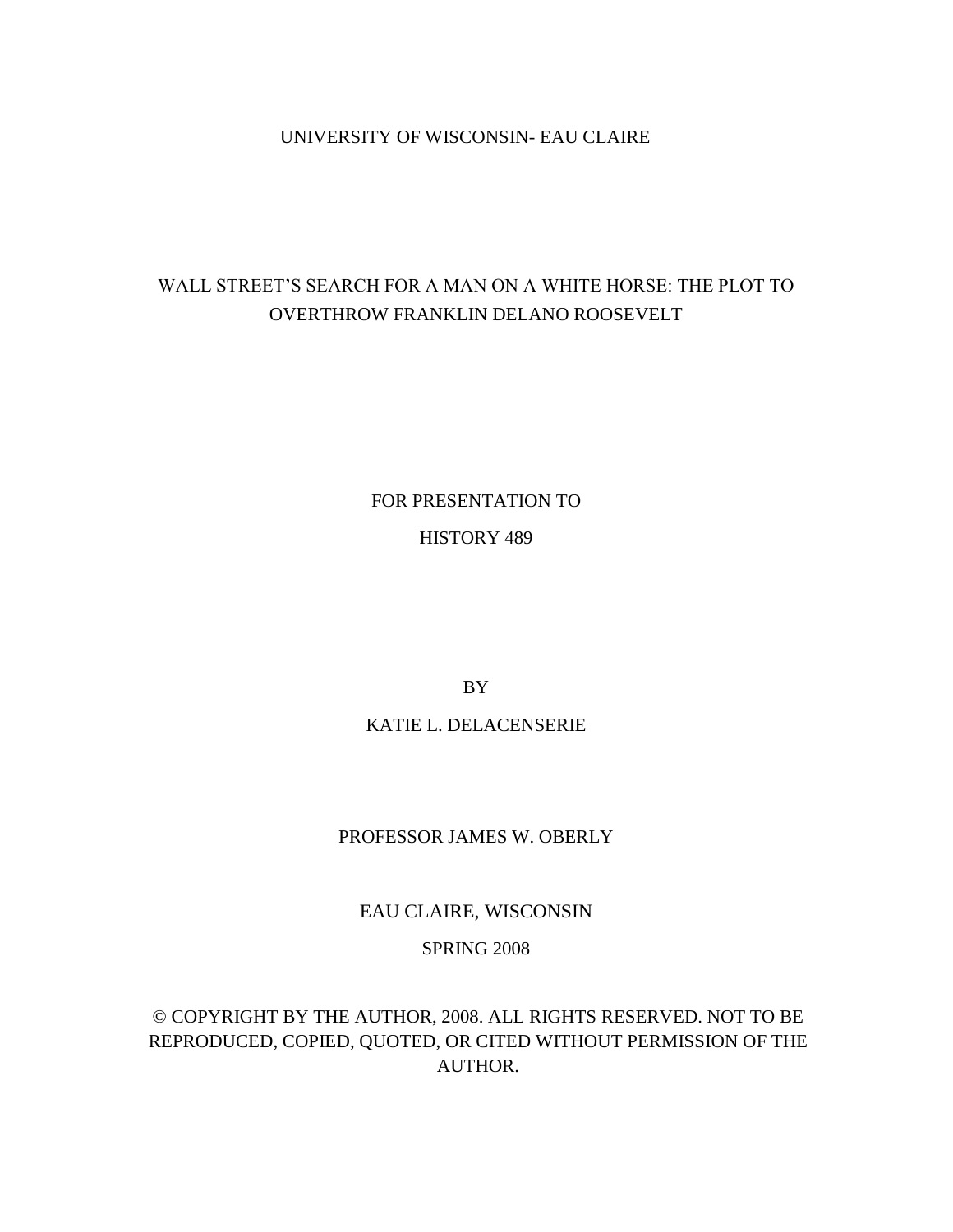#### ABSTRACT

In 1934, while the country was in the midst of the Great Depression, President Franklin Delano Roosevelt offered Americans a New Deal and new opportunities for economic recovery. However, many in the Wall Street and business communities believed that the country was on a dangerous path towards communism and sought to overthrow the president. This fascist plot to overthrow the 32nd President of the United States is expressed by the man who was approached to lead the coup, retired Marine Corps General Smedley Darlington Butler and the Congressional Committee he exposed the plot to. By examining conditions that existed at the time, this chapter in history reminds us that America, while looking for threats from abroad, was vulnerable from within.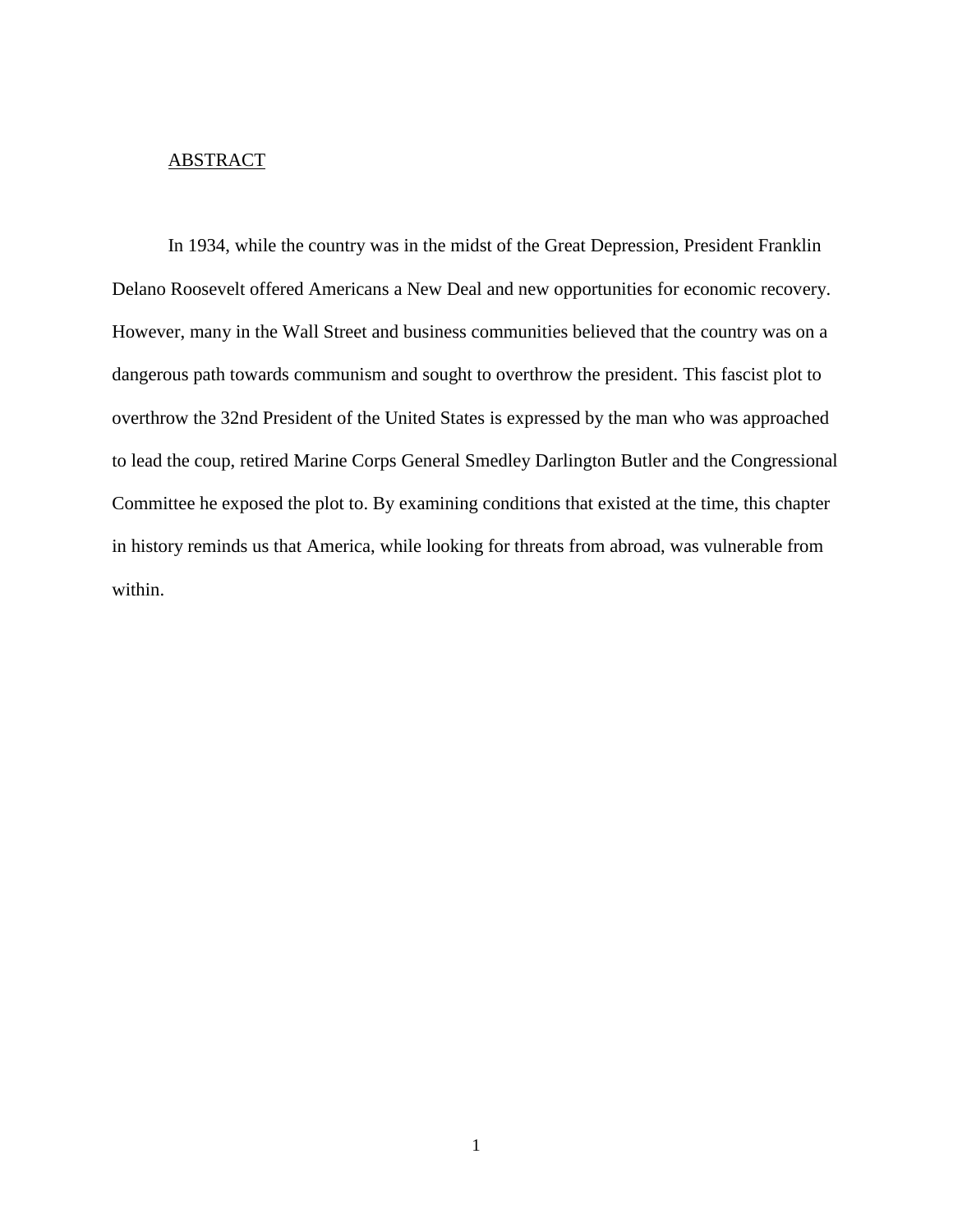# **CONTENTS**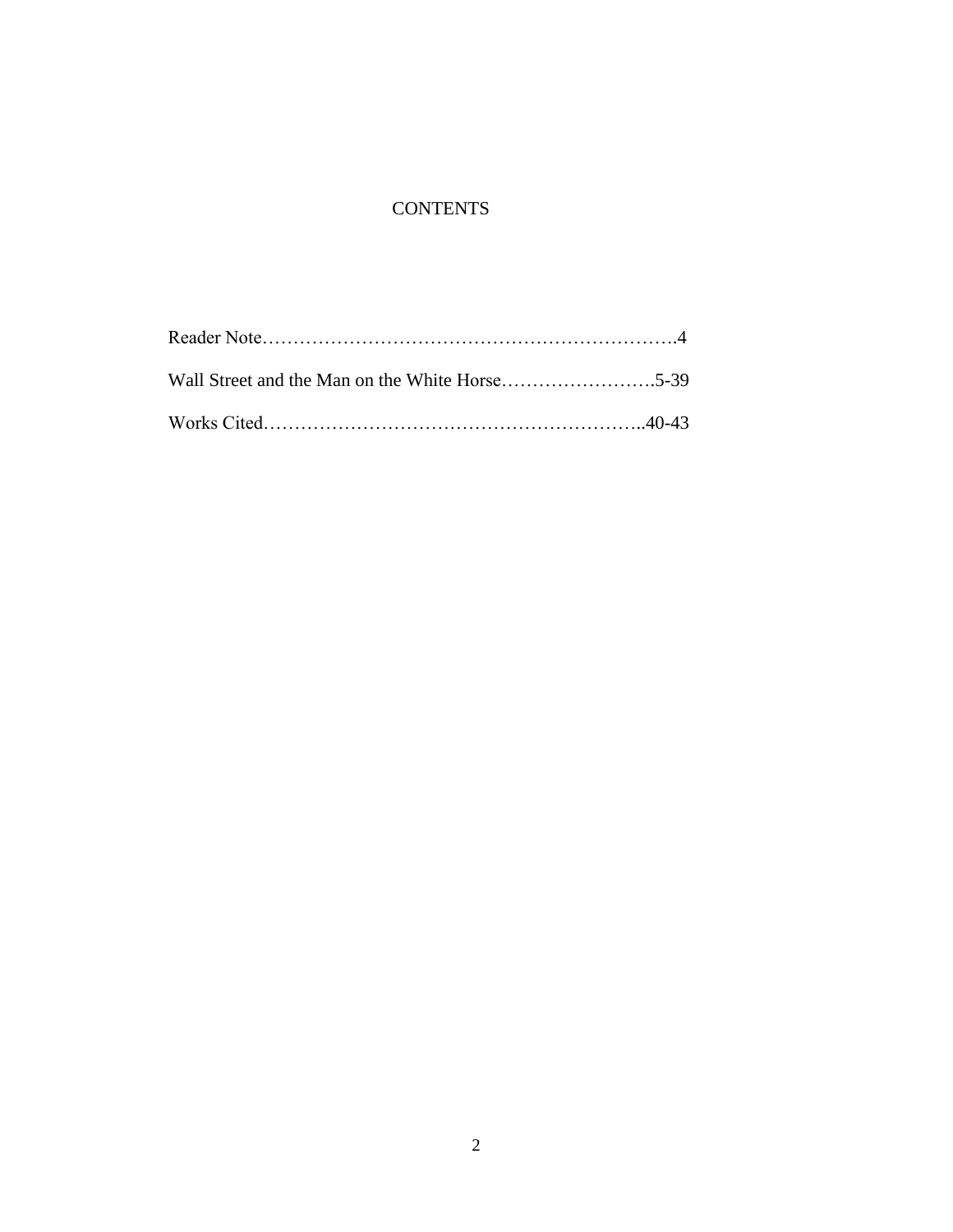For America, if eligible to downfall and ruin, is eligible within herself, not without.

 -Walt Whitman *Democratic Vistas*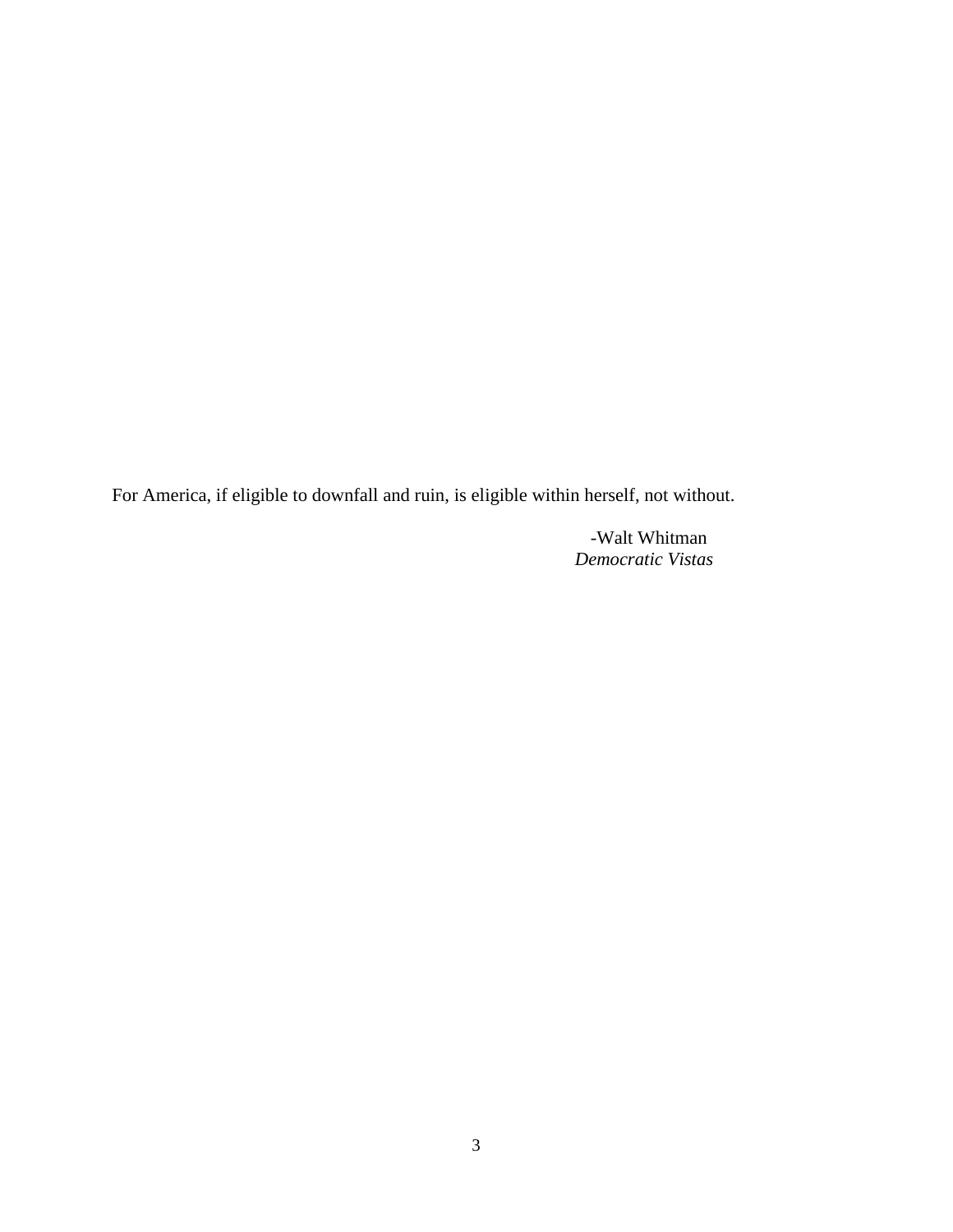Reader Note: The portions of testimony that are italicized were censored from the official public record of the House Special Committee on Un-American Activities in 1934. The uncensored version was published in the magazine *The New Masses* by John L. Spivak in 1935.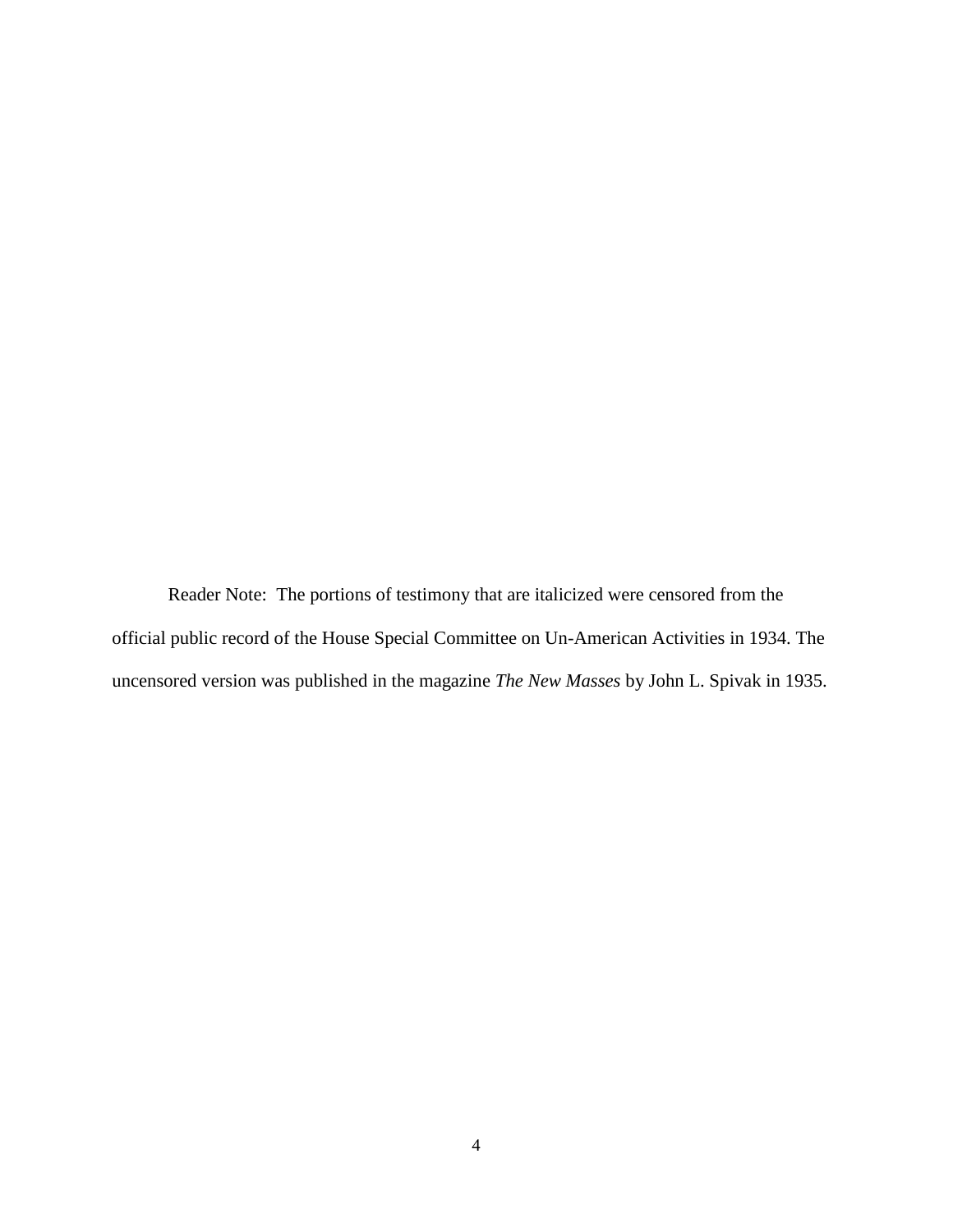On the cold, brisk morning of Tuesday November 20<sup>th</sup>, 1934, retired Marine Corps General Smedley Darlington Butler raced along the crowded streets of New York City. Urgently heading towards his destination, the Bar Association Building located at 42 West 44th Street, which had become the home of the executive session of the House Special Committee on Un-American Activities.<sup>1</sup> General Butler had been twice decorated with the Congressional Medal of Honor for his acts of bravery in his nearly thirty years as a soldier in the Marine Corps, participating in numerous U.S. military involvements. But the duty that the fifty-three year old general was now being called to was one of dire importance to his country and its president, Franklin Delano Roosevelt. Butler would soon testify to his role in a series of strange and alarming events involving the highest levels of power in New York and Washington that culminated in a threat that could bring about the end of American style democracy and replace it with the latest craze from Europe, fascism.

General Butler on his way to the committee that morning passed near the most powerful street in the world, Wall Street. The street that was home to some of the most prestigious international banking houses in the world was entrenched in a battle between the president over the monetary and economic policies of the New Deal. It had been over a year since President Franklin Delano Roosevelt had famously declared that the nation had nothing to fear but fear itself. In the months that followed, FDR and Congress conducted a near revolution that completely changed the status quo between Wall Street and the federal government. Giving people for the first time hope, and a sense that there could be a solution to their poverty by strengthening the role of the federal government to levels never seen before. However, not all

<sup>&</sup>lt;sup>1</sup> "General Butler Bares 'Fascist Plot' to Seize Government by Force," *New York Times*, 21 November 1934, 1.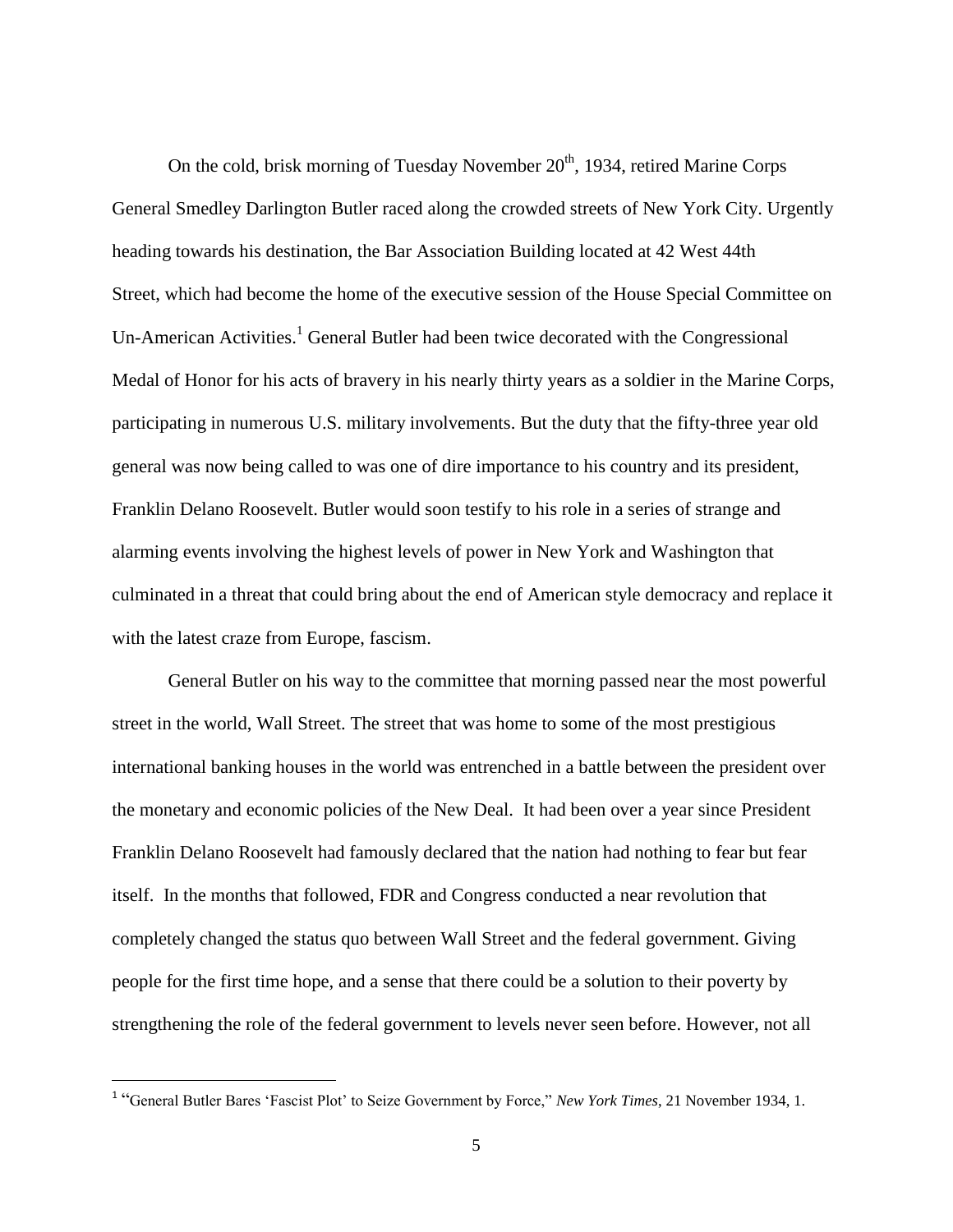were happy with the New Deal. Roosevelt placed most of the blame in 1933 and 1934 for the stock market crash directly on big businesses and banks. FDR then had done what no other executive dared to do; he pushed through congress federal government programs to take the place of powers held by the private sector and took the nation off the gold standard. Many financiers and bankers in this elite economic group were so alarmed as to question the authority and loyalties of the president whom they were beginning to see as a dictator, turning the country into a socially planned economy that was heading down the path towards communism. They used their enormous influence to form anti-New Deal groups and spread anti Roosevelt sentiment to offset the power of the president. So when the newly created House Un-American Activities committee caught wind of a plot to overthrow the government the question became: were a group of wealthy bankers and businessmen plotting to bring down the president and orchestrate a transformation into a fascist dictatorship? The question was about to be answered for the committee by General Butler that morning.

General Butler laid out to the committee the framework of the plot. The financial leaders of the country would select a popular military hero to be the face and voice of their dissatisfaction with President Roosevelt and his economic policies. It was believed that a march on the capital would put enough pressure on FDR to accept a new Secretary of General Affairs who would effectively run the country, while the president was regulated to a ceremonial position. They wanted General Butler to be that "man on the white horse," all the while taking his cues and directions from this group who had put up the money to execute the plot. These plotters who approached the retired general dozens of times were correct about Butler's popularity among soldiers and his ability to elicit emotion and support from others, were horribly wrong when they believed he would betray his country for their cause. His love of country and sense of patriotic

6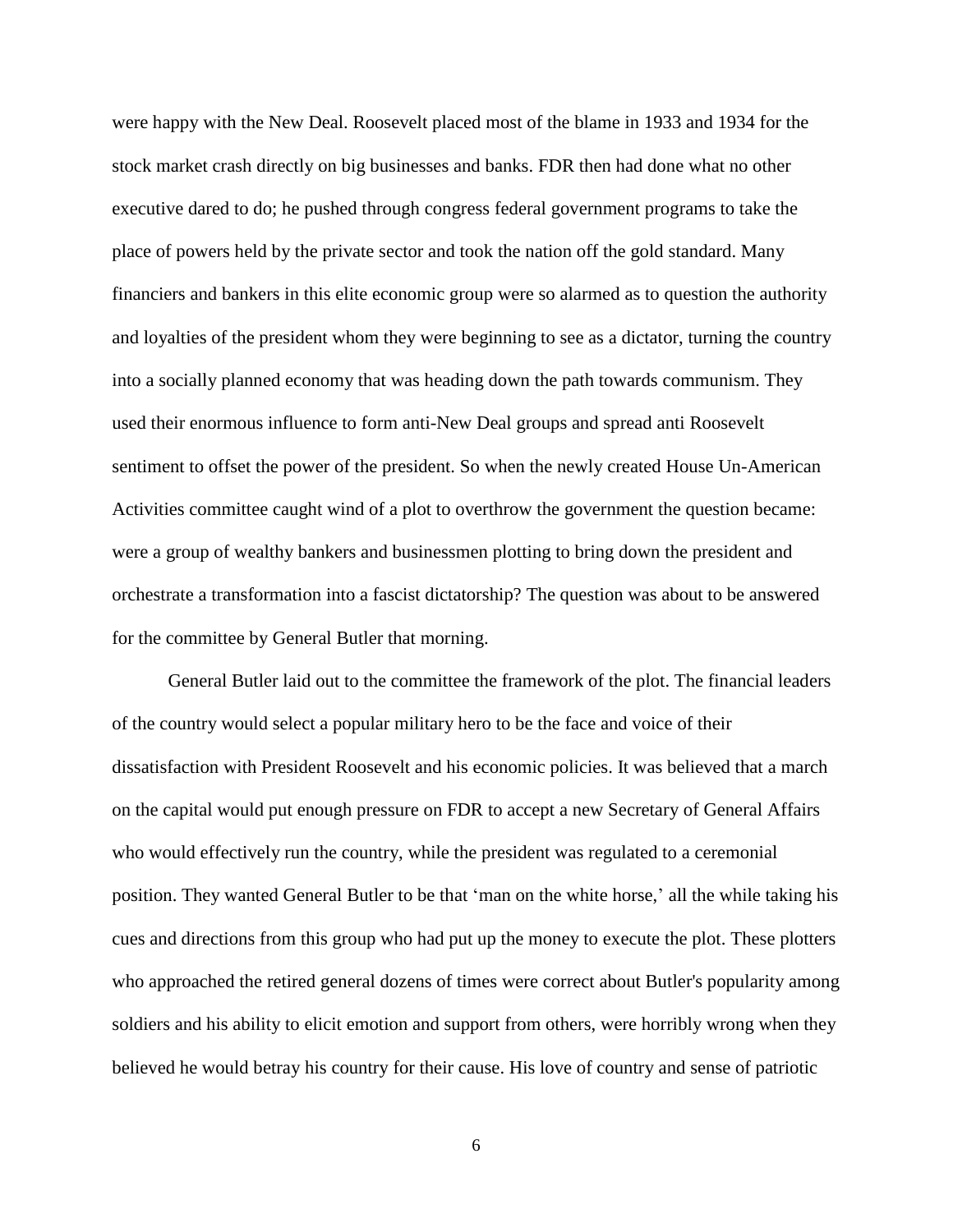duty that he had shown all his life drove him to make public his knowledge of those who were involved and to alert the government and expose the truth. Soon others would come forward to the committee and testify of their knowledge and attempts at being involved in the plot. The story began unraveling that November  $20<sup>th</sup>$ , and in the following weeks and months it would become clear who was behind the plot and why it had developed. Prominent American banks and financier names such as J.P. Morgan Jr., Grayson M.P. Murphy, the Du Pont family, Robert Sterling Clark the heir to the Singer sewing machine fortune, former presidential candidate Al Smith, and General Douglas MacArthur were all implicated by the testimony of the witnesses.

Several works of fiction raise the question of dictators coming to power in America and this seemingly incredible scenario is what makes works like *7 Days in May*, and *It Couldn't Happen Here*, both appealing and frightening at the same time. This paper will examine the testimony given by General Butler and will place it in several contexts of America at the time to show that in 1934, fiction could have become fact. The history of U.S. monetary policy that lead to a clash between Wall Street and Washington over the policies of The New Deal will be explored, and forms the basis as to why the bankers were driven to such extremes as to plot to overthrow the government. The involvement of Gen. Smedley Butler and the effort to attract veterans in a march on Washington highlights the similarity of this plot to the veteran backed fascist movements in Europe. Newspaper accounts, as well as memoirs of Roosevelt's staff at the time were examined, as well as the private papers of the House Special Committee on Un-American Activities to gain an inside view at how their investigation was conducted. These sources when combined with the testimony show that in extreme economic, political, and social situations like 1933 and 1934 with the country under incredible stress and crisis, the plot to overthrow the White House as told by General Butler was a credible threat to the structure of the

7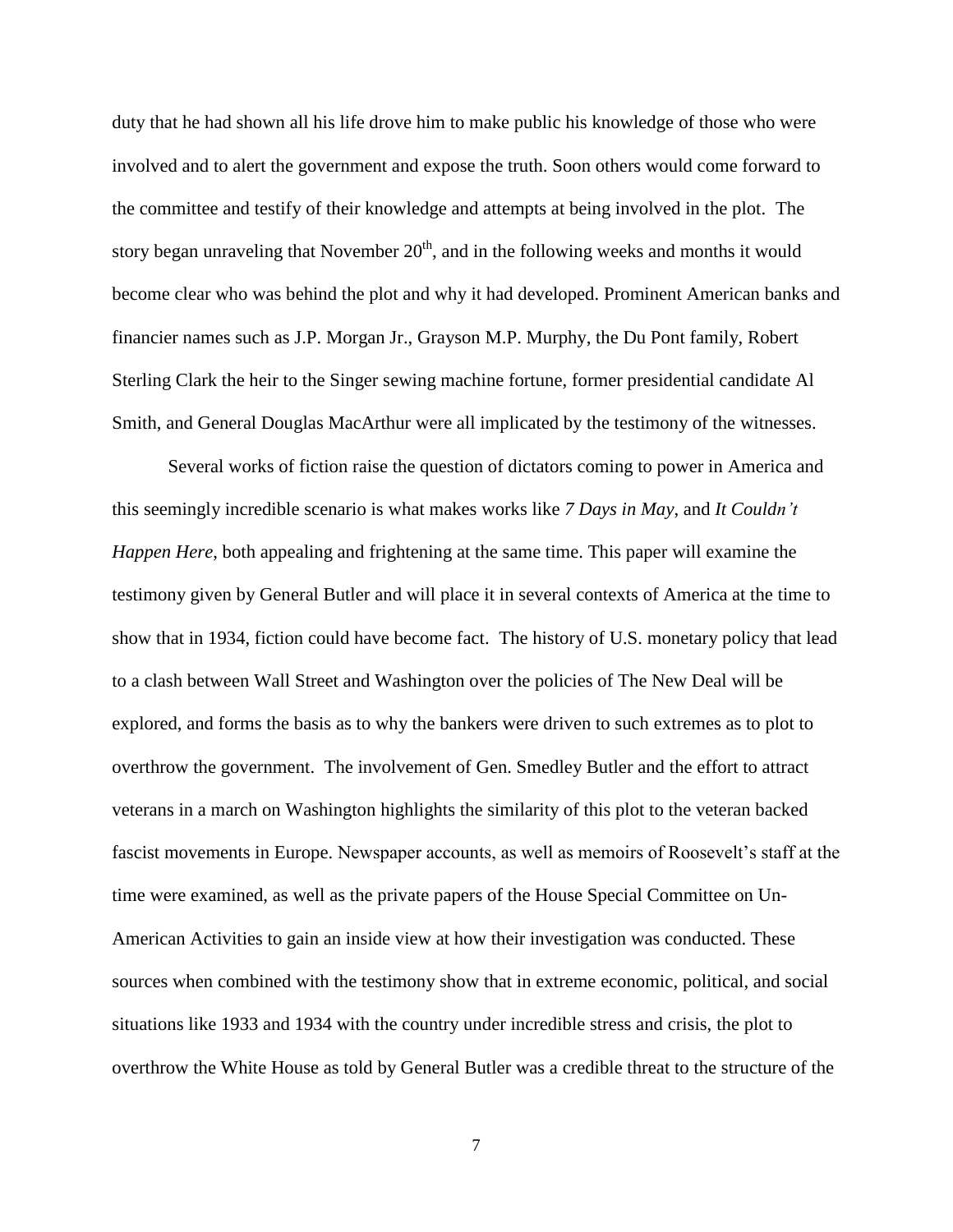United States Government. This fascinating and disturbing chapter in American history is an example that the United States, while always guarding from threats from abroad, was in 1934, vulnerable to an attack from within.

The context to which Butler was pressing these charges of a creation of a dictatorship requires a glance at fascism in general to understand the situation the plot was presented to the committee that day. Fascism will be remembered as being the primary contribution of the  $20<sup>th</sup>$ century to the realm of political ideology, much like democracy and communism were contributions of the  $18<sup>th</sup>$  and  $19<sup>th</sup>$  centuries. For all the wars and destruction it has caused and nations it has destroyed, fascism is the least understood of all three ideologies and it would be false to believe that its influence was contained to just Europe. Characteristically, fascism incorporates a dictator at the helm of the state who once in power, destroys personal liberties in the name of intense nationalism. Fascism can be described as an economic system as well, and the system is one of an open capitalist dictatorship where the means of production are owned by the private sector. The word fascism comes from the Italian "fascisti" meaning of the masses, where fascism was first developed and implemented with its leader Benito Mussolini in 1922.<sup>2</sup>

For a brief time in the 1920"s and 1930"s, fascism seemed a suitable alternative to democracy and the benefits of its system were praised by mainstream America in the crisis ridden times of the Great Depression. The continued economic crisis and market paralysis that the country was enduring made many people believe it was the final failure of the capitalist system. Many asked themselves if fascism was a better way to combat the ills of society than democracy was obviously faltering at doing. Fascism throughout the decade of the 1930's was lauded in the United States for the way it saved Italy and Germany from economic ruin and

<sup>2</sup> Robert Paxton, *The Anatomy of Fascism* (New York: Alfred A. Knopf, 2004), 197.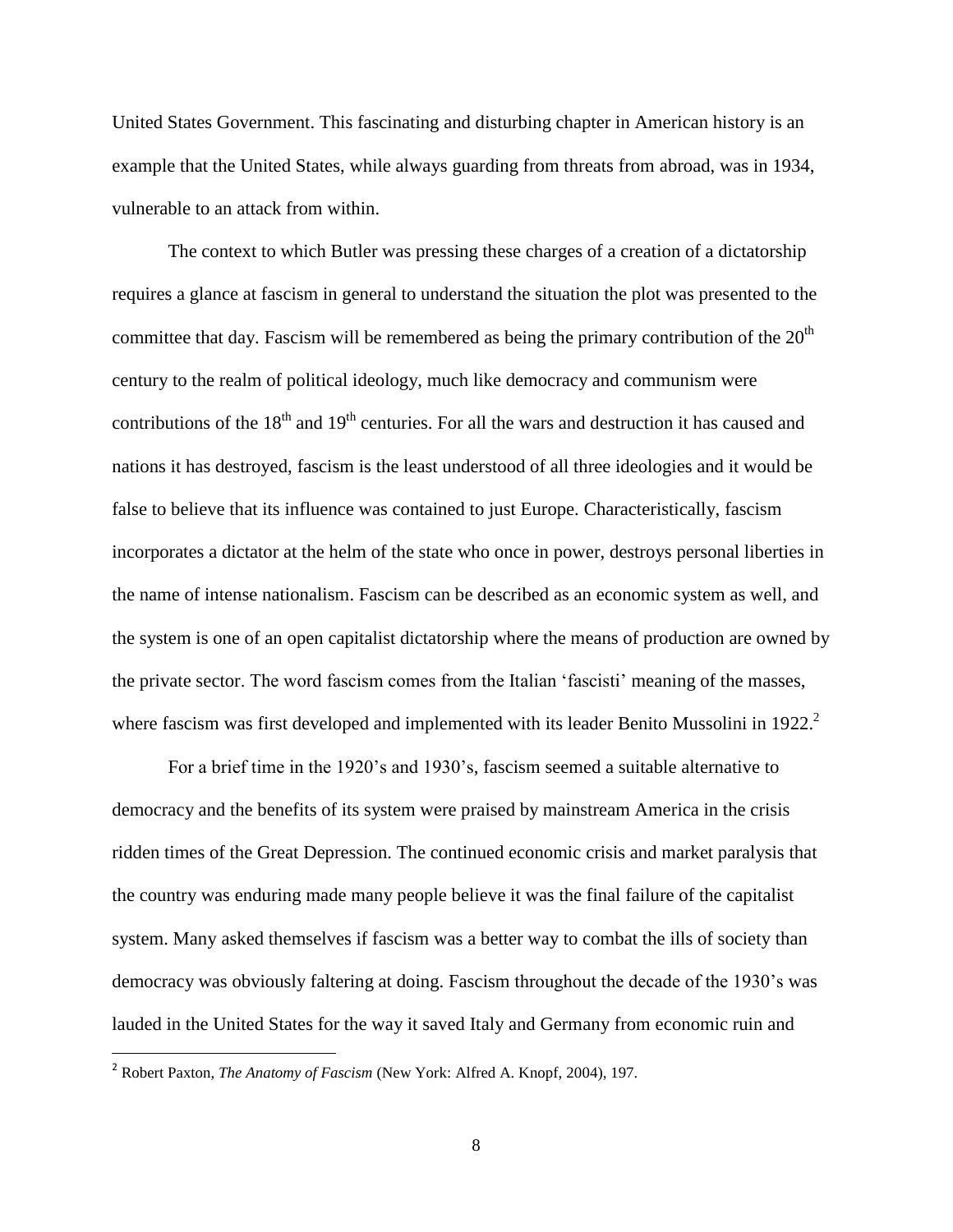people regarded Mussolini and Hitler as great men who saved their countries from Bolsheviks and a growing number of people in society felt it was only a matter of time before fascism crossed the Atlantic. Fascism was even lauded in the halls of Congress, as David Reed of Pennsylvania pronounced on the floor of the Senate, "I do not often envy other countries, but I say that if this country ever needed a Mussolini it needs one now."<sup>3</sup>

Soon, fascist supporting leaders appeared and gained support of mainstream America, such as radio host Father Coughlin. Coughlin preached a doctrine of anti -New Deal sentiments and praised fascism abroad. Huey Long, the Governor of Louisiana was also leaning his state towards fascism and, a man named William Dudley Pelley organized a Brown Shirt movement in Philadelphia which was modeled on Mussolini's militant Black Shirt movement.<sup>4</sup> Congress, by 1934, began to notice these threats from the far right and the House Special Committee on Un-American Activities Authorized to Investigate Nazi Propaganda and Certain Other Propaganda Activities, was established in March of that year. The committee was known informally as the McCormack-Dickstein Committee after its two chairs, future speaker of the House of Representatives, John McCormack of Massachusetts, and future New York State Supreme Court Justice, Samuel Dickstein. The committee subpoenaed Gen. Butler when they heard his name in connection to rumors of a plot to take over the White House from an association of wealthy financiers.<sup>5</sup> Chairman McCormack stated to reporters before the hearing began that, "We are going to get to the bottom of this matter and we are going to call witnesses and records that will bring out the truth, whatever that may be."<sup>6</sup> As the hearing began inside the Bar Association Building, Butler took his seat as the two chairs of the committee started the

 $\overline{a}$ 

<sup>3</sup> U.S. Congress. Senate. Senator Reed of Pennsylvania. 72<sup>nd</sup> Cong., 1<sup>st</sup> sess. *Congressional Record* 75, pt. 2 (5) May 1932).

<sup>4</sup> Arthur M. Schlesinger, *The Age of Roosevelt: The Politics of Upheaval (*Boston: Houghton Mifflin Co., 1960), 69. 5 Ibid, 85.

<sup>6</sup> "Butler Charges Plot to Create U.S. Dictatorship." *Philadelphia Inquirer*, 21 November 1934, sec. 1A.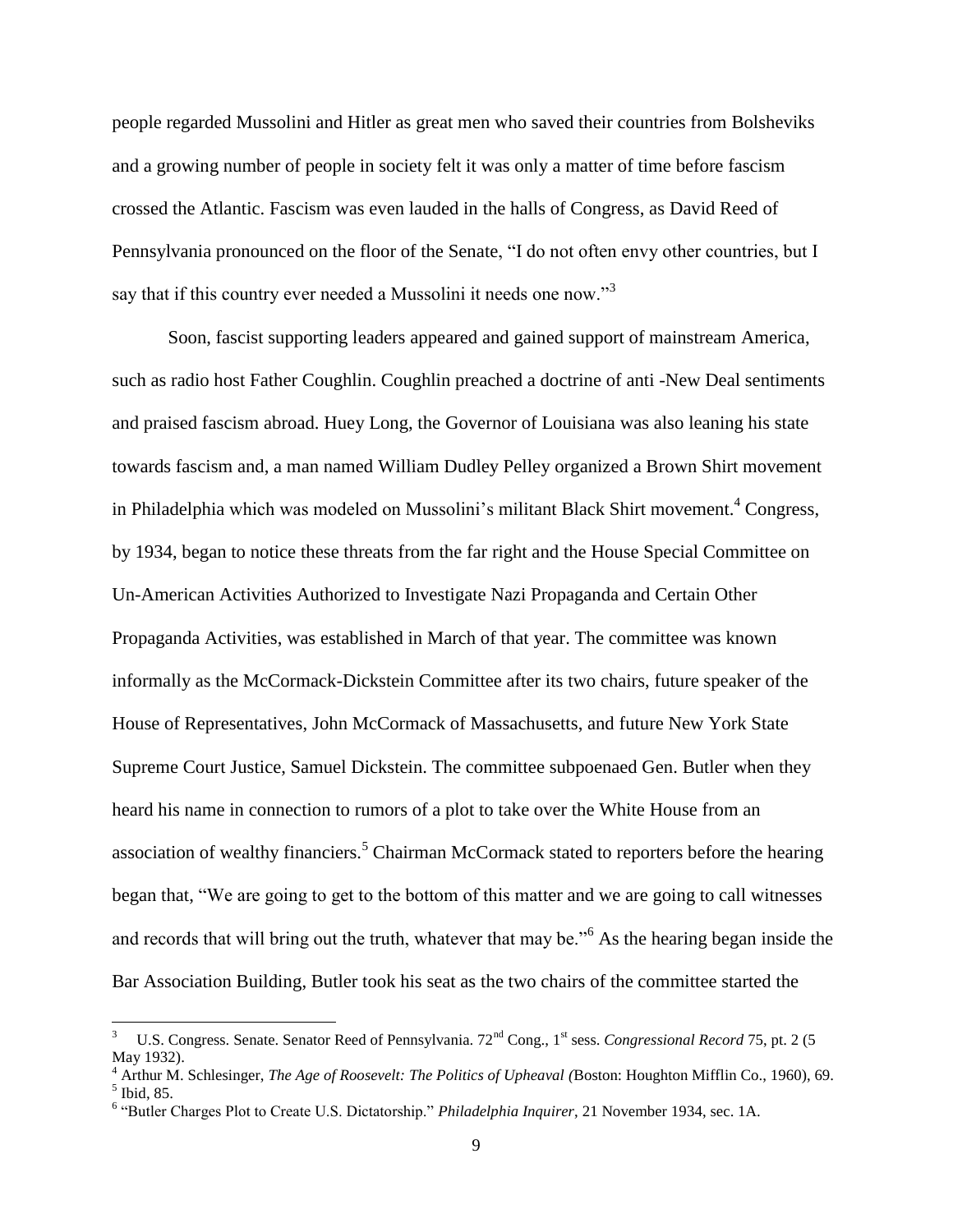day's proceedings of the closed executive session. Butler was told to, "Just go ahead and tell in your own way all that you know about an attempted fascist movement in this country." Butler began his testimony by saying, "May I preface my remarks by saying sir that I have one interest in all this, and that is to try to do my best to see that a democracy is maintained in this country." The life and career of General Butler makes it clear that every action he took was to serve his country and by examining his military service, his credibility as a witness in front of the committee and validity as a primary source can be established.<sup>7</sup>

Smedely Darlington Butler was born into a Pennsylvania Quaker family on July 30, 1881. The son of Congressman Thomas Butler, Smedley was raised in a strong pacifist tradition, but was pulled to serve his country at the age of sixteen, and joined the United States Marine Corps.<sup>8</sup> From that time onward Butler served his country in numerous United States military interventions and occupations in Latin American including Cuba, Nicaragua, Honduras, and Haiti. Butler's career took him to other continents as well; being a member of the U.S. force in China involved with the Boxer Rebellion of 1899, and served time in the newly acquired American territory of the Philippines. During his times of service, Butler became known for his loyalty and dedication to his troops and his colorful personality earning the nickname, "The Fighting Quaker." He also became a decorated soldier, being awarded the Army Distinct Service Award, the Navy Distinct Service Award and the Congressional Medal of Honor twice for acts of bravery to his country.<sup>9</sup>

In 1931, his outspoken nature brought an end to his career, when he lashed out in opposition against Italian leader Benito Mussolini criticizing him at a time when the Italian

 $\overline{a}$ 

<sup>7</sup> U.S. House of Representatives, Special Committee on Un-American Activities, Investigation of Nazi Propaganda Activities and Investigation of Certain Other Propaganda Activities, *Hearings* 73-D.C.-6, Part 1, 73rd Congress, 2nd session, Washington, D.C.: Government Printing Office, 1935, 8.

<sup>8</sup> James Morris, *America's Armed Forces* (Upper Saddle River: Prentice Hall, 1996), 204.

<sup>&</sup>lt;sup>9</sup> Ibid.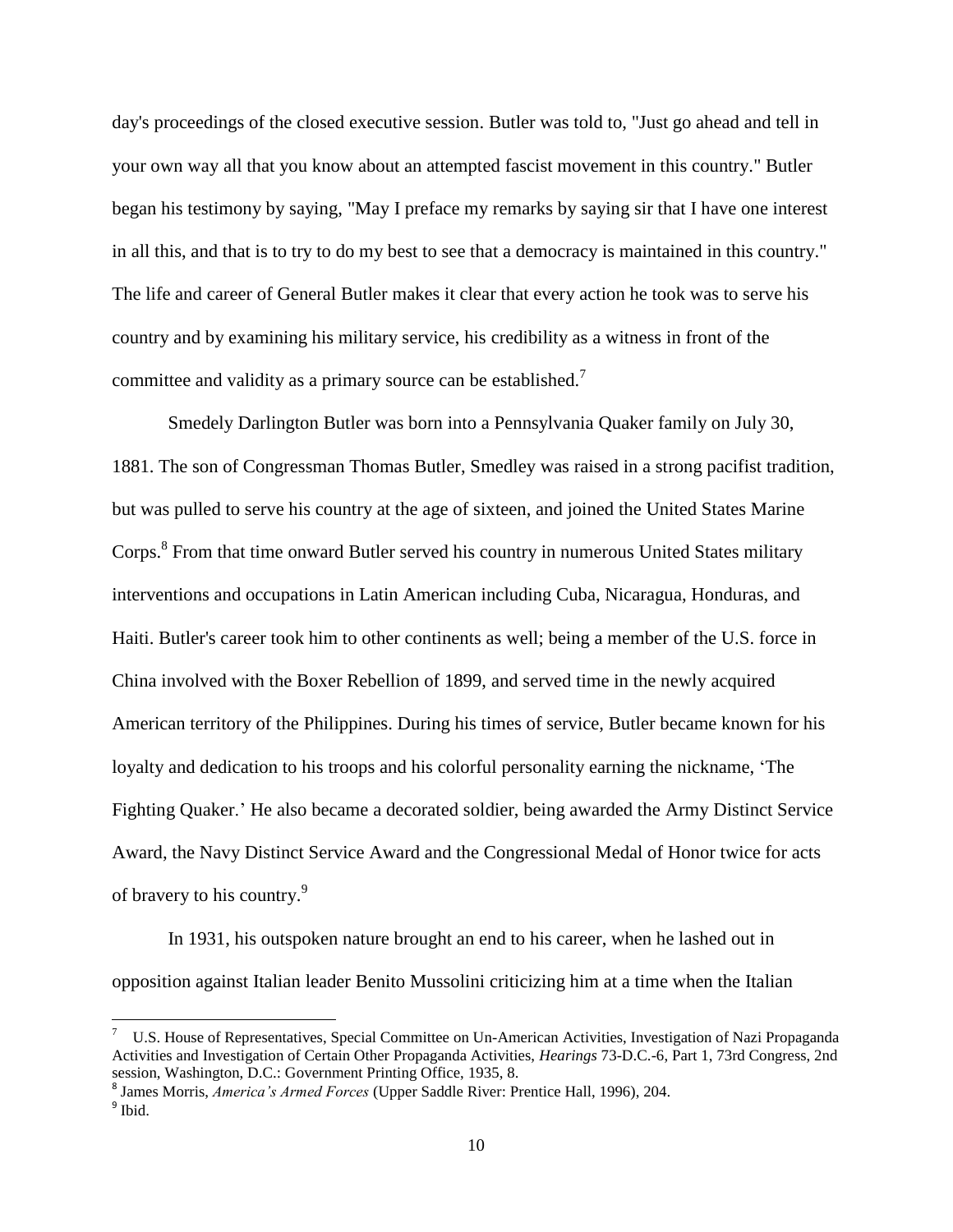dictator was extremely popular. Butler was threatened with a court martial for his remarks, however the military dropped the charges in the face of overwhelming support for the general, but not before Butler retired in protest at the age of fifty. In his years of retirement, Butler began his speaking and writing career meeting with veterans and advocating their rights, while chastising the system of American interventionism that he had been a part of. Butler was very popular among soldiers and his colorful speeches roused audiences and gained attention wherever he went. In the summer of 1932, he spoke to a group of World War One veterans who had marched on Washington D.C. and were peacefully protesting their right to a war bonus promised to them. Butler"s appearance before the Bonus Army gained huge crowds of veterans and he met and spoke with the men for several days in his tent while rallying the veterans as if in battle once again. "If you don"t hang together, you aren"t worth a damn! They may be calling you tramps now, but in 1917 they didn't call you bums!"<sup>10</sup> The veterans were eventually run out of the capital with force by the United States Army, lead by Army Chief of Staff Douglas MacArthur. Despite this setback Butler continued rallying people to support the bonus and remained attentive to the needs of veterans. So when two representatives from the American Legion named Gerald MacGuire and William H. Doyle came to talk with the general on July 1, 1933, at his home in Pennsylvania nothing seemed out of the ordinary.

 According to sworn testimony given by Gen. Butler, Gerald MacGuire and William Doyle came to ask the general if he would lend his popularity amongst soldiers and become a candidate for National Commander of the American Legion. In addition they proposed the General become a spokesperson for the Committee for a Sound Dollar which advocated the return to the gold

 10 Paul Dickson and Thomas P. Allen. *The Bonus Army: An American Epic* (New York: Walker & Company, 2006), 151.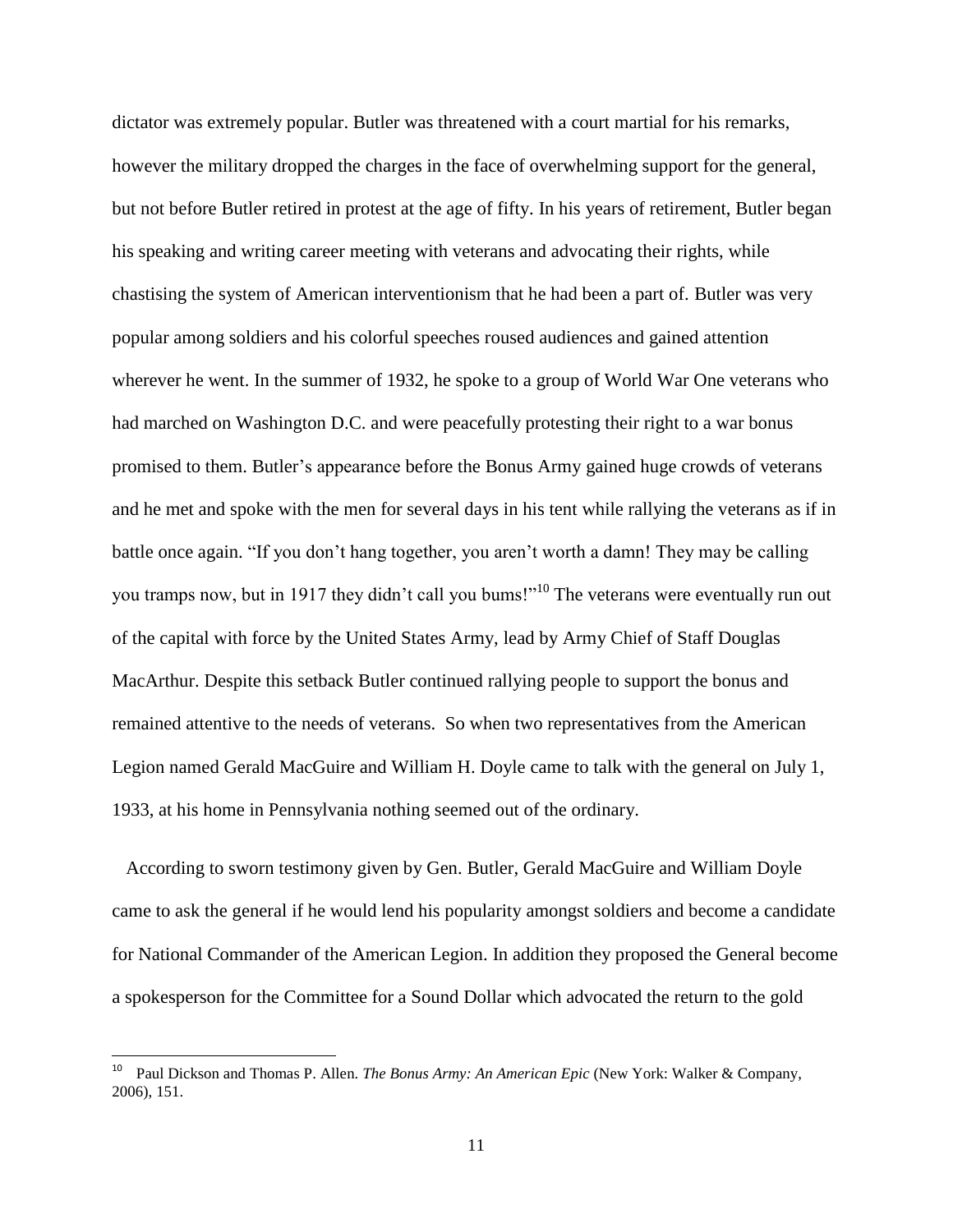standard of currency. They spoke with the General for over two hours that first day and Butler reported to the chairs of the committee that the two men were very desirous of unseating what they called the "royal family" in control of the American Legion and wanted General Butler to accompany them to the American Legion Conference in Chicago. "We represent the plain soldiers, and we want you to come to this convention." MacGuire went on, "We want you to come there and stampede the convention in a speech and help us in our fight to dislodge the royal family." Butler was confused as to what exactly the two men were getting at, but as he told HUAC, he could see that it had something to do with weakening the influence of veterans in the Legion. $11$ 

"I thought I smelled a rat right away, I was never able to reconcile their desire to serve the ordinary man in the ranks, with their other aims," Butler stated. He wanted to know what or who was the source of interest. Two days later MacGuire came back to see Butler, this time alone. MacGuire urged Butler to consider coming to the American Legion convention in Chicago and suggested Butler "get two or three hundred legionnaires from around that part of the country and bring them on a special train to Chicago." And once at the convention, Butler reported that "These planted fellows were to begin to cheer and start a stampede and yell for speech. Then I was supposed to go to the platform." MacGuire told Butler that he was to read a speech which would have been prepared for him, urging president Franklin Delano Roosevelt to put the nation back on the gold standard. Butler confessed to the committee that "I don't know a damn thing about gold," but he wanted, "to get to the bottom of this thing." $12$ 

Butler was again visited at his home by MacGuire in August of 1933 before the convention. MacGuire, anxious to get a confirmation from Butler and to show the general that he

<sup>11</sup> Investigation of Nazi Propaganda Activities and Investigation of Certain Other Propaganda Activities, 12-13.

<sup>12</sup> Ibid, 9-10.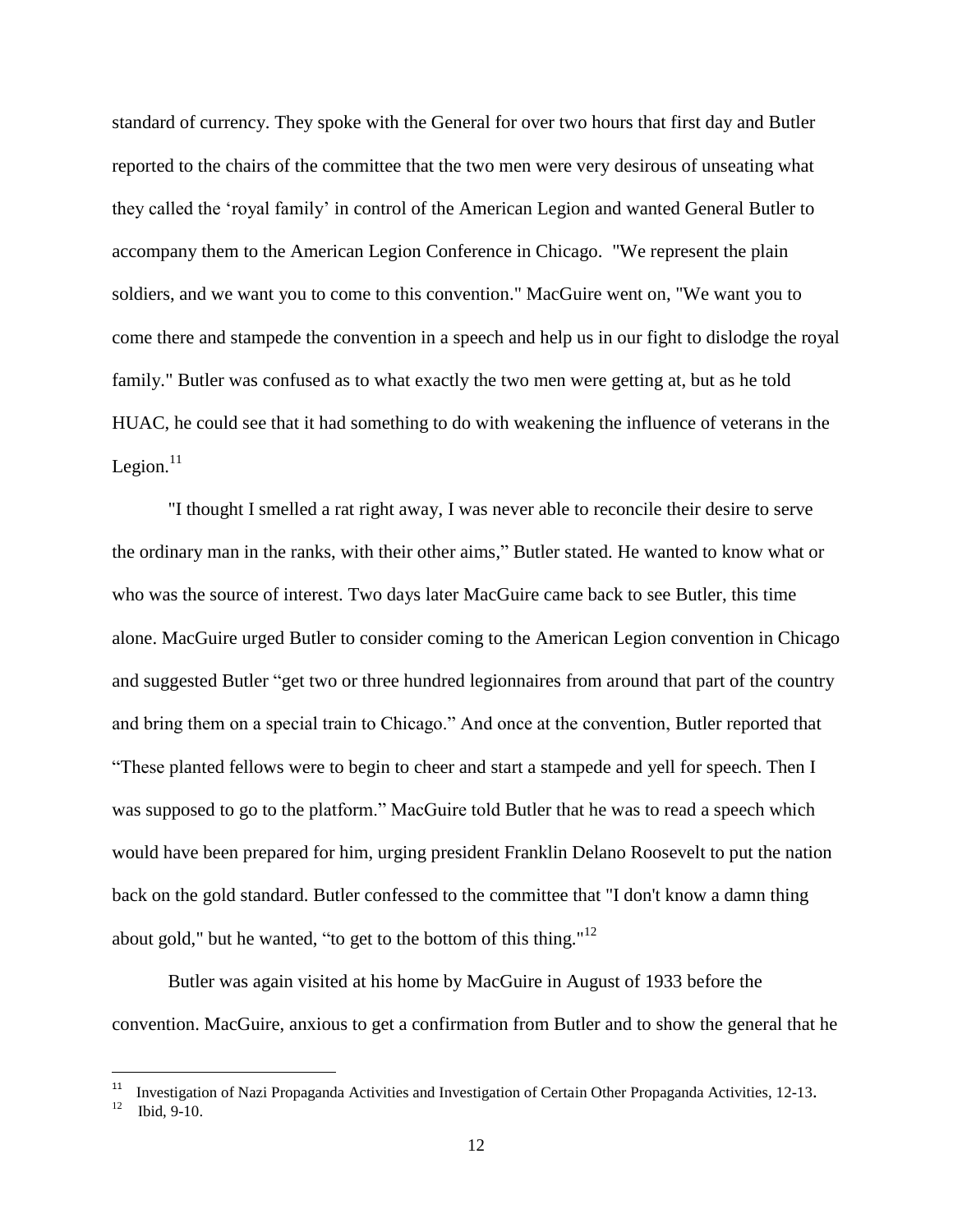had the means to back up what he had offered, said he and his boss, Grayson Mallet Prevost Murphy had 42,000 dollars in an account ready to be used and that more could be gotten if necessary by stating, "We have plenty of money and have had some good-sized contributions." Butler asked, "Where did you get all this money it cannot be yours?" MacGuire responded that the money in the bank book was put up by nine men, and that the biggest contributor had given 9,000 dollars.  $^{13}$ 

Gerald MacGuire, in addition to being a World War One veteran and legionnaire from Connecticut, was a bond salesman for the prominent Wall Street brokerage firm of Grayson M.P. Murphy. And MacGuire tried appealing to Butler as a fellow soldier when he told him that his boss was, "The man who underwrote the formation of the American Legion at the cost of 125,000 dollars." Butler stated that it would take a lot of money for two or three hundred veterans to get to Chicago for the convention and stay for a few days and soldiers at the time didn't have extra money to spend. Butler then asked, "How did you happen to be associated with that kind of people if you are for the ordinary soldier and his bonus and his proper care? What is the object?" MacGuire responded that the object was to take care of the rank and file of the soldiers, to get them their bonus and get them properly cared for. Butler did not believe that explanation and told the congressmen "Well, I knew that people who had 9,000 dollars to give away were not in favor of the bonus. Those looked fishy right away. You know damn well that these bankers are not going to swallow that." Then Butler tried to appeal to the bond salesman, "There is something in this, Jerry MacGuire, besides what you have told me. I can see that." Smedely Butler had been heavily involved with the issue of the World War One Veterans and the American Legion. This time Butler knew he was on to something more than just leadership of

 $13$  Ibid, 10.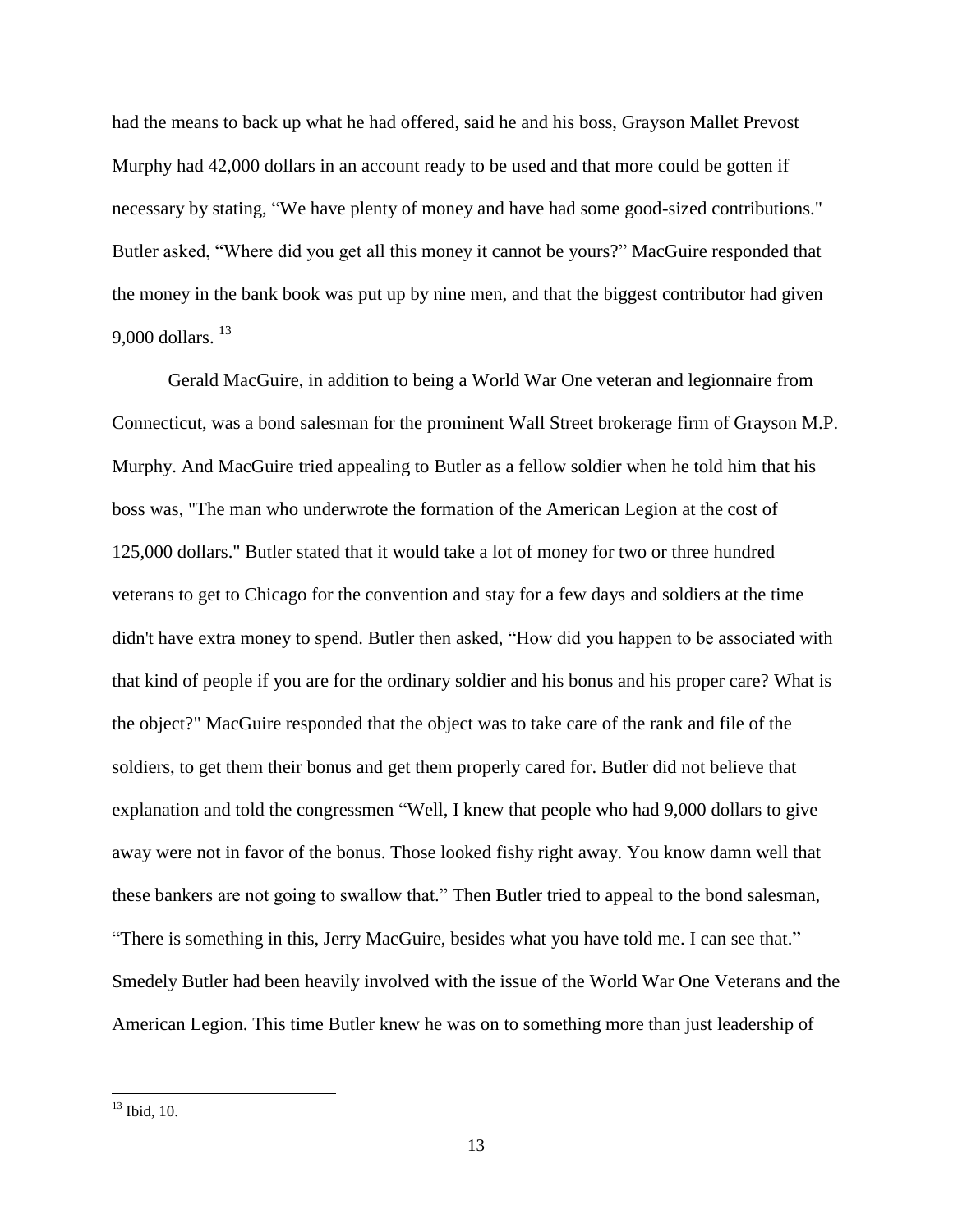the Legion and wanted to know who MacGuire worked for and who was really behind the matter of the gold standard speech.<sup>14</sup>

The next time Butler saw MacGuire was around the first of September in Newark, New Jersey. As he told the committee, "Sunday morning he (Gerald MacGuire) walked into my room and he asked me if I was getting ready now to take these men out to Chicago, that the convention was pretty close. I said, 'No; I am not going to Chicago'." Butler, thinking MacGuire couldn't back his offer said, "You people are bluffing. You have not got any money." Whereupon MacGuire took out a big wallet and threw a big mass of thousand dollars bills out on the bed. When Butler asked, "What's all this?" MacGuire replied "This is for you, for expenses. You will need some money to pay them." Butler asked how much money MacGuire had just thrown down and MacGuire told the general that it was 18,000 dollars. When Butler asked where he got so much money, MacGuire stated," Last night some contributions were made. I just have not had a chance to deposit them, so I brought them along with me." Butler told the committee he wasn"t about to be bribed and informed McGuire, "Don't you try to give me any thousand dollar bills." Butler wanted to know who was funding this scheme when he told MacGuire, "Somebody is using you. You are a wounded man. I looked you up. You were wounded. You are being used by somebody, and I want to know the fellows who are using you. I am not going to talk to you anymore. You are only an agent. I want some of the principals." MacGuire replied, "Well, I will send one of them over to see you, I will send Mr. Clark. He is a banker. He used to be in the Army." Further stating, "He is one of our people. He put up some money."<sup>15</sup>

The "Mr. Clark" who was sent to convince General Butler to give the gold standard speech, was Robert Sterling Clark. One of the wealthiest men in the country, Clark was the heir

 $14$  Ibid, 12-13.

 $15$  Ibid, 12.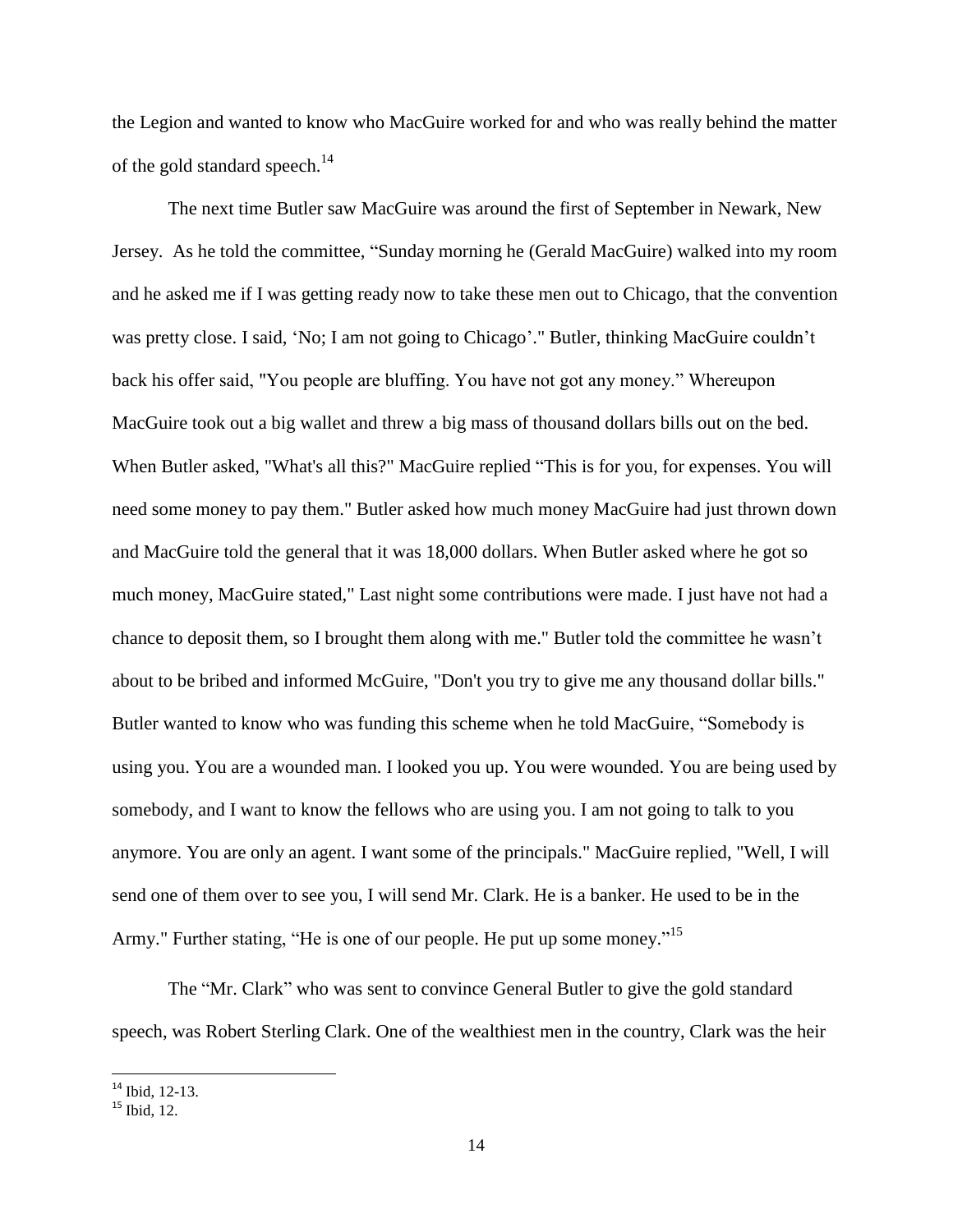to the Singer sewing machine fortune, and a bond salesman on Wall Street.<sup>16</sup> When he came to see Butler in September, Clark immediately brought up the subject initially proposed by MacGuire, the speech Butler was to give urging the return to the gold standard for the soldier's bonus. Butler said, "There is something funny about that speech, Mr. Clark." Clark replied the speech had cost him a lot of money and he told the general, "You understand just how we are fixed. I have got 30,000 dollars. I do not want to lose it. I am willing to spend half of the 30,000 dollars to save the other half. If you go out and make this speech in Chicago, I am certain that they will adopt the resolution that will be one step toward the return to gold, to have the soldiers stand up for it. We can get the soldiers to go out in great bodies to stand up for it." Smedley Butler and told Clark outright, "I have got one interest and that is the maintenance of a democracy. That is the only thing. I took an oath to sustain the democracy, and that is what I am going to do and nothing else. I am not going to get these soldiers marching around and stirred up over the gold standard. You are just working them, using them just as they have been used right along." Clark, unmoved by General Butler"s stance on democracy, thought a bribe might work, "We can take care of you, you have a mortgage on this house that can be taken care of, it is perfectly legal, perfectly proper." Clark left Butler that afternoon with the offer despite the General's opposition.<sup>17</sup>

The underlying factor in these series of visits and requests to General Butler was the gold standard. It was the reason why Butler was supposed to give the speech that cost Robert Sterling Clark "a lot of money." Gerald MacGuire was on the Committee for A Sound Dollar, and the effort to garner support from veterans attracted money from Wall Street interests and banks. At this time Butler already confessed he "smelled a rat" and wanted to get to the bottom of things.

<sup>16</sup> "Butler Charges Plot to Create U.S. Dictatorship," *Philadelphia Inquirer*, 5.

<sup>&</sup>lt;sup>17</sup> Investigation of Nazi Propaganda Activities and Investigation of Certain Other Propaganda Activities, 13-14.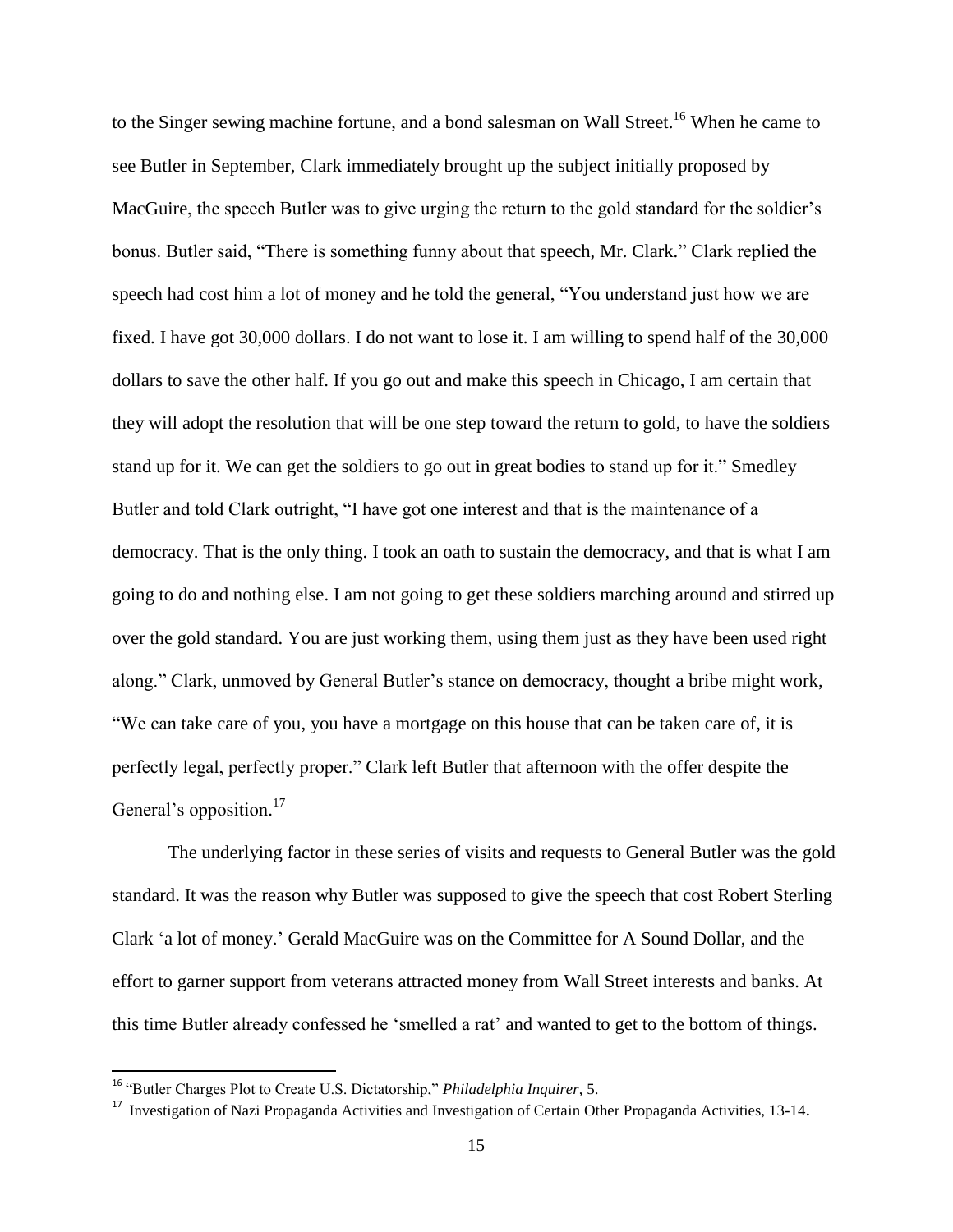He knew that in addition to Clark, MacGuire"s boss, Grayson M.P. Murphy, was involved in funding the effort. Murphy was a director of the Morgan Guaranty Trust Company which was a branch of the International Banking House of Morgan. He was also a director of Anaconda Copper, Goodyear Tire, Bethlehem Steel, and New York Transportation Company.<sup>18</sup> What was the gold standard, and why did it mean so much to the financial powers seeking to use Smedley Butler? The question of the gold standard was tied directly to the economic power of Wall Street and an analysis of which yields a picture in which power was held by private sector and was taken away by the federal government. In the end, it was a question that went to the heart of the American economic and monetary structure.

The conflict for the control over the money supply of the United States went back to the Age of Jackson and the fight over the renewal of the Central Bank. Since that time, the issue of the gold standard and the nation"s monetary policy entered the public arena on several occasions. The depression and election of FDR altered this conflict to the degree that prominent financiers felt it necessary to entice General Butler in their campaign to take back hard money.

 Since the time of the Civil War, the nation"s private banks held much of the monetary power of the country. The reliance on a hard money monetary policy that the bankers had favored, left many financiers rich and created an unsettling boom and bust cycle for the poor. Depressions occurred more and more often, with harsher effects each time when people demanded their gold from banks that did not have enough gold to cover the demand, forcing the banks to close and panic to set in.<sup>19</sup> Franklin Delano Roosevelt was the first president to offer relief and aid to people in an economic depression by altering the very structure and nature of the country"s financial system. The view the Executive Office held in times before was one of simple laissez

<sup>18</sup> General Butler Bares "Fascist Plot" to Seize Government by Force," *New York Times*, 1.

<sup>19</sup> Edwards, Rebecca*, New Spirits: Americans in the Gilded Age* (New York: Oxford Press, 2006), 82-85.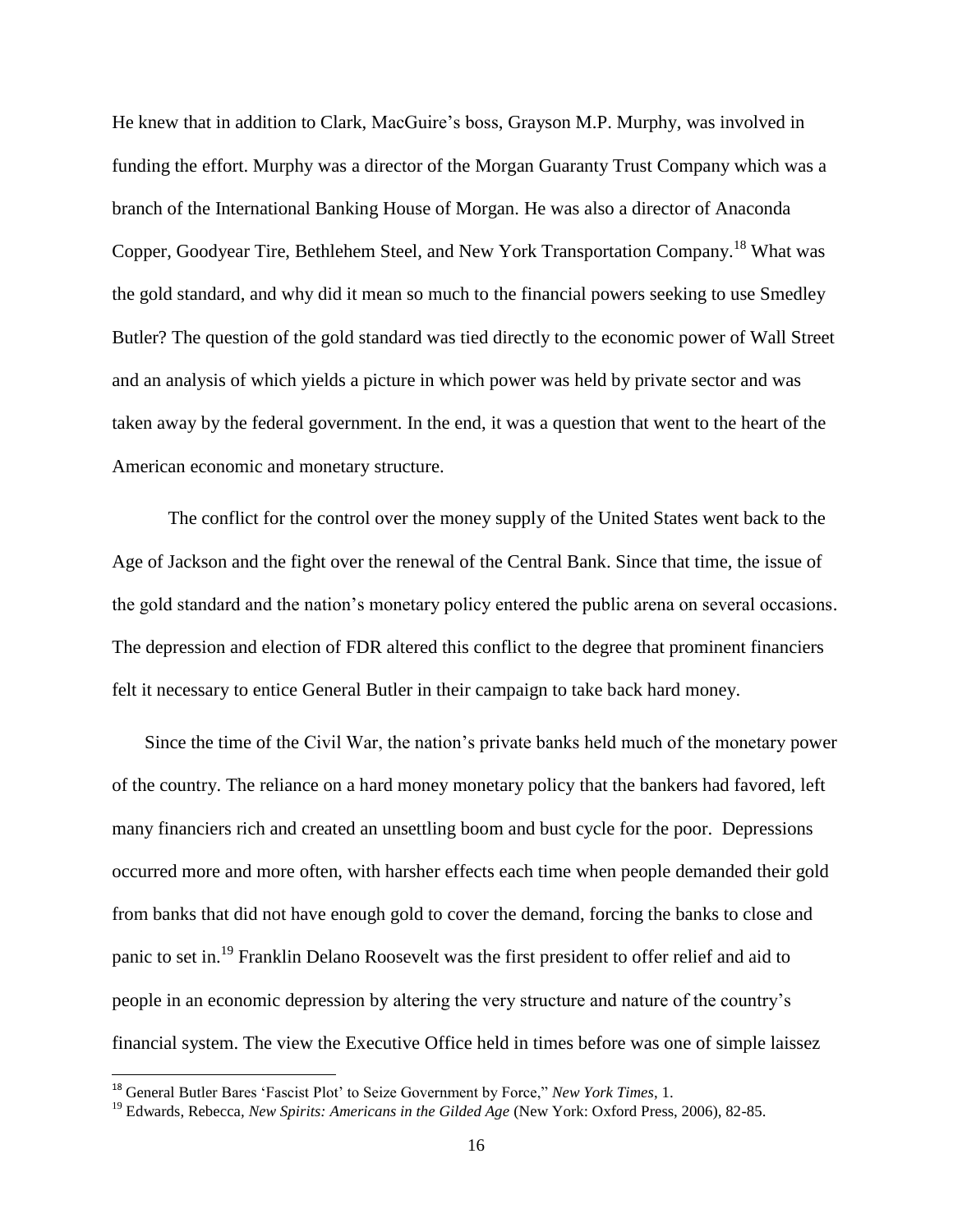faire; the government had no place or right to interfere with the economy. To wait out the storm for better times was a common belief and in earlier depressions or panics, the government could not help others because its power to tax was very limited.

The continued reliance on the gold standard that helped industry grow at an unprecedented rate by restraining the money supply, almost bankrupted the federal government twice. In 1893 and again in 1907 presidents looked to private banks to save the government from financial ruin. John Pierpont Morgan, the richest financier in America, struck a deal with the government in which the House of Morgan would sell the U.S. Treasury some of its gold in return for government bonds.<sup>20</sup> The deal kept the government afloat, while Morgan gained huge profits off the sale of the bonds. On the gold standard banks and private financiers had the power and control over the nation's money supply. It has been noted that America in the early  $20<sup>th</sup>$ century "constructed a corporate regulatory complex that left society supremely over the state."<sup>21</sup> The banks stayed supreme over the federal government in terms of fiscal and monetary policy, and with them, the gold standard.

 On the 29th of November 1929 the stock market crashed after a decade of boom and stock speculation on Wall Street that once again sent the country into a cycle of bust. President Hoover initiated some relief policies, but it came too little too late. The American people, a quarter of whom were out of work, and two million of whom were homeless, were fed up with the system which continued to see more and more depressions that seemed to last longer than the previous one. In 1932 the people elected a fifty- year old governor from New York, who promised a New Deal for them.

<sup>20</sup> Ron Chernow, *The House of Morgan: An American Banking Dynasty and the Rise of Modern Finance* (New York: Grove Press, 2001), vii.

Alan Dawley, *Struggles for Justice: Social Responses and the Liberal State* (Cambridge: Harvard University Press, 1991), 141.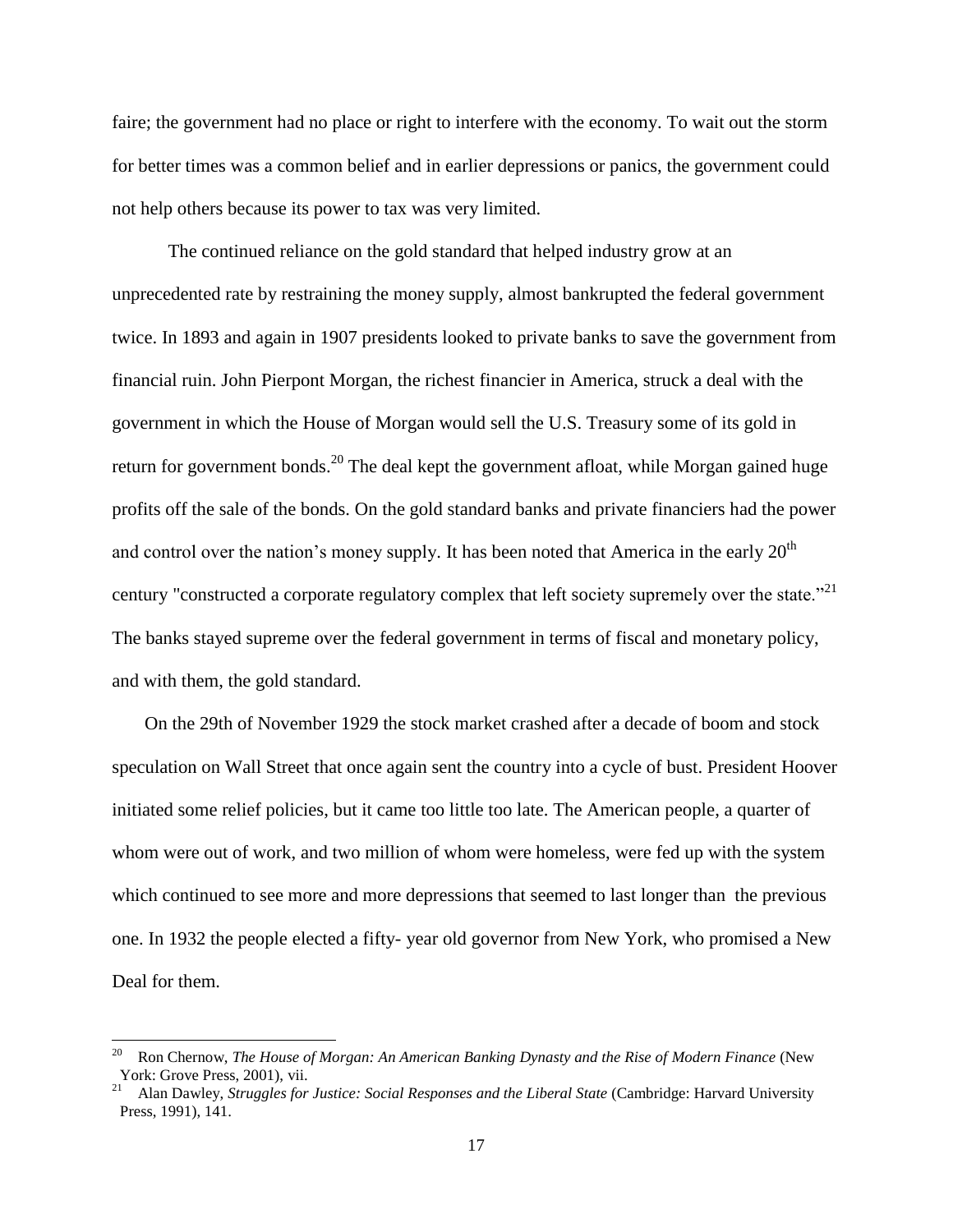In one of the most important speeches of the Twentieth century, Franklin Delano Roosevelt in his inaugural address set the tone for his administration and declared the nation's independency from money changers, who have "fled their high seats in the temple of our civilization. We may now restore that temple to the ancient truths." Roosevelt then outlined "lines of attack" against those who speculated with other people"s money and asked for the power to "wage a war against the emergency as great as the power that would be given to me if we were in fact invaded by a foreign foe."<sup>22</sup> The message to Wall Street was clear; their time of power and privilege was over. The next day Roosevelt and his team of monetary and economic advisors shut down Wall Street and all federally charted banks for five days, an unprecedented action. Then, FDR sent a fury of legislation to Congress that attempted to assert the power of the federal government when it came to the economy. With the New Deal, the days of laissez faire policy were over, what began were government funded relief efforts and measures that changed the role of banks within the U.S. economy.

 As a New Deal historian wrote, "Some called it the "Roosevelt Revolution" for though it was democratic, it transferred back the power from Wall Street to Washington."<sup>23</sup> The First New Deal as it became known lasted from 1933 to 1935, and was partly a public catharsis against the banks whose unscrupulous practices had helped bring about the Great Depression. The first attack came in the form of the Pecora Committee House Hearings, named after its chair Ferdinand Pecora, the hearings sought to expose corrupt Wall Street practices by calling the most preeminent financiers to testify about the way banks operated and how the nation"s money supply was dealt with. The hearings revealed secret practices of banks and uncovered the fact that more than twenty partners in the House of Morgan banking firm did not pay income taxes

<sup>22</sup> Franklin Delano Roosevelt, "Inaugural Address". March 4 1934. In The Public Papers and Addresses of Franklin D.Roosevelt, (New York: Random House, 1938), 11-16.

<sup>&</sup>lt;sup>23</sup> Joseph P. Lash, *Dealers and Dreamers: A New Look at the New Deal* (New York: Doubleday, 1988), 2.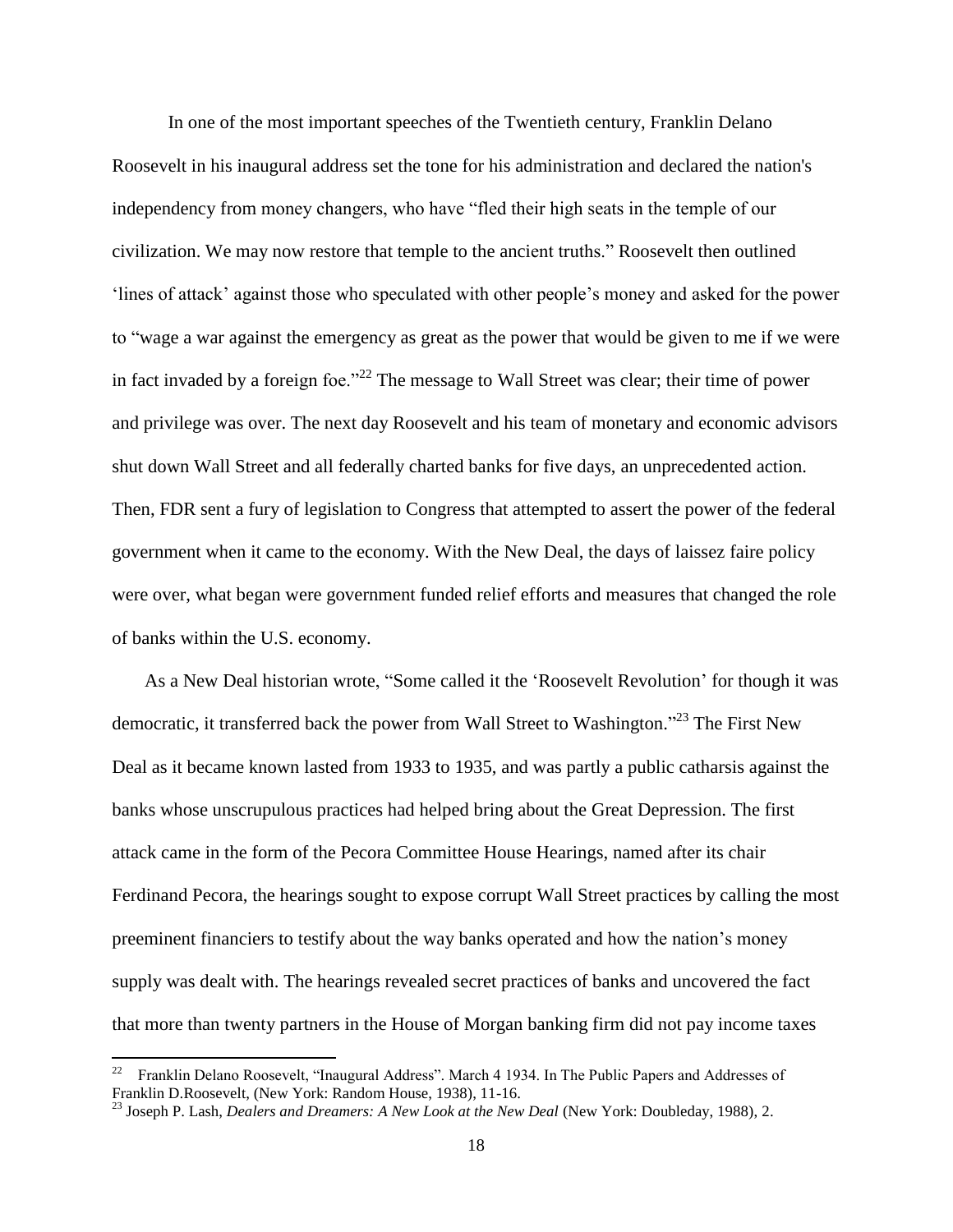for two years. The next blow to Wall Street was the Glass-Steagall Banking Bill which split the power of banks to either take deposits and make loans, or merchandise securities. The bill shattered the power held by some of the most powerful banking houses by splitting their power and dividing their influence. $24$ 

Then Roosevelt took a much debated and contested move few saw coming; he took the nation off the gold standard, the hard money policy that the nation had been on since the Civil War. Farmers and the poor could now get lower interest rates and had easier access to cash with temporary inflation. The decision to abandon gold was not popular among Roosevelt's cabinet and economists of the time, and these critics questioned Roosevelt"s ability to lead the country. Budget Director Lewis Douglas commented, "This is the end of Western civilization."<sup>25</sup> Cabinet member Bernard Brauch said, "I think that we may find that we've been in a revolution more drastic than the French."<sup>26</sup>

 However Roosevelt saw going off gold as a strategic move that placed the control over the monetary supply of the nation with the federal government who could decide to raise or lower the value of the dollar now. Roosevelt"s advisor Harold Ickes noted a conversation in his diary that he and the president had about the decision, "We got to talking about his speech in which he [FDR] announced that the government would begin buying gold and said that Wall Street did not like his speech and that for the first time in his memory or mine, Wall Street was not dictating the fiscal policy of the government. He said it was the most significant thing that happened in his administration."<sup>27</sup> Going off the gold standard was direct attack on hard money, the very thing that Wall Street most revered. The government now had regulation, oversight, and influence over

 24 Leuchtenberg, *Franklin D. Roosevelt and the New Deal: 1932-1940*, 60.

<sup>25</sup> Lash, *Dealers and Dreamers: A New Look at the New Deal*, 357.

<sup>&</sup>lt;sup>26</sup> Chernow, *The House of Morgan: An American Banking Dynasty and the Rise of Modern Finance, 358.* 

<sup>27</sup> Harold Ickes, *The Secret Diary of Harold Ickes: The First Thousand Days 1933-1936* (New York: Simon and Schuster, 1955), 113.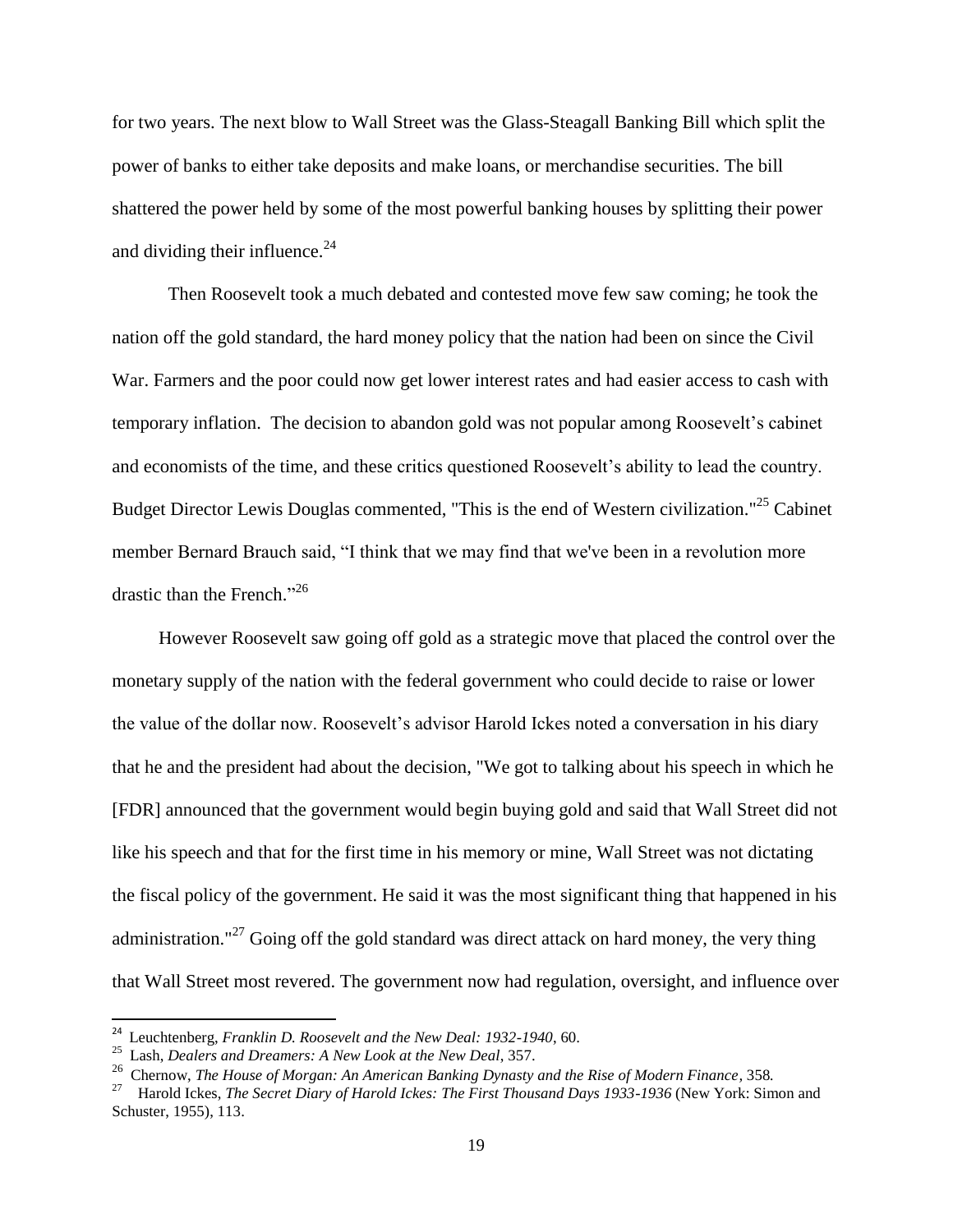United States monetary policy and Congress had exposed Wall Street"s speculative practices to a nation that trusted them less and less with their money. Now Roosevelt and his administration braced themselves for what surely would be a counter attack by Wall Street. A Presidential advisor warned of the possibility of ramifications from the street when he told FDR, "The bankers seem to be rallying for the onslaught. F.D. will have to watch his steps."<sup>28</sup>

Roosevelt did not need the advice of his advisors; he already knew what he was up against. In his diary, Harold Ickes noted a conversation with the president in late 1933 in which he said, "The banks hampering of New Deal policies had become so clear and deliberate that the president wondered if a conspiracy existed." He went on to note that "He [FDR] was quite clear in his own mind that a conspiracy existed."<sup>29</sup> Roosevelt was correct, the lives of the rich and powerful financiers were under a direct attack and they would not go without a fight as Fredric A. Ogg as reported:

For a good while certain powerful elements have been toying with the idea that the way out of our troubles lies through the establishment of some form of economic and political dictatorship, and meetings of important personages are known to have been held in New York and Chicago, at which sentiment was tested out and possibilities discussed. It does not appear that anything more startling came out of these conferences than a more or less general consensus in favor of a coalition super-cabinet of bankers and industrialists. But in other quarters there has been less moderation.<sup>30</sup>

Ogg"s analysis shows how nervous some bankers were in what they saw as a direct threat on their structure and system. By examining the politics of the gold standard, it can be seen that United States banks had control over the monetary policy of the country up to the presidency of

<sup>28</sup> Lash, *Dealers and Dreamers: A New Look at the New*, 139.

<sup>29</sup> Ickes, *The Secret Diary of Harold Ickes: The First Thousand Days 1933-1936*, 109.

<sup>30</sup> Fredrick A. Ogg, "Does America Need a Dictator?" in George Wolfskill, *The Revolt of the Conservatives: A History of the American Liberty League 1934-1940* (Boston: Houghton Mifflin, 1962), 99.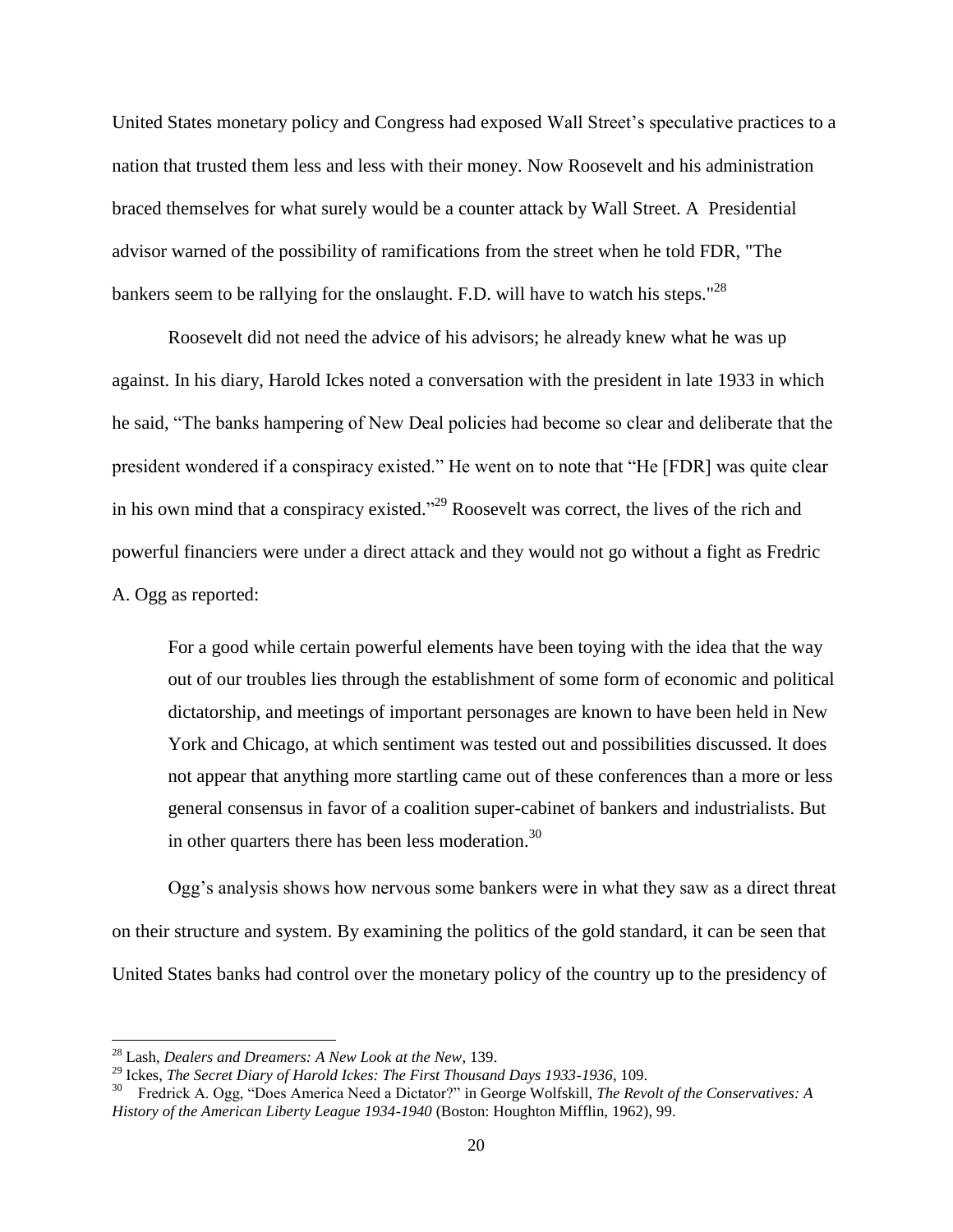F.D.R. and that the New Deal was a direct threat to their power and privilege. Private institutions were now coming under public and private scrutiny as never before. Smedley Butler was being approached by a group of powerful individuals who felt their control was being threatened. What Butler was soon asked to do was a reaction in the extreme: the dissolution of democracy.

Despite all the attempts MacGuire and Clark made to convince Butler go to the American Legion convention in Chicago, the general did not go. Throughout the fall and winter of 1933 and into 1934 MacGuire kept in contact with the general through the form postcards from several European countries he was visiting. He returned to Butler in August 1934, excited about the fascist regimes he had seen in Germany and Italy and once again tried to persuade Butler. The following offer according to testimony was given to General Butler that same month:

MacGuire: "I want to go around with you, around the country. I want to go around and talk to the soldiers in the background and see if we cannot get them to join a great big super organization to maintain the democracy."

Butler: "What do you want to do with it when you get it up?"

MacGuire: "Oh we want to support the President."

Butler: "The President has got the whole American people. Why does he want them?"

MacGuire: "Don't you understand the set-up has got to be changed a bit?"

Butler: "The idea of this great group of soldiers, then, is to sort of frighten him is it?"

MacGuire: "No, no no, not to frighten him. This is to sustain him when others assault him...we are going to help him out. Now did it ever occur to you that the president is overworked? We might have an Assistant President, somebody to take the blame, and if things do not work out he can drop him. *You know the President is weak. He will come right along with us. He was born in this class. He was raised in this class and he will come back. He will run true to form. In the end will come around. But we have got to be prepared to sustain him when he does.* We might have an assistant president, somebody to take the blame and if things don"t work out we can fire him. *That is what we are building up Hugh Johnson for. Hugh Johnson talked to [sic] damn much and got him into a hole and he is going to fire him in the next three or four weeks.* You know the American people will swallow that. We have got the newspapers. We will start a campaign that the president"s health is failing. Everybody can tell that by looking at him, and the dumb American people will fall for it in a second."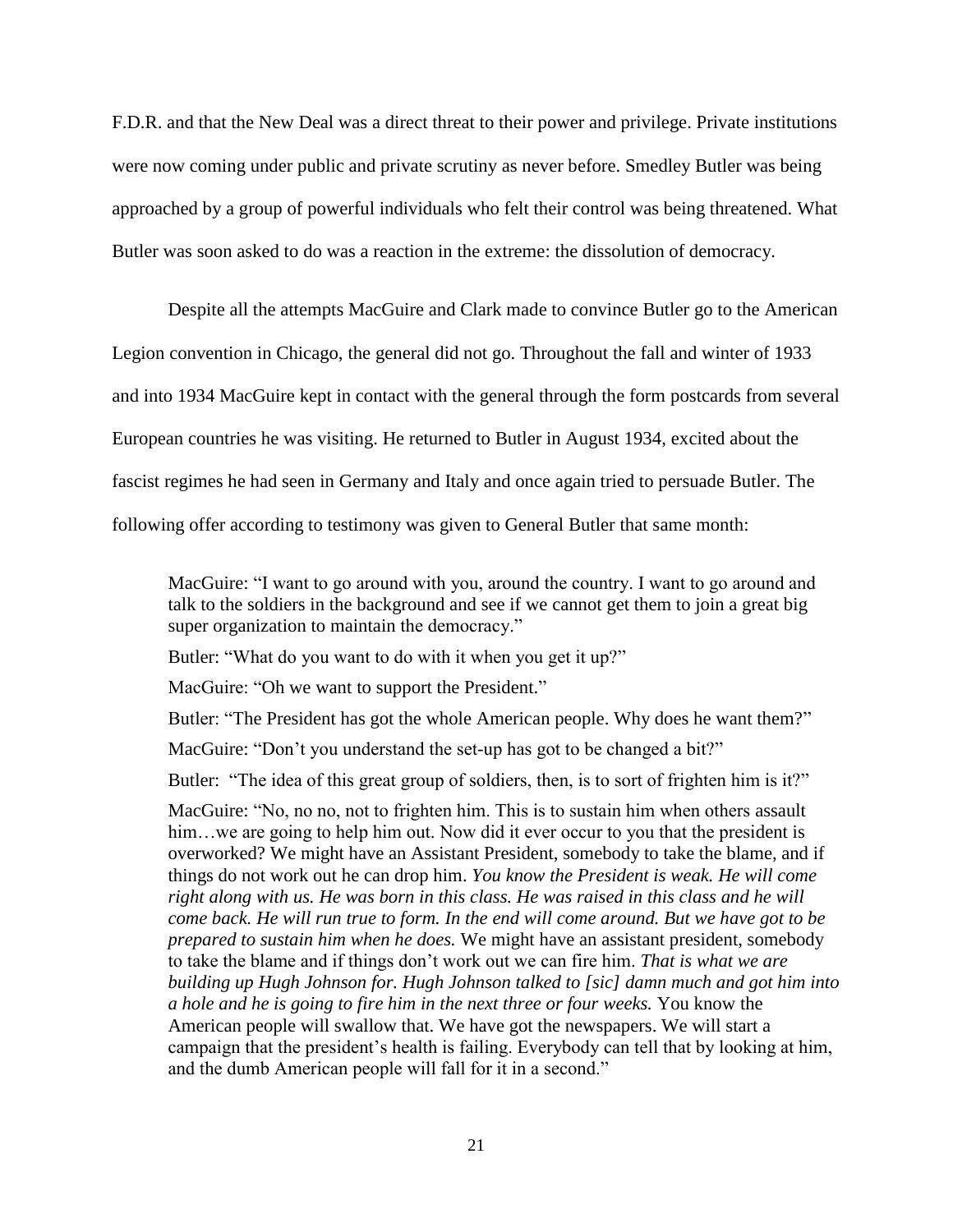Butler: "I am very greatly interested in it, because you know, Jerry, my interest is, my one hobby is, maintaining a democracy. If you get these 500,000 soldiers advocating anything smelling of fascism, I am going to get 500,000 more and lick the hell out of you, and we will have a real war right at home. You know that."

MacGuire: "Oh no we don't want that. We want to ease up on the president."

Butler: "Yes; and then you will put somebody in there you can run; is that the idea? The president will go around and christen babies and dedicate bridges and kiss children. Mr. Roosevelt will never agree to that himself."

MacGuire: "Oh yes he will. He will agree to that."

Butler: "I do not believe he will...don't you know that this will cost money, what you are talking about?"

MacGuire: "Yes we have got 3,000,000 to start with, on the line, and we can get 300,000 if we need it."

Butler: "Who is going to put up all this money?"

MacGuire: "You heard Clark tell you he was willing to put up 15,000,000 to save the other 15,000,000."

Butler: "Is there anything stirring about it yet?"

 $\overline{\phantom{a}}$ 

MacGuire: "Yes you watch in a two or three weeks you will see it come out in the paper. There will be big fellows in it. This is to be the background of it."

MacGuire: "When I was in Paris, my headquarters were Morgan and Hodges. We had a meeting over there. I might as well tell you that our group is for you, for the head of this organization. Morgan and Hodges are against you. The Morgan interests say that you cannot be trusted, that you will be too radical, and so forth, that you are too. They do not want you. But our group tells them that you are the only fellow in America who can get the soldiers together. *They are for Douglas MacArthur as the head of it. Douglas MacArthur's term expires in November and if he is not reappointed it is to be presumed that he will be disappointed and sore and they are for getting him to head it."<sup>31</sup>*

MacGuire, after proposing the coup, abruptly left Butler with the decision to become

involved and as a parting he said, "I"m going down to Miami and I will get in touch with you

after the convention is over and we are going to make a fight down there for the gold standard,

and we are going to organize." Butler testified that *"In about two weeks the American Liberty* 

*League appeared which was just about what he described it to be. He did not give me the name* 

*of it, but he said that it would be made public.* What MacGuire had just proposed was a direct

 $31$  Investigation of Nazi Propaganda Activities and Investigation of Certain Other Propaganda Activities, 15-20; John L. Spivak "Wall Street"s Fascist Conspiracy," *New Masses* (February 5 1935): 15.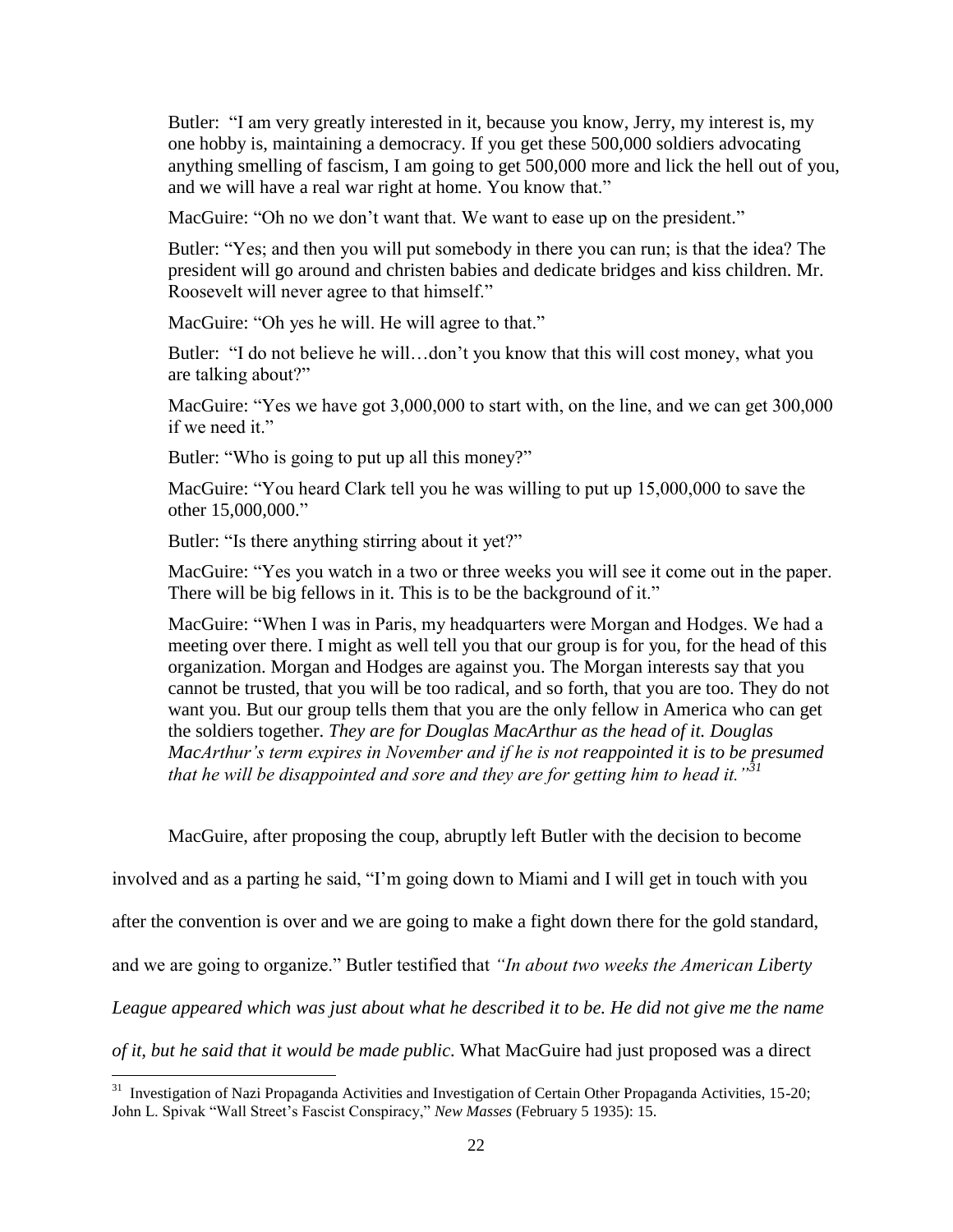and calculated attack on the power of the presidency. Butler was to be the leader of a group of veterans in a revival of the Bonus Army"s march that would have the goal of establishing a new cabinet position taking power from Roosevelt in a bloodless coup. Once this "super- secretary" was in power, FDR would be regulated to a ceremonial position while the financiers who organized the plot would have direct control of executive power. Famous figures at the time were named in connection as being orchestrators and players in the plot including Hugh Johnson who was chief of the National Recovery Administration, Al Smith who was a contender for the presidency in 1924 and 1928, and John W. Davis who was also a past presidential candidate in 1924. Douglas MacArthur, who expelled the Bonus Army from Washington with brutal force, was considered for the top position, but it was believed he could not gain the same support Butler could amongst soldiers and veterans. While these plotters were correct in understanding the popularity and sway Butler held amongst men in uniform, they severely miscalculated his devotion to the constitution. Even with the veil of 'helping' the president and making sure democracy was safe, Butler saw right through and viewed the plot for what it really was, an attempt to overthrow the democratically elected FDR and replace him with a fascist dictatorship aligned with the interests of Wall Street. Butler became even more worried when several weeks after the meeting, the "super organization" MacGuire alluded to appeared. It was called the American Liberty League and was funded and run by the very names MacGuire said were involved, DuPont, Morgan, and Clark. The organization which made its public appearance in August 1934 had as its secretary McGuire's very own boss, Grayson Mallet Prevost Murphy. One of the main financers of the League was the Du Pont family, which owned the Remington Arms Company, the corporation identified as being the primary arms dealer to the plotters when

23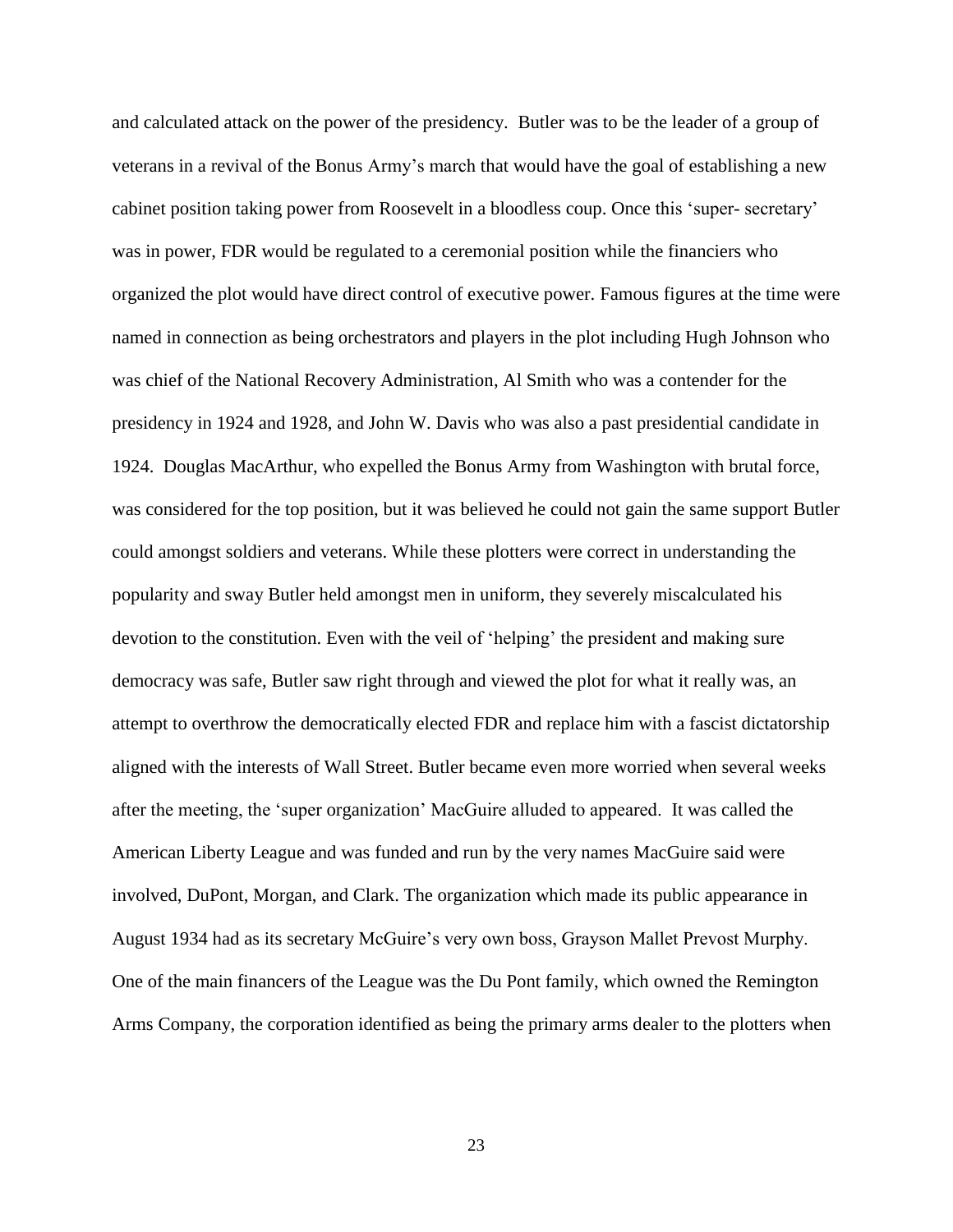they would march.<sup>32</sup> The timing was at the crest of anti-Roosevelt tide and signaled Wall Street's response to the New Deal would be open and hostile.<sup>33</sup>

The nation"s once powerful banking houses had been left humiliated by the investigative Pecora hearings, restricted by the Glass-Steagall Banking Bill, regulated with the creation of the Securities and Exchange Commission advisory board, and less powerful by the decision to abandon the gold standard by FDR. Declared as a foreign enemy by the president, banks began striking back against the New Deal, influencing newspapers and creating organizations to curb his popularity. "The 'Roosevelt haters' had developed into a well-defined cult among the nation's business elite," remarked Smithsonian curator William Byrd.<sup>34</sup> This organization alluded to by MacGuire in testimony, the American Liberty League in had members numbering 75,000, and was not a fringe group, but garnered respect and support from many members in society from both sides of the political spectrum. Members believed Roosevelt and the New Dealers were leading the country down the path of communism with the New Deal, and was becoming too powerful along the way.<sup>35</sup> Its goal was to curb Roosevelt's popularity with the ultimate aim of defeating him in 1936. To achieve this goal the League sent out five million pamphlets that, "represented perhaps the most concise and thorough summary of conservative political thought since the Federalist papers."<sup>36</sup> With a seemingly unlimited money supply from the DuPonts and Morgans, there was not much to stop the league from attracting members from both sides of the

 $\overline{a}$ 

<sup>32</sup> Fredrick Rudolph, ["The American Liberty League, 1934-1940"](http://www.jstor.org/view/00028762/di951286/95p0243f/0?frame=noframe&userID=891c3797@uwec.edu/01c0a80a6400501cfd252&dpi=3&config=jstor) *The American Historical Review*, (Oct. 1950): 19-33. [http://links.jstor.org/sici?sici=00028762%28195010%2956%3A1%3C19%3ATALL1%3E2.0.CO%3B2-Z.](http://links.jstor.org/sici?sici=0002-8762%28195010%2956%3A1%3C19%3ATALL1%3E2.0.CO%3B2-Z)  Accessed 12January 2008.

<sup>33</sup> Investigation of Nazi Propaganda Activities and Investigation of Certain Other Propaganda Activities, 15-20; Spivak "Wall Street"s Fascist Conspiracy," 10-15.

<sup>34</sup> Robert F. Kennedy, Jr., "Hillary Haters and the Roosevelts." *The Huffington Post*, 3. http://www.huffingtonpost.com/robert-f-kennedy-jr/hillary-haters-and-the-ro\_b\_76573.html?load=1&page=3. Accessed 14 February 2008. 35 George Wolfskill, *The Revolt of the Conservatives: A History of the American Liberty League 1934-1940*

<sup>(</sup>Boston: Houghton Mifflin, 1962), 65.

 $36$  Ibid, 74.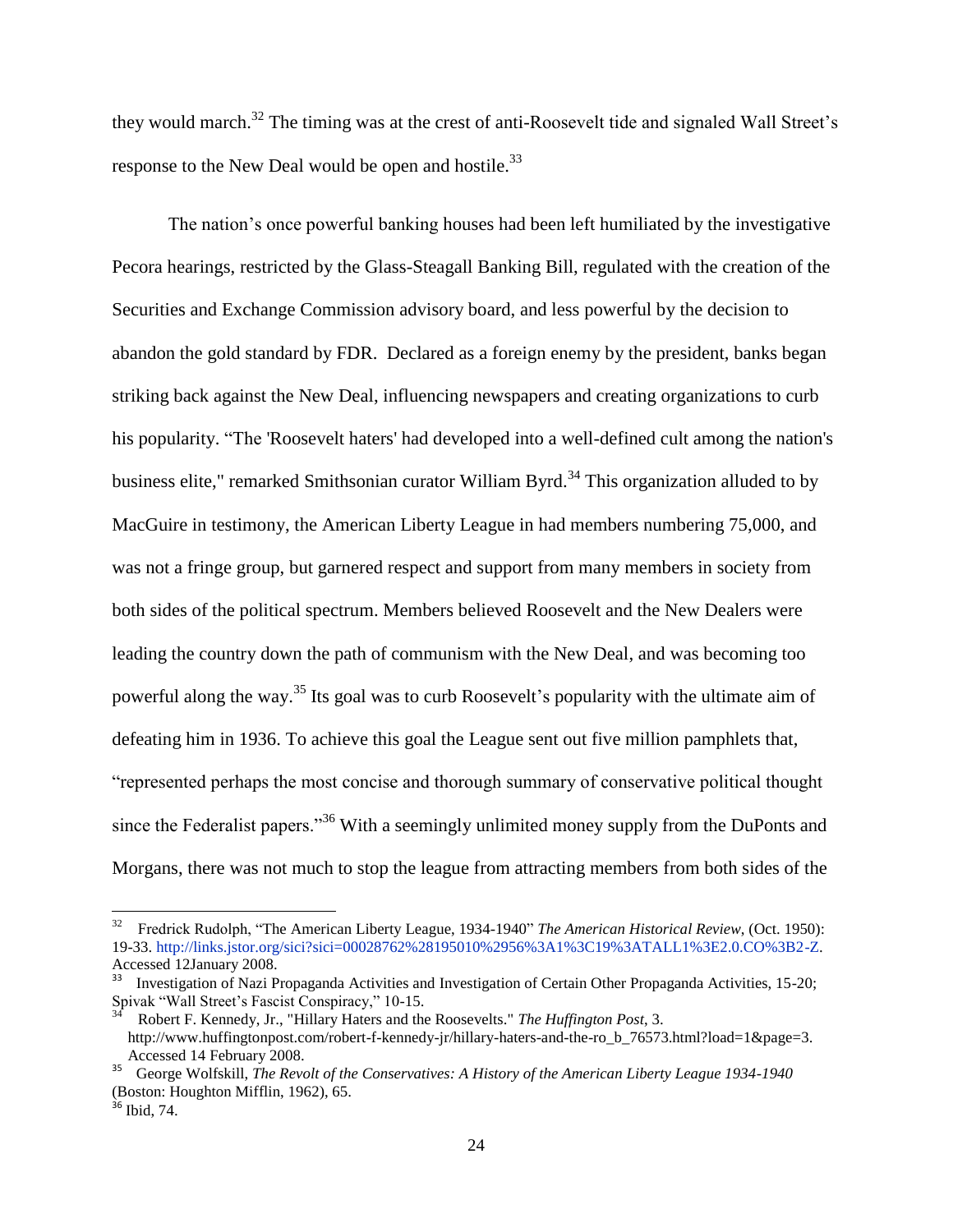aisle. One member, Al Smith, a former democratic presidential nominee who was named by MacGuire as being one of the plotters involved was a member of the league and in a rally attacked the administration"s gold policy by stating, "I am for gold dollars against baloney dollars!" 37

The all consuming personal hatred for FDR created a threat that grew dangerous as the depression continued. The American Liberty League took Roosevelt hate and manifested it into a political tool that bankers and businessmen used to impede the power of the president. In reviewing the history of the American Liberty League it has been said that "Not in the history of the country did one organization marshal so much prestige, wealth, and managerial skill to undo a president as the Liberty League did in the fight against Roosevelt.<sup>38</sup> The appearance of the League with the exact names and dates that MacGuire told Butler made him believe that he was being approached by a legitimate threat on the government of the United States. An organization with such power, money, and drive to unseat Roosevelt, as the Liberty League had might achieve its goal before the election of 1936 and Butler enlisted the support of an outside party to verify the plot offer by sending his friend, Paul French to see the point man, Gerald MacGuire.

On Thursday September 13, 1934, journalist Paul Comely French of the *Philadelphia Inquirer* walked to 52 Broadway and Wall Street in New York City, to the brokerage firm of Grayson Mallet Prevost Murphy. Gerald MacGuire seemed "cagey" at first according to sworn testimony French gave in front of the McCormack Dickstein committee on November 20th, but soon he warmed up and began relating to him what he told the general. "We need a fascist government in this country to save the Nation from the communists who want to tear it down and

<sup>37</sup> Lash, *Dealers and Dreamers: A New Look at the New Deal*, 147.

<sup>38</sup> Wolfskill, *The Revolt of the Conservatives: A History of the American Liberty League 1934-1940*, viii.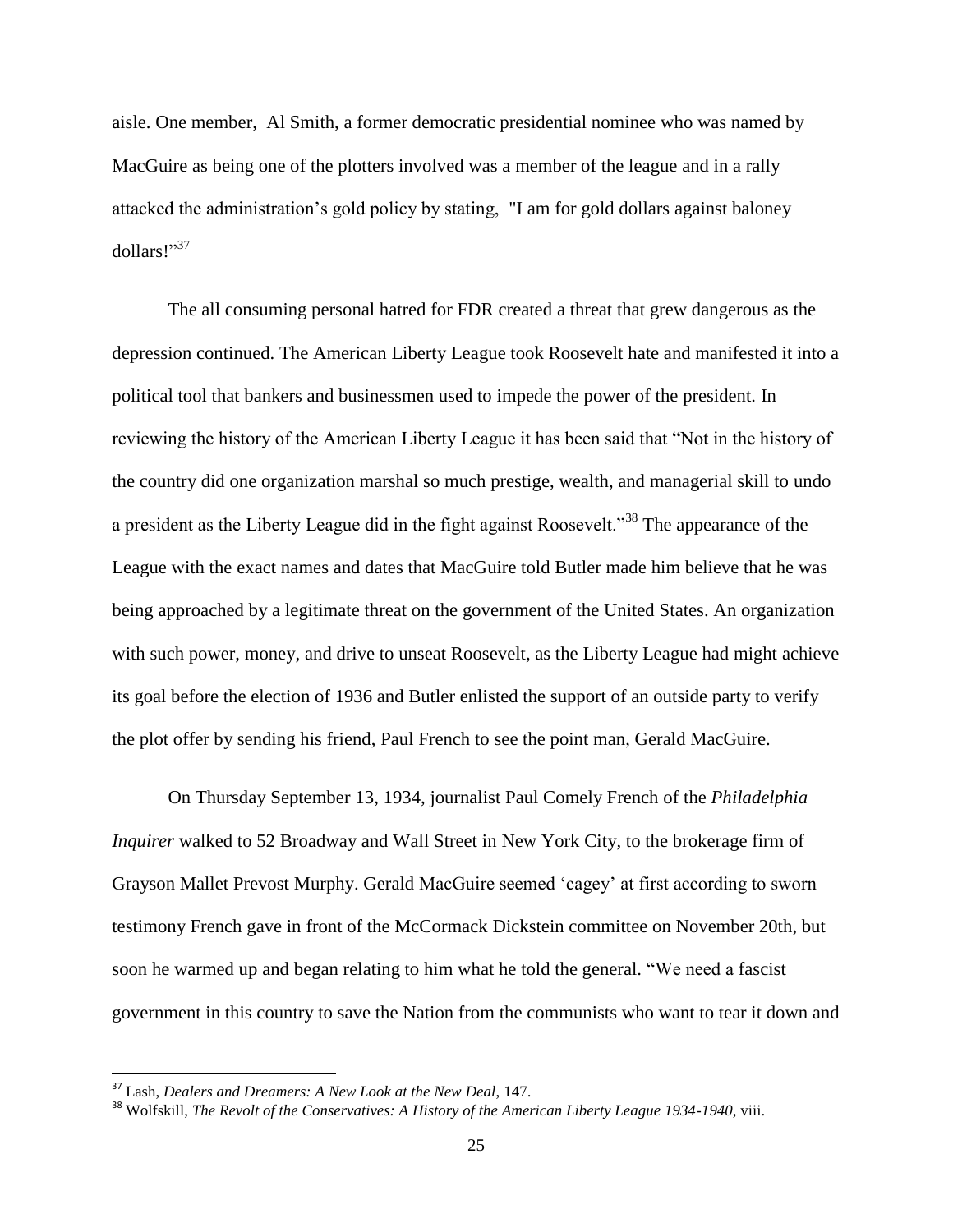wreck all that we have built in America. The only men who have the patriotism to do it are the soldiers and Smedley Butler is the ideal leader. He could organize a million men overnight." French told the chairs of the committee that MacGuire could not stop praising the fascist governments he had seen in action on his trips to Germany and Italy and how veterans there had set up the leaders there. French said MacGuire, "emphasized throughout his conversation the whole thing was tremendously patriotic, that it was saving the Nation from the communists, and that the only safeguard would be the soldiers."<sup>39</sup>

French also reported that MacGuire emphasized the need of a 'man on a white horse,' a dictator that would come and save the country. "He said we might go along with Roosevelt and do with him what Mussolini did with the King of Italy. If Roosevelt played ball, swell; and if not, they would push him out." When French asked MacGuire where he would get the money for all this, MacGuire answered, "*It would not be any trouble to raise a million dollars."* French testified that *"He said that he could go to John W. Davis, or National City Bank and a number of other persons and get it."* French then asked him where these men would get their arms and equipment from, and MacGuire replied*, "They could be obtained from the Remington Arms Co., on credit through the Du Ponts."* French reported that MacGuire was sure the American Legion and the Veterans of Foreign Wars would follow General Butler. MacGuire also showed French a letter from Louis Johnson, former national commander of the American Legion who was in support of the idea of a plot. French continued in his testimony that MacGuire told him of what he had seen in Germany, "It was a plan that Hitler had used in putting all the unemployed in labor camps or barracks. That would solve it overnight, and when we get into power that is what

<sup>39</sup> U.S. House of Representatives, Special Committee on Un-American Activities, Investigation of Nazi Propaganda Activities and Investigation of Certain Other Propaganda Activities, Hearings, 20-21.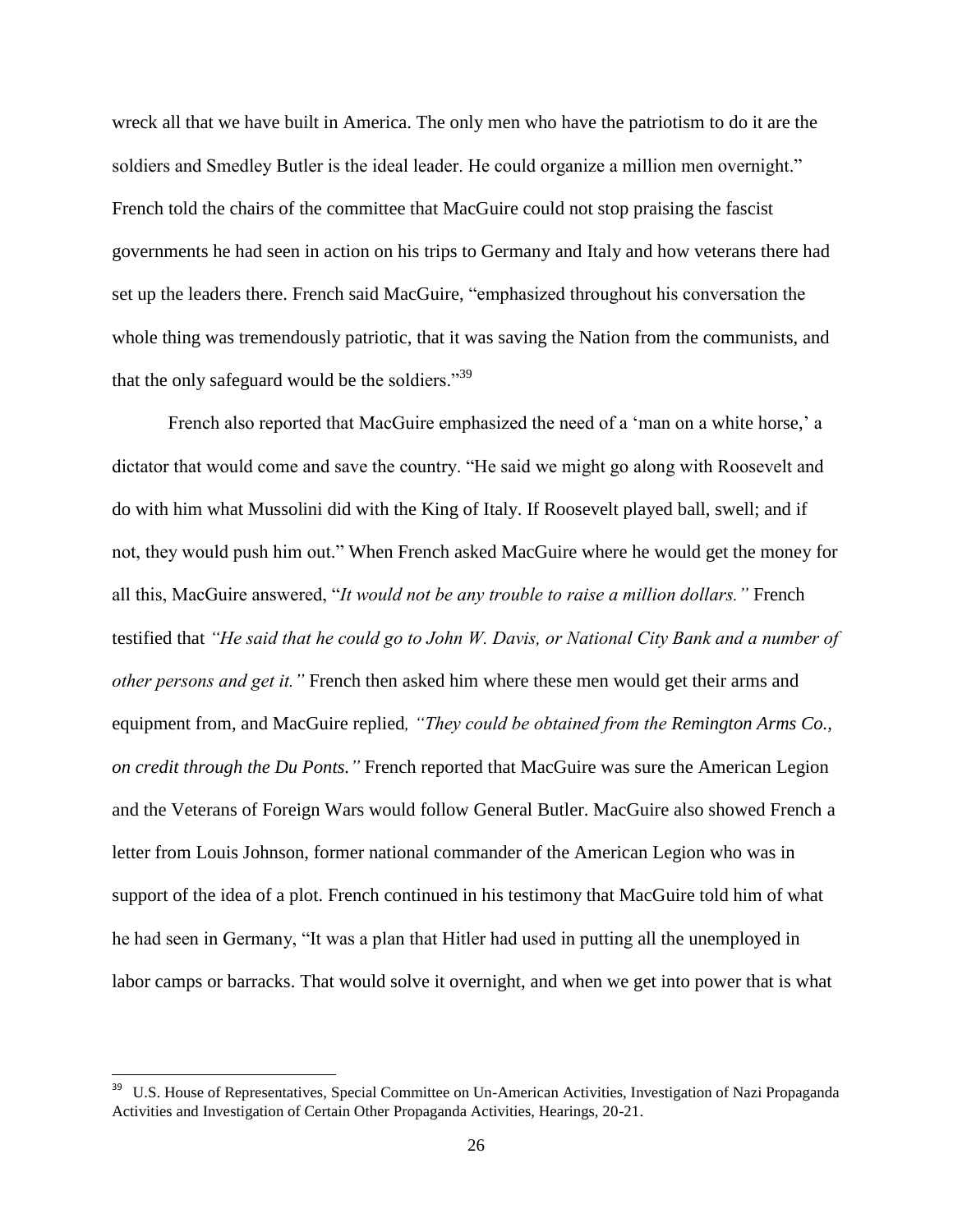we will do." When he left MacGuire, French wrote down all he could remember of the two hour conversation he had with MacGuire and the plans he had about overthrowing Roosevelt.<sup>40</sup>

If these bankers wanted to bring fascism in America they were going to need an army of sympathetic veterans to support their cause, numbering around 500,000 according to MacGuire. By examining veteran's involvement in bringing fascism to Italy it can be seen that the plotters sought to duplicate the movement here with veterans from the Bonus Army with Smedley as the leader in a march on Washington in 1934.

Former Secretary of Veterans Affairs, Anthony J. remarked that, "History is littered with governments destabilized by masses of veterans who believed that they had been taken for fools by a society that grew rich and fat at the expense of their hard work and suffering.<sup>"41</sup>If a replica of Italian fascism was to be brought to the United States, it needed the support of veterans like those in Italy who ushered Mussolini to power. Post World War One Italy was in economic shambles and veterans grew restless and impatient at the country that they fought for in the trenches. As Robert Paxton said, "Footloose veterans, their units gone, unable to find work or food were available to the extreme left or right. Most clung to the nationalism spread by war time propaganda."<sup>42</sup> They looked to Benito Mussolini, a fringe political ideologue who promised a return to old order and created the Black Shirts, a movement that organized support for their leader with terrorist tactics. Backed by the Italian financial interests, Mussolini appealed to the masses with patriotic rhetoric, and promised that he would rid the country of Bolshevism. Mussolini in 1922 came into power in a march on Rome that culminated in a bloodless coup,

<sup>40</sup> U.S. House of Representatives, Special Committee on Un-American Activities, Investigation of Nazi Propaganda Activities and Investigation of Certain Other Propaganda Activities, , 22-25.; Spivak "Wall Street"s Fascist Conspiracy," 10-15.

<sup>41</sup> Dickson and Allen. *The Bonus Army: An American Epic*, 3.

<sup>42</sup> Paxton, *The Anatomy of Fascism*, 28.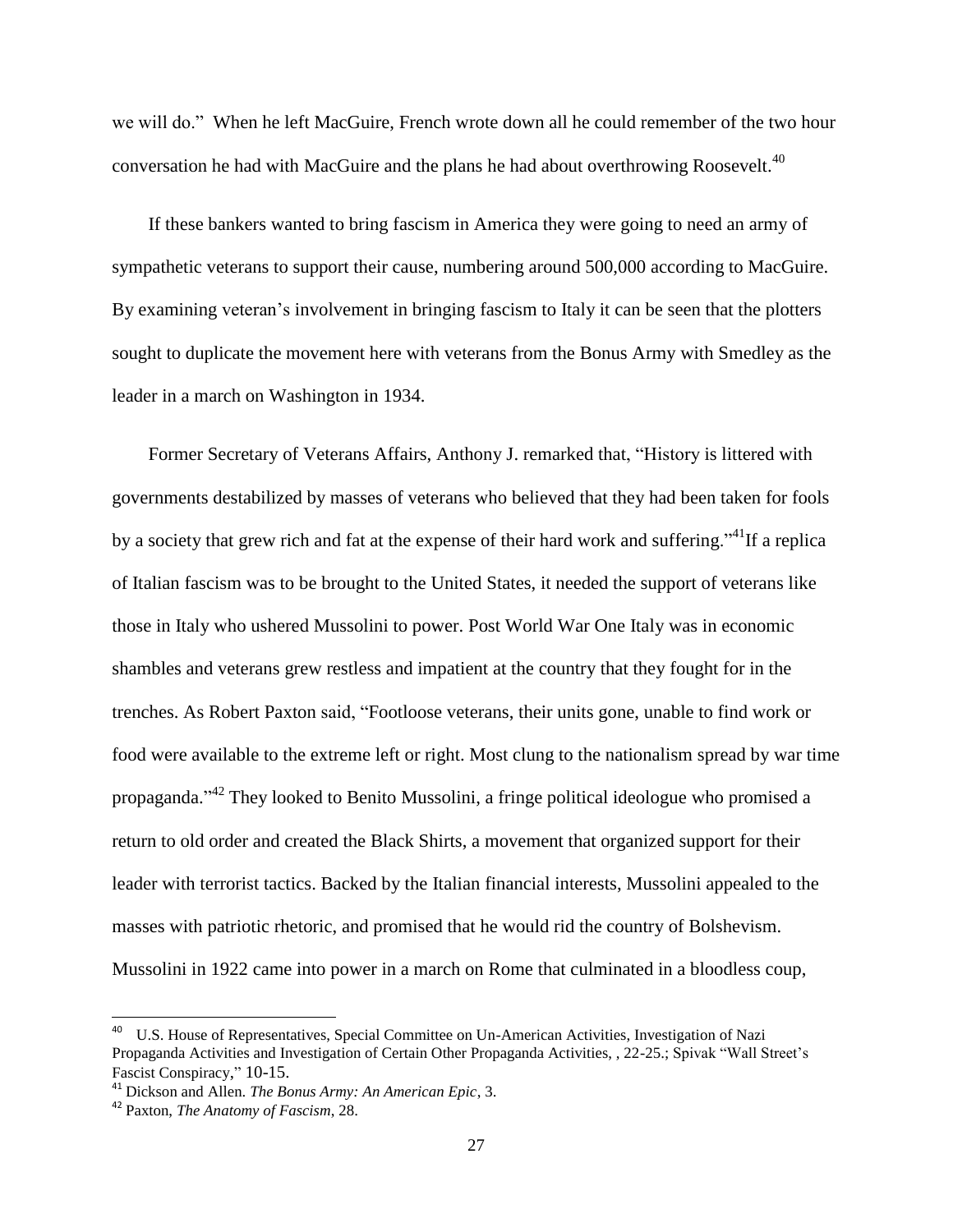with the King of Italy resigning to a ceremonial position.<sup>43</sup>

If this model was to be replicated, the plotters would need to find an army of their own; the most obvious place to find veterans would be those who were involved with the Bonus March, those exact men who had been swayed once before by Smedley Butler. The plotters knew that general had the power to make veterans follow him, hopefully in a similar march on the capitol. The Bonus Army that Butler had spoken with in 1932 was finally expelled from the city by force. The debacle of the Bonus Army signified only a wasted opportunity, as Arthur Schlesinger said, "The ex-doughboys were the only body of men in America expressly dedicated to patriotism and expressly trained for violence. If unemployed veterans, now agitating again for the advance payment of the bonus, could be rallied under bolder leadership, might they not overthrow the government and reorganize the system?"<sup>44</sup> Indeed a fascist movement did start its development out of the action of the Bonus Army. W.W. Waters, a veteran and Bonus Army Commander, started a movement called the Khaki Shirts based on the various fascist shirt movements in fascist countries in Europe. Of his organization he stated, "Inevitably such an organization brings comparisons with the Fasisti of Italy and the Nazi of Germany...for five years Hitler was lampooned and derided, but today he controls Germany. Mussolini before the war was a tramp printer driven from Italy because of his political views, but today he is a world figure."<sup>45</sup> Waters' organization might have been on the fringe of society, but the American Legion's support of fascism was mainstream and all accepting of fighting for fascist ideals. Butler was approached to speak at the convention, and the organization was founded in part by MacGuire's Boss, Grayson Murphy. In addition, the organization was bankrolled by the DuPont

 $43$  Ibid, 30.

<sup>44</sup> Schlesinger, *The Age of Roosevelt: The Politics of Upheaval,* 78.

<sup>50</sup> Dickson and. Allen. *The Bonus Army: An American Epic*, 151.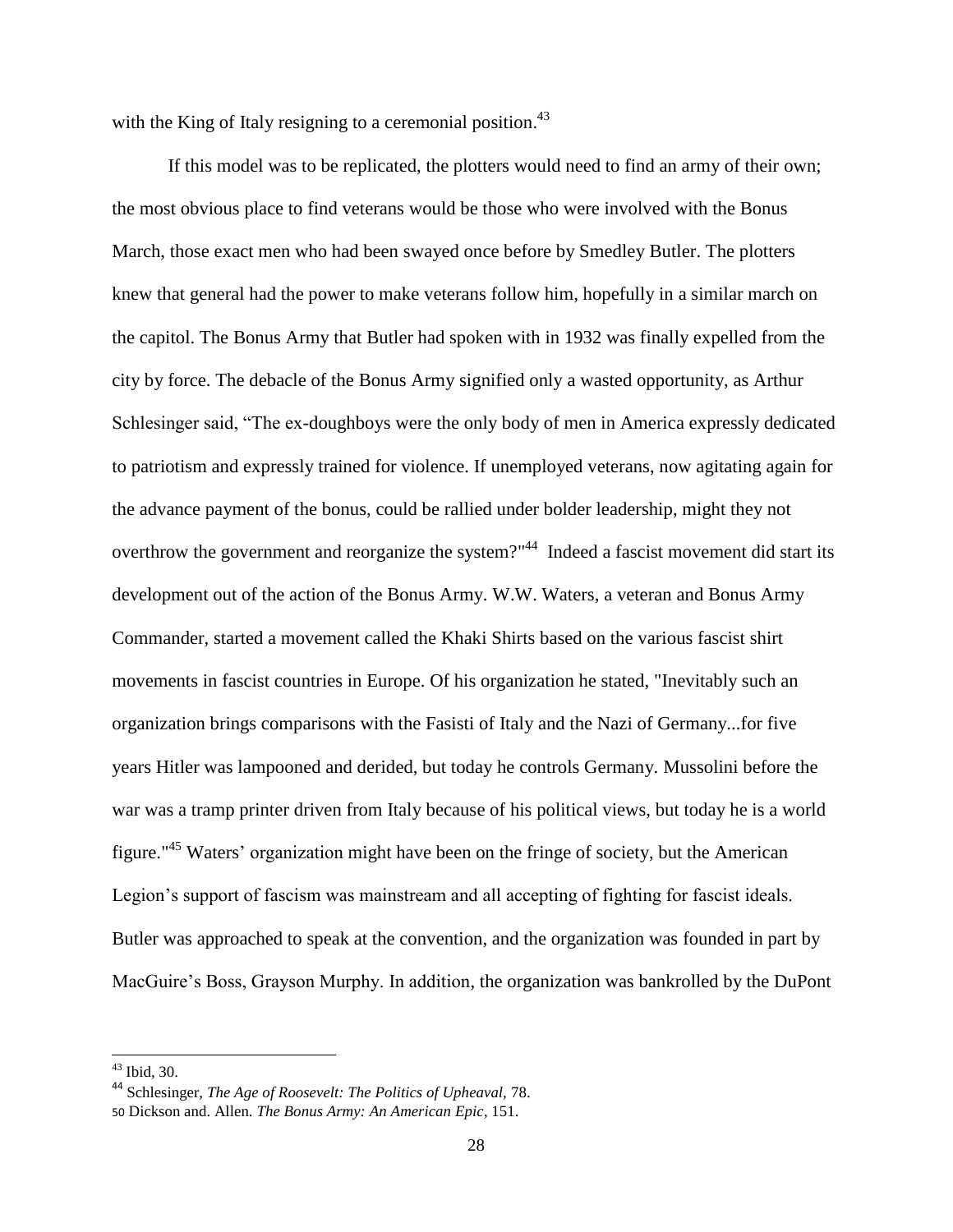Corporation. Commander-in-Chief of the legion, Alvin Owsley gave the most enthusiastic support to Mussolini and compared the Fascisti of Italy to the American Legion:

If ever needed, the American Legion stands ready to protect our country's institutions and ideals as the Fascisti dealt with the destructionists who menaced Italy…The American Legion is fighting every element that threatens our democratic government-Soviets, Anarchists, I.W.W., revolutionary socialists and every other Red…Do not forget that the Fascisti are to Italy what the American Legion is to the United States.<sup>46</sup>

The Bonus Army"s frustration and losses were also a microcosm of the turmoil and dissatisfaction in American society. The story of the biggest protest of the Great Depression was a physical manifestation of the hopelessness people faced and the tensions that existed in the country during the Depression and showed how extremist and fringe groups were brought to power with the use of ex-soldiers. The cause of the veterans was one General Butler was attached to and the plotters knew the power and the sway Butler held with the disillusioned veterans.

The McCormack-Dickstein Committee called two other military figures as witnesses to testify of their role in being asked to join a fascist plot, one active, and another who was involved with another veteran's organization. Both independently corroborated Butler's testimony. Captain Samuel Glazier of the United States Army was a commander of a Civilian Conservation Corps camp in Maryland, and reported to the committee that Wall Street bond salesman Jackson Martindell had approached him with a similar offer. "He said that there ought to be one man who would run the country…Strictly a dictatorship-absolutely." More independent verification of General Butler"s story came in the form of James Van Zant, the National Commander of the

<sup>46</sup> George Seldes, *Facts and Fascism* (New York: In Fact, 1943), 109.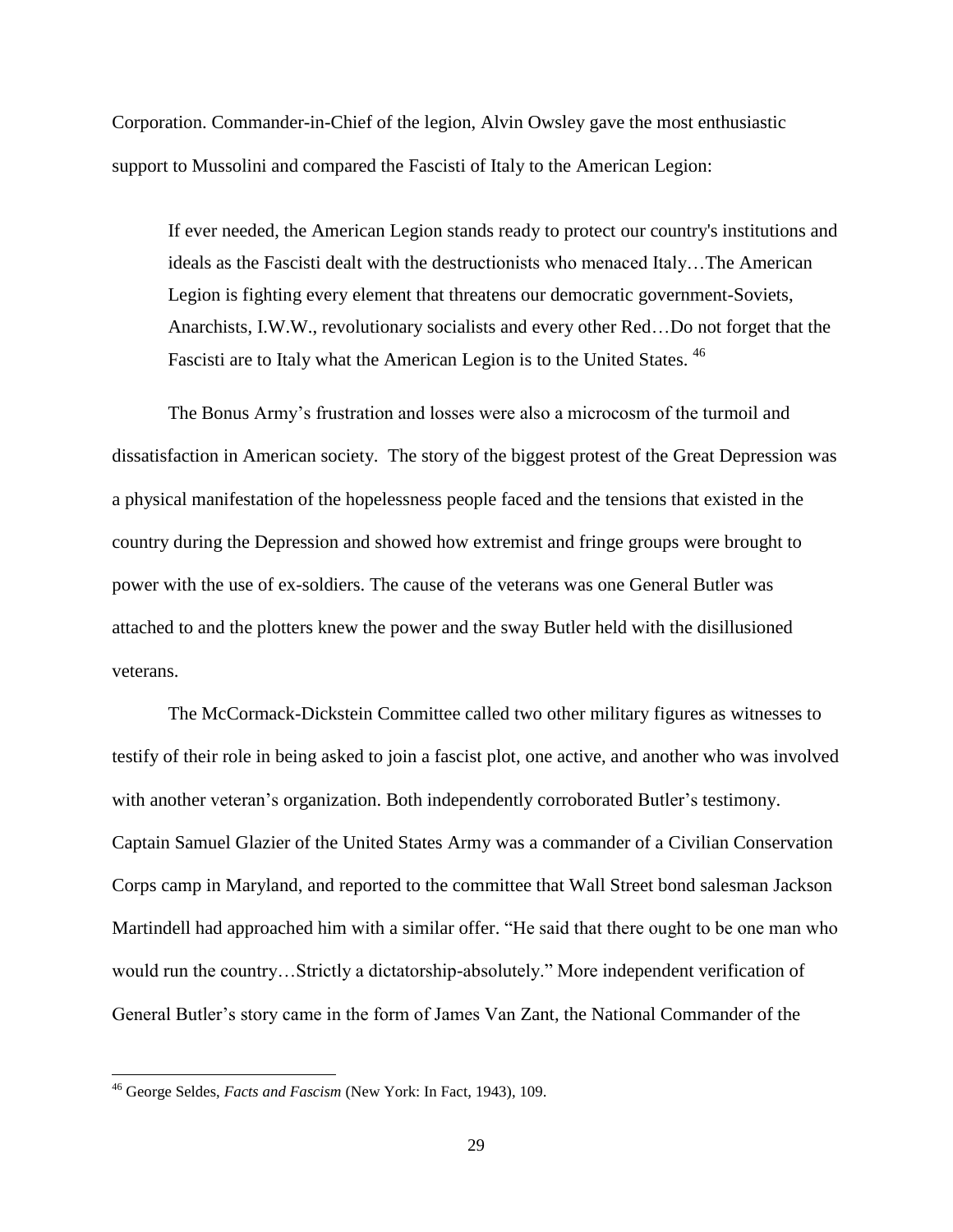Veterans of Foreign Wars. He said that he too had been approached to lead a coup. Van Zandt testified that he had been approached "by agents of Wall Street" who tried to enlist him in a  $plot.<sup>47</sup>$ 

After hearing the testimonies of Butler, French, VanZandt and Glazier, the committee called as its final witness, Gerald MacGuire to respond to the charges and allegations that were made against him. On the stand, MacGuire first admitted that he and Doyle visited General Butler at his home in 1933, but refuted Butler's claim of a speech being made for him to give at the American Legion convention. "Did you ever leave a speech with him-a speech that he was to make at the convention?" asked Chairman McCormack. "No, Sir," replied MacGuire. When the questioning turned to President Roosevelt, MacGuire told the committee, "I have always been in favor of the administration in Washington-always supported it." When asked if there was any talk about bringing veterans to Chicago, MacGuire denied it, denied the gold speech, denied showing the general the bank book with 50,000 dollars telling the chairs, "I never had any money, and he never asked me if I had any." The denials from MacGuire continued as he was questioned about getting soldiers together, discussing a "super organization," and ever mentioning European veteran's movements. When it came to asking about the offer to overthrow the government, MacGuire blamed Butler, "I always thought this fellow Butler was a friend of mine. He asked me any number of times about different outfits in the country that wanted to talk to them, and I have always said to him, "general you are crazy to get mixed up in these kinds of things."" MacGuire presented a different view to the committee about European dictators as well when asked by the committee. "I told him that in my opinion Hitler would not last another year in Germany. I mentioned the fact also that I thought Mussolini was on the skids." The next day, the questioning of MacGuire continued by Co-Chair Samuel Dickstein who asked, when was the  $\overline{\phantom{a}}$ 

Investigation of Nazi Propaganda Activities and Investigation of Certain Other Propaganda Activities, p.8.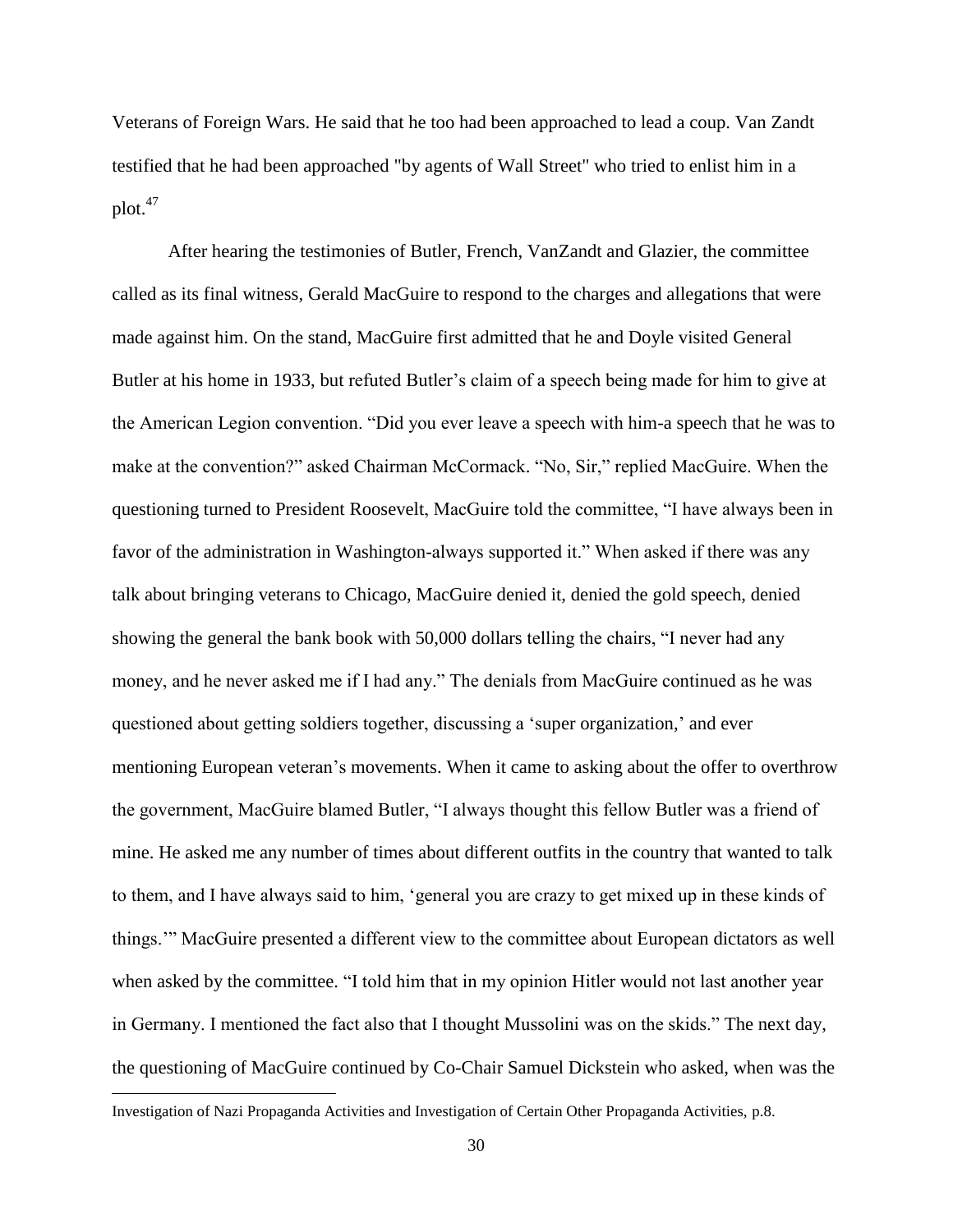first time MacGuire spoke with Butler and if it was with Doyle? "With Doyle? This I don"t remember." MacGuire was changing his story, now he didn"t even remember meeting with Butler in 1933. The bond salesman then was asked to provide bank books showing that his European trip had been paid for with money from Robert Clark. MacGuire"s contradictory testimony did not help him to appear as a credible witness.<sup>48</sup>

Robert Sterling Clark was in Europe at the time and was not called to testify. In his stead, Albert Christmas was brought to the Bar Association Building. Albert Christmas was an attorney handling matters for Robert Sterling Clark"s account and was a friend of Gerald MacGuire. When asked by the committee what he knew of the affair between Butler and MacGuire, Christmas stated, "There is no question but what Mr. MacGuire had seen Butler on several occasions," and "He has told me about four or five different interviews with him." Continuing with the questions, the witness was asked, "Did you know that MacGuire saw Butler when he returned from Europe in 1934?" Christmas replied, "I think he told me that, as he reported it to me Butler is always traveling around the country lecturing. McGuire would go to him and try to talk with him concerning business conditions as he found them in different sections."Clearly the testimony revealed that MacGuire was exchanging more than just vacation details to Butler in August 1934. The testimony corroborates Butler's claims of having him garner support. <sup>49</sup>

With MacGuire's testimony finished and the hearing over, the Mc Cormack-Dickstein Committee began its investigative process. The main question was what was the link between Wall Street and the fascist plot? Looking at the role banks played in funding and fueling European fascist dictators it becomes clear that the lure of profits for some United States banks and corporation trumped that of any flag, and fascism was the better alternative for Wall Street

<sup>&</sup>lt;sup>48</sup> Investigation of Nazi Propaganda Activities and Investigation of Certain Other Propaganda Activities, 20-25. <sup>49</sup> Ibid, 51.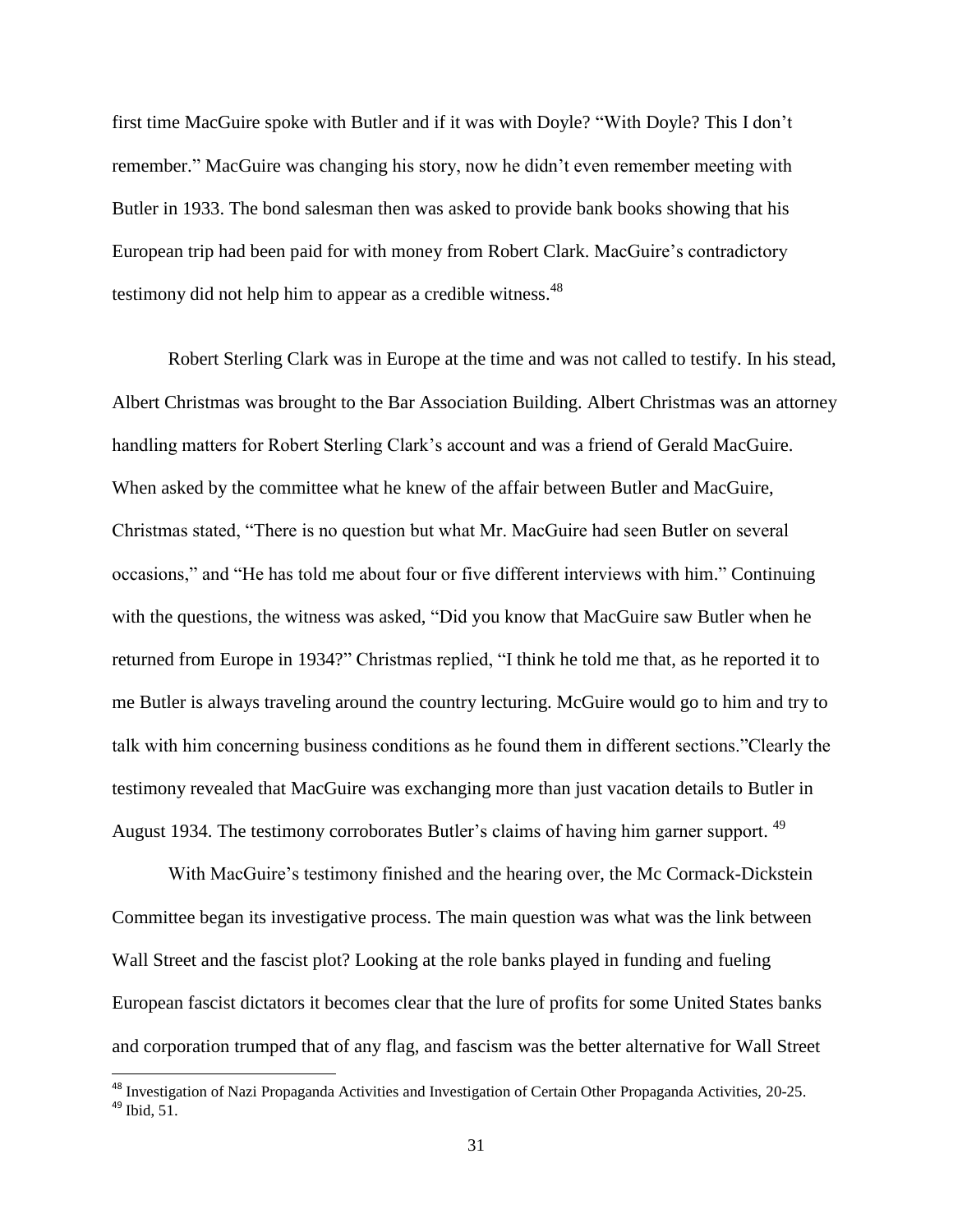than the New Deal.

During World War Two the United States War Department sent out a memo to troops containing information that fascism came to power, "at a time of economic unrest by a small group of men, supported in secret by powerful financial interests," and that once in power, "they [dictators] were in the pay of certain big industrialists and financiers."<sup>50</sup> In power, dictators like Mussolini and Hitler checked the power of individuals while turning their economic policies in favor of those industrialists and businesses that had brought them to power, creating an economic ideology that was highly organized and centralized that favored business. Indeed on the political spectrum the far left of communism is characterized by government control of industry and the market, on the far right the opposite would be fascism, where the corporations and private markets owned elements of the government and represents an open capitalist dictatorship.

The connection between fascism and Wall Street went back to the 1920s when the House of Morgan gave a one hundred million dollar loan to the government of Benito Mussolini. In a history of the House of Morgan, Ron Chernow describes that, "Wall Street viewed Mussolini benignly, as a man who had saved strike torn Italy from Bolshevik hands." Otto Khan of the prominent banking firm Kuhn, Loeb, and Co. likened Mussolini"s iron rule to "That of a tough receiver straightening out of the bankrupt economy."<sup>51</sup> Gerald MacGuire's own boss, Grayson M.P. Murphy, was a recipient of the Crown of Italy presented to him personally by Mussolini. Thomas Lamont, chief attorney for the house of J.P. Morgan and personal friend of the Italian dictator revealed in a letter to an associate the brutal tactics the Italian government used on the Italian people saying, "It seems funny that American money is perpetuating it."<sup>52</sup> Germany as well received loans and funding from American banks and corporations in the 1930"s.

<sup>50</sup> "Orientation Fact Sheet 64: Fascism." in George Seldes, *1000 Americans*, (New York: In Fact, 1947), 299-301.

<sup>51</sup> Chernow, *The House of Morgan: An American Banking Dynasty and the Rise of Modern Finance,* 279.

<sup>52</sup> Ibid, 283.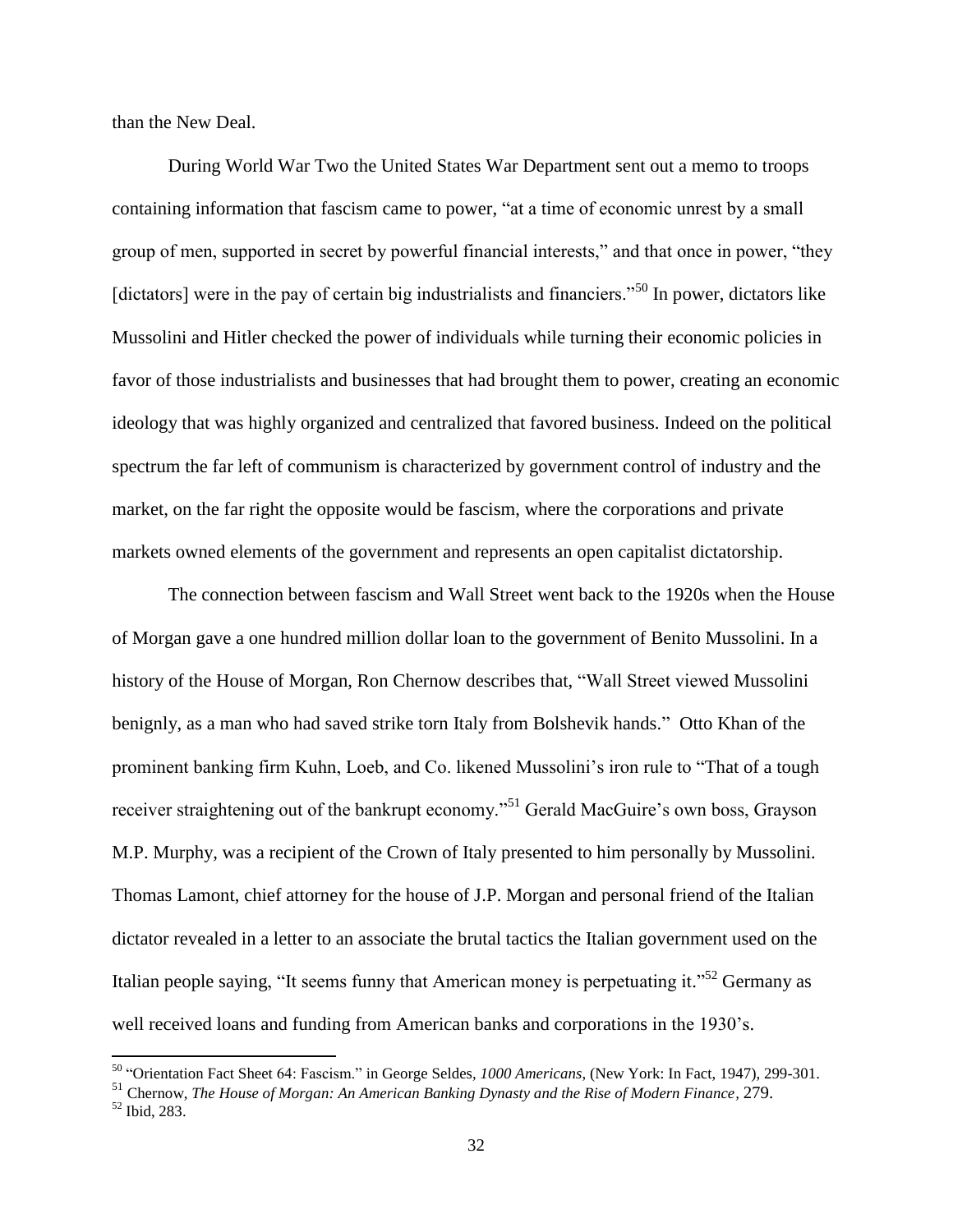Ambassador William Dodd saw what was going on between U.S. corporations, banks and the Nazi's in Berlin wrote FDR, "At the present moment more than a hundred American corporations have subsidiaries here or cooperative understandings. The DuPont"s have three allies in Germany that are aiding in the armament business. Standard Oil Company sent 2,000,000 dollars here in December 1933 and has made 500,000 dollars a year helping Germans make Ersatz gas for war purposes." He went on to say that, "I have had plenty of opportunity in my post in Berlin to witness how close some of our American families are to the Nazi regime. They extended aid to help Fascism occupy the seat of power, and they are helping to keep it there $^{1.53}$ 

These powerful Wall Street firms looked at fascism with an appreciative eye for the way it saved Italy and Germany from the threat of communism, Mussolini and Hitler were patriots who had snatched their counties back from the jaws of the Bolsheviks. Private enterprise and property were made safe with fascism and many Wall Street firms believed that Roosevelt was leading the country down a socialist path with government run projects and federal programs. To financiers, fascism was the better alternative to the New Deal because it ensured the status of private industry over the state. Many Americans in the Great Depression believed it was only a matter of time before fascism reared its ugly head in the United States. One author in 1935 predicted, "It is society itself which must strain for survival against big business. This conflict between society and big business seems much more likely than recovery."<sup>54</sup>

The hearing investigating the plot to overthrow President Roosevelt concluded on November 24, 1934. It was left to the McCormack-Dickstein Committee and its investigators to

<sup>&</sup>lt;sup>53</sup> "William E. Dodd, letter to Franklin Delano Roosevelt," December, 1933. In IBID, 165.

<sup>54</sup> Raymond Gram Swing, *Forerunners of American Fascism* (New York: Julian Messner Inc., 1935), 24.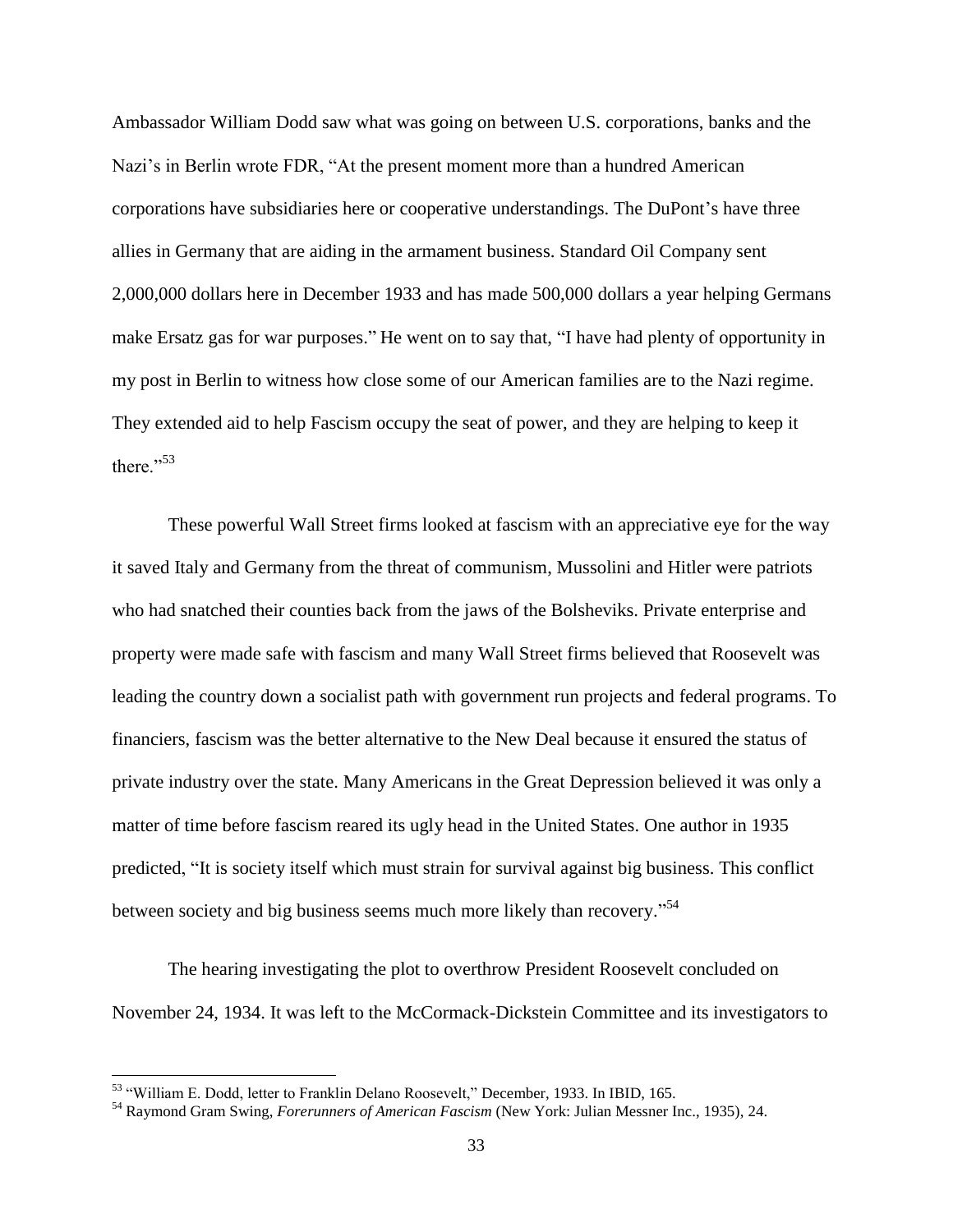determine if General Butler, Paul Comely French, Captain Glazier, and James Van Zandt were justified in their claim that the threat to the U.S. government from a few Wall Street financiers, or if Gerald MacGuire was telling the truth about his non-involvement. In newspaper accounts following the early days of the hearings McCormack said, "From the present indications Butler has the evidence. He's not making serious charges unless he has something to back them up."<sup>55</sup> Samuel Dickstein assured reporters, "We will have men here with bigger names than Butler's."<sup>56</sup> The House Un-American Activities Committee worked for nearly three months and into the next year, investigating the claims and charges made, but did not call any more witnesses to testify. According to the committee"s private records and papers, there were eight investigators on payroll in the field working for the committee in 1934 and were paid \$250 a month. In all, \$30,000 was allocated to the investigation, and 4,320 pages of testimony were taken.<sup>57</sup> Of the committee it has been said, "Its manner of investigation commanded special respect. McCormack was eager to avoid hit-and-run accusation and unsubstantiated testimony. The result was an almost uniquely scrupulous investigation in a highly sensitive area.<sup>558</sup>

Meanwhile, as the charges were being investigated, press reaction to the plot to overthrow the government was limited to only a handful of newspapers. In *The New York Times*, the bold headline "General Butler Bares Fascist Plot to Seize Government by Force" appeared, but the story was moved to the back pages in subsequent days following and only three newspapers in the country even acknowledged it. *Time* magazine several weeks later ran an article denouncing the scenario of a government takeover as simply, "A Plot Without Plotters."

 $\overline{a}$ 

<sup>55</sup> "General Butler Bares "Fascist Plot" to Seize Government by Force," *New York Times*, .5.

<sup>56</sup> "Butler Charges Plot to Create U.S. Dictatorship," *Philadelphia Inquirer*, 4.

<sup>57</sup> General Records and Papers of the Special Committee on Un-American Activities to Investigate Nazi Activities and Investigation of Certain Other Propaganda Activities. The U.S. House of Representatives Seventy-third Congress, Second Session 1934-1935, Record Group 223; National Archives Building, Washington, DC.

<sup>58</sup> Schlesinger, *The Age of Roosevelt: The Politics of Upheaval*, 85.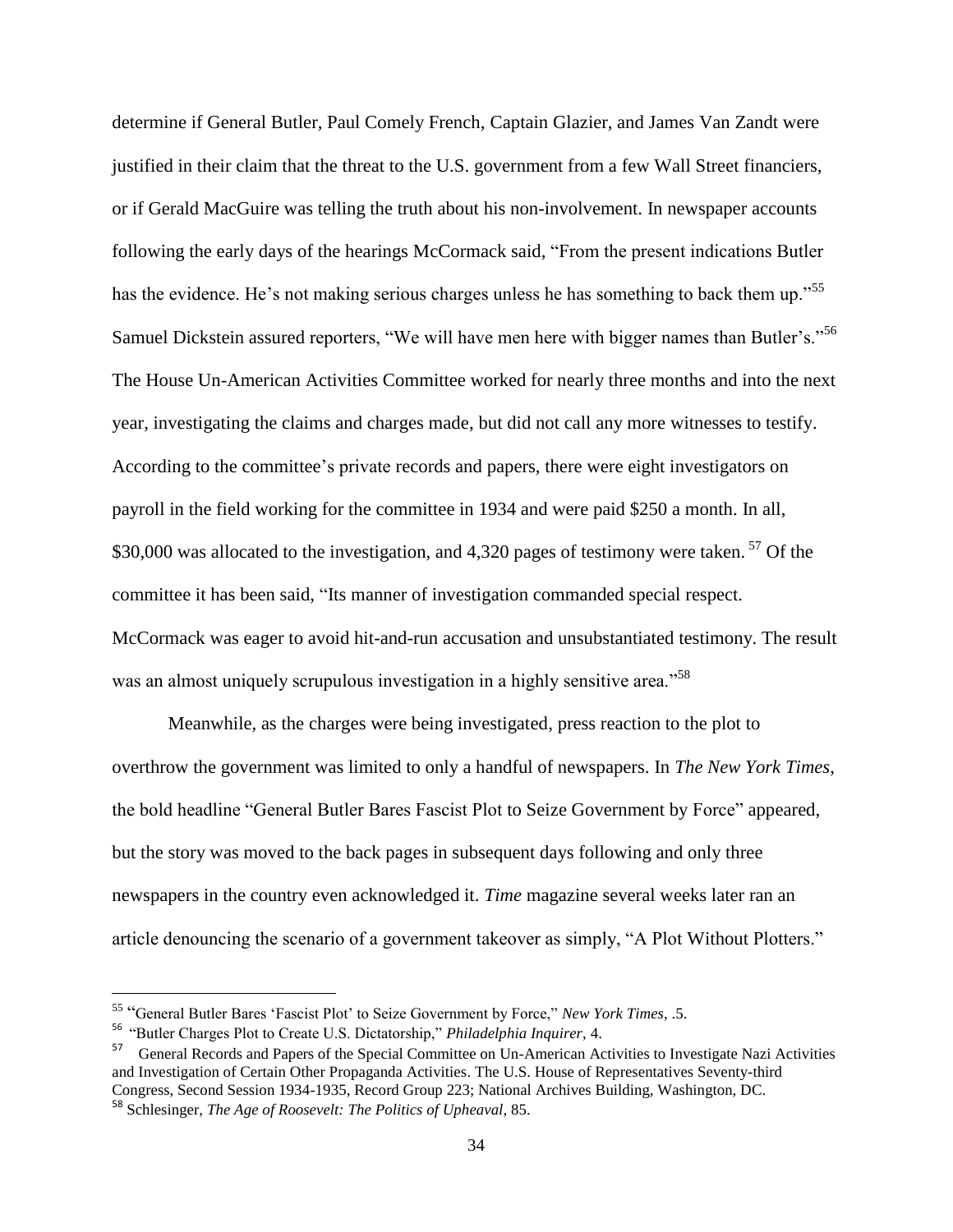Arguing that Smedley Butler was over exaggerating the plot to the committee, the article showed an illustration of Butler on a white horse trying to gather troops to march on Washington while shouting "Men, Washington is but thirty miles away! Will you follow me?"<sup>59</sup>

When asked by journalists about their involvement the responses were emphatic denials, "Perfect moonshine! Too unutterably ridiculous to comment upon!" from House of Morgan partner Thomas Lamont. "A fantasy! I can't imagine how anyone could produce it or any sane person believe it," from Grayson M.P. Murphy. Murphy would also say that, "It was as though somebody walked in and accused me of stealing the moon."<sup>60</sup> When reporters asked Smedley Butler for his reaction to the flood of denials against his story the defiant general responded, "Hell what'd you think they were going to say!"<sup>61</sup> One reason for the apparent lack of coverage stems from the fact that newspapers and magazines at the time were consolidated to only a few owners, and most of those owners were bankrolled by the same figures that were implicated by Smedley Butler"s testimony or were members of the American Liberty League like William Randolph Hearst. However for all the denials of those accused, the official report of the committee was released on February 15, 1935 and issued the following statement about the plot:

In the last few weeks of the committee's official life it received evidence showing that certain persons had made an attempt to establish a fascist organization in this country...There is no question that these attempts were discussed, were planned, and might have been placed in execution when and if the financial backers deemed it expedient. MacGuire denied allegations under oath, but your committee was able to verify all the pertinent statements made by General Butler, with the exception of the direct statement suggesting the creation of the organization. This however was corroborated in the correspondence of MacGuire with Robert Sterling Clark. Armed

<sup>59</sup> "Plot Without Plotters" *Time Magazine* (December 3 1934): 5.

<sup>60</sup> "General Butler Bares "Fascist Plot" to Seize Government by Force," *New York Times*, 1.

<sup>61</sup> "Butler Expects Flood of Denials of Fascist Plot" *Philadelphia Inquirer*, 22 November 1934, 5.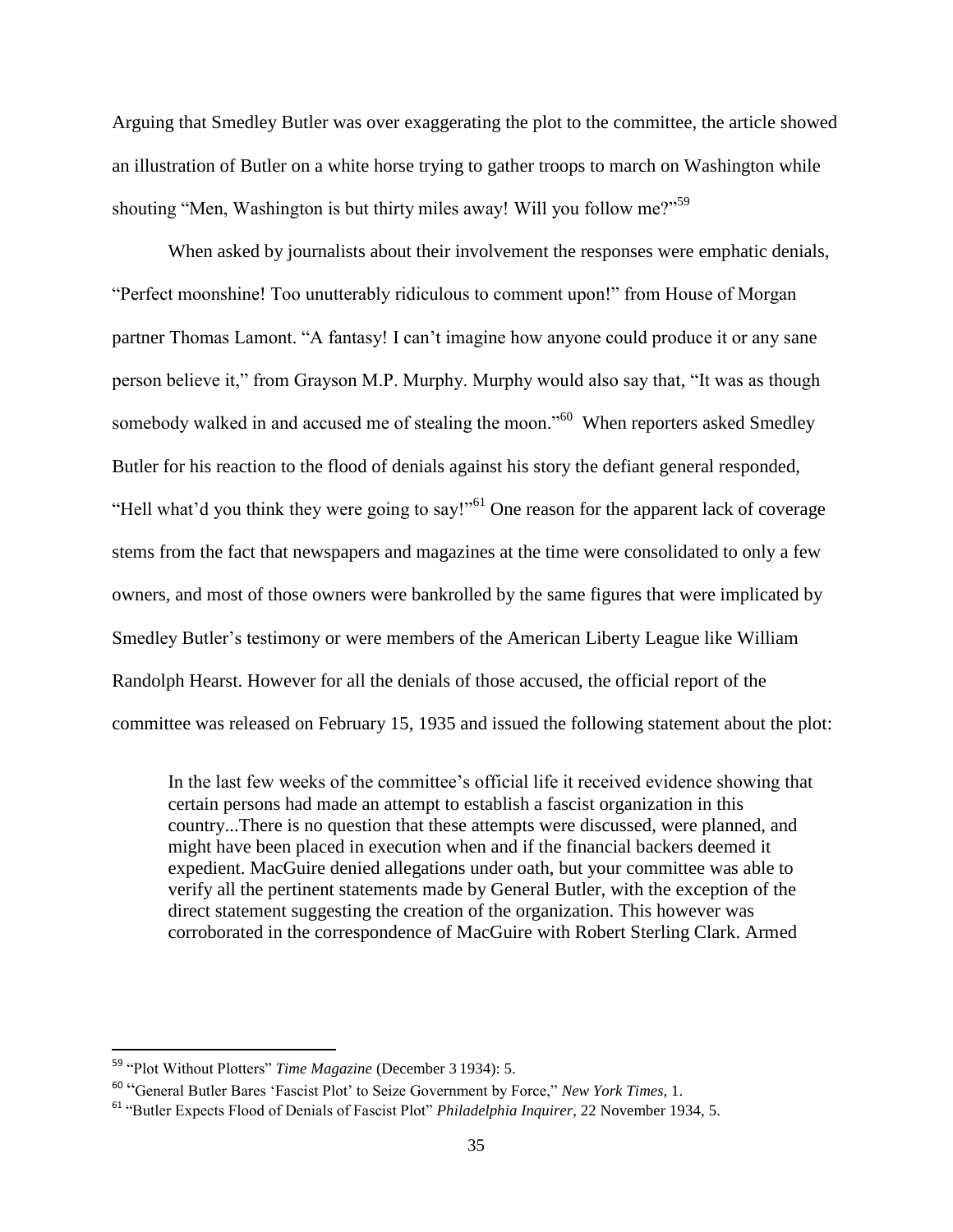forces for the purpose of establishing a dictatorship by means of fascism have no place in this country. $62$ 

After being recommended to the Executive Branch for further investigation and consideration, the Justice Department followed no leads, called no witnesses, and pressed no charges. The plot was never formally acknowledged by any portion of the federal government or by Roosevelt himself. The apparent disappearance of the plot then raises the question, why the government did not force any further investigation into the plot than the congressional committee? The report of the committee was able to verify all information and charges, yet no prosecution ever took place, and most of names of those who had been implicated were censored from the official committee record when it was released to the public. Further, the term for the McCormack Dickstein Committee was not renewed in 1934 by congress and the House Un-American Activities' investigations expired that same year. As quickly as the plot appeared to the public, it seemed to disappear just as fast.

Several factors for the abrupt ending of the investigation of the plot to seize the White House are possible. One possibility is that the plot was not connected to so many individuals, and the bond salesman was enticing General Butler by using prominent names that had no actual involvement. Indeed to some it sounded too absurd to be true like mayor of New York Firoello LaGuardia, who dismissed the charges, calling it a "cocktail putsch."<sup>63</sup> Several years later the plot was again dismissed on the grounds that it was too fantastic, one author stated that, "That conspiracy is diverting, but it is of no great sociological significance. All it proves is what everyone has already known all the time. That Wall Street is the asylum of many men utterly ignorant of popular movements, who believe they can organize people as easily as organize a

<sup>62</sup> U.S. House of Representatives, Special Committee on Un-American Activities, Public Statement, 73rd Congress, 2nd session, Washington, D.C.: Government Printing Office, 1934.

<sup>63</sup> Schlesinger, *The Age of Roosevelt: The Politics of Upheaval*, 90.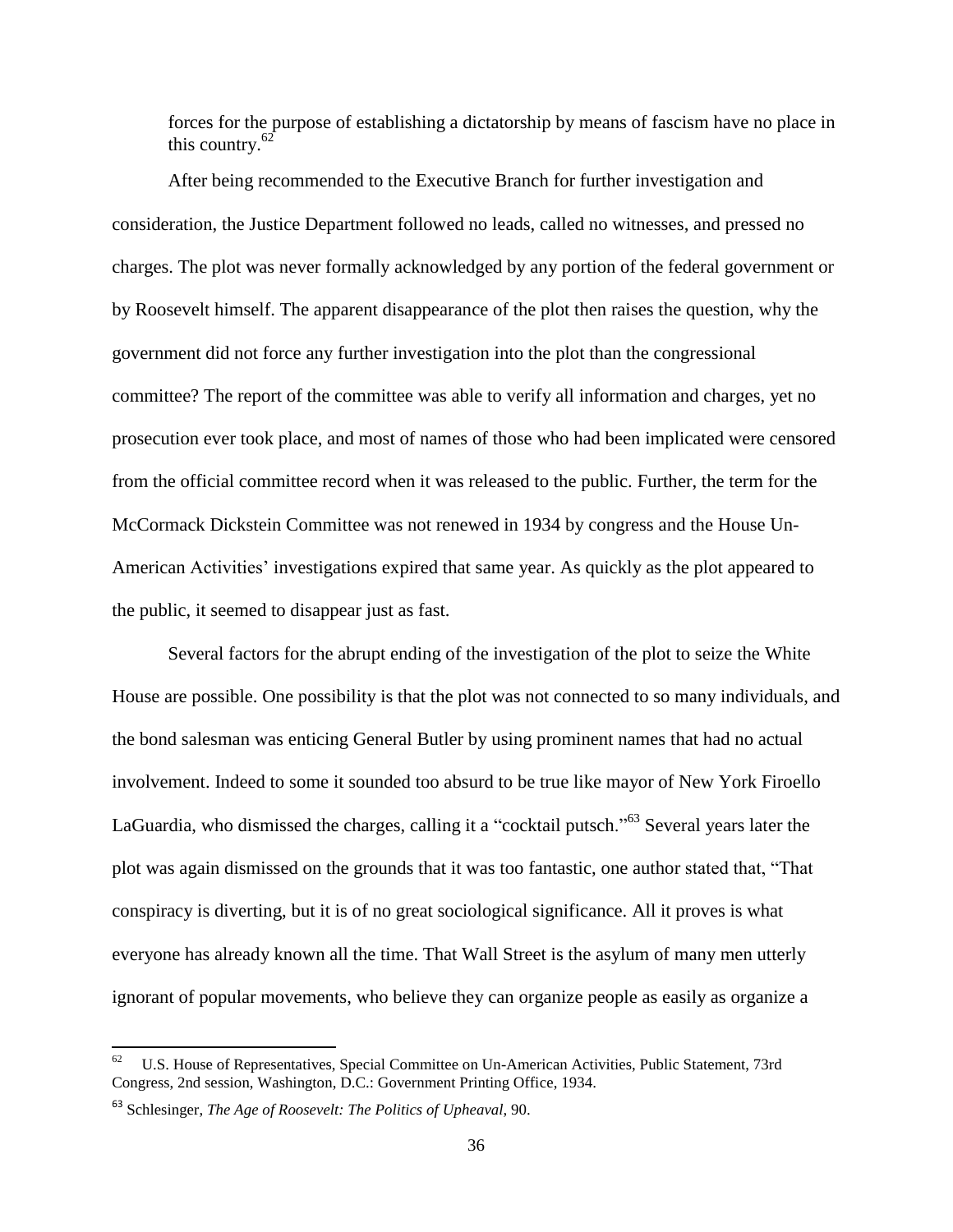monopoly or pool."<sup>64</sup> Another possibility as to the disappearance of the plot investigation might be that Roosevelt encouraged the downplay because in the end he needed the cooperation and support of the business and financial community to get the nation out of the depression, and a full investigation was not good for restoring the faith of a nation in the economy of the country. A trial would take time and resources away from New Deal legislation and programs. It is also simply possible that no laws had been broken. Talk of a fascist coup in the United States was not a punishable crime in 1935 and the Justice Department had no means to prosecute or the jurisdiction to do so for something that was only in the planning stages, and a discussion.

However, the lack of interest in the plot might be because the McCormack Dickstein Committee released a censored version of the hearing to the public, excluding names, dates, and places. Without the full testimony the public was blind as to whom Butler implicated. Journalist John L. Spivak, a writer for the communist leaning publication the *New Masses,* uncovered the uncensored testimony from Butler and French a year afterwards and published the uncensored version. Spivak gained the full version when he requested a transcript of the testimony from the committee, but was given the un-censored version as a mistake. Spivak also gained access to Co-Chair Samuel Dickstein for an interview, in which the congressman, when asked if fascism was a real threat stated, "Powerful wealth is concentrating for its own preservation." And that the committee would have liked to call more witnesses, but did not have the time or money to do so. 65

Further investigations were severely limited because Gerald MacGuire, the main contact and the witness who could have been the key to unlocking the plot died suddenly on March 26, 1935, a little over a month after the report of the committee was released. The death of the bond

<sup>64</sup> Swing*, Forerunners of American Fascism*, 18.

<sup>&</sup>lt;sup>65</sup> Spivak, "Wall Street's Fascist Conspiracy," 15.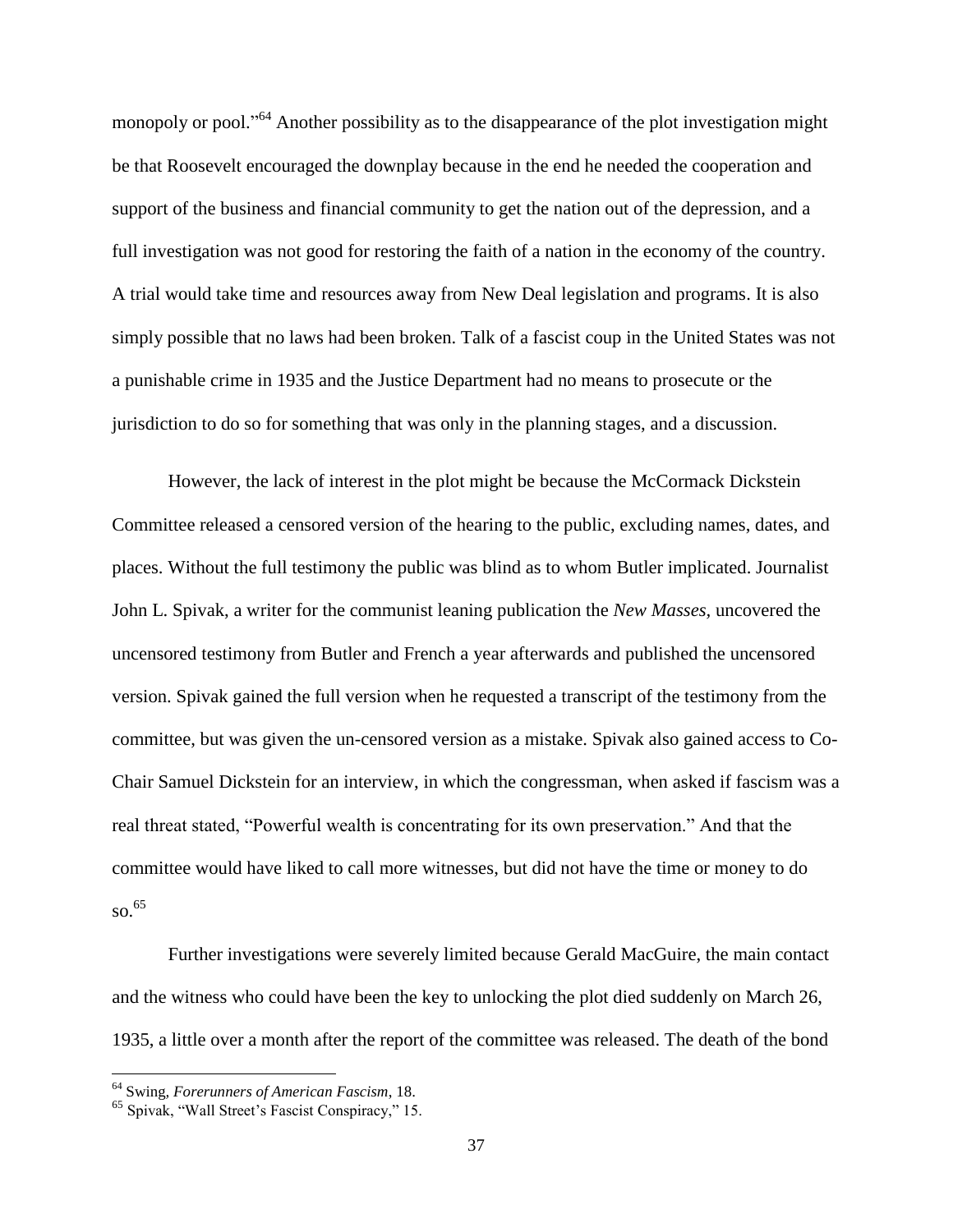salesman was attributed at the time to a massive heart attack brought upon by the stress created by the hearing.<sup>66</sup> The death of the only known connection to the plotters also closed the affair. Since 1934 no one has come forward or admitted to having been involved or having knowledge of the plot.

The public and the press seem to have turned a blind eye to the possibility of a potential coup in 1934; however the plotters were not completely pardoned by history. The damage, however limited and censored, was done and the American Liberty League lost public support after rumors and embarrassment with its connections to the plot, and ultimately was a failure in curbing the support for Roosevelt, as he would go on to serve three more terms. President Roosevelt acknowledged those who sought to overthrow him in his speech to the Democratic National Convention during the summer of 1936, in which he attacked powers of economic tyranny and stated, "It was natural and perhaps human that the privileged princes of these new economic dynasties, thirsting for power, reached out for control over government itself…In their blindness they forget what the flag and the Constitution stand for."<sup>67</sup> History ultimately shows that these plotters were failures in trying to enough support to overthrow Franklin Delano Roosevelt, as he is remembered today as being one of the greatest presidents of all time. Seventy years have passed since the hearing, and today there is little prospect of uncovering new information, but more research can be done. If any materials remain in the Justice Department it would be of value to search their records to find any sort of a paper trail. In addition, if any

<sup>66</sup> "G.C. MacGuire Dies, Doctors Say His Death Was Linked To Stress Over Plot," *Philadelphia Inquirer*, 26 March 1935, 6.

<sup>67</sup> Franklin Delano Roosevelt, "We Are Fighting to Save a Great and Precious Form of Government for Ourselves and the World" Acceptance of the Re-nomination for the presidency, Philadelphia, Pa. June 27, 1936. In The Public Papers and Addresses of Franklin D. Roosevelt, (New York: Random House, 1938),110.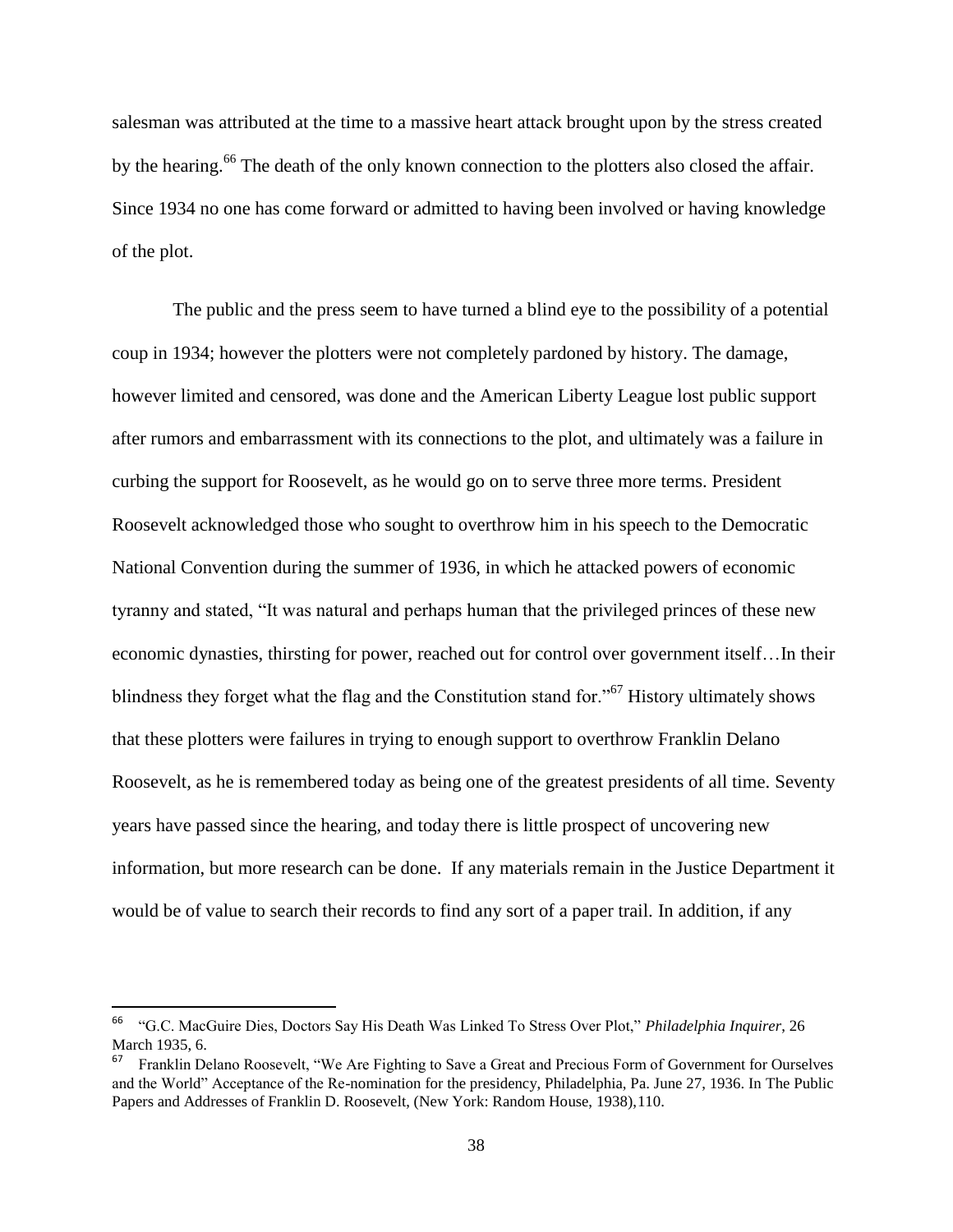records remain from the Grayson Murphy or other financiers who were implicated it would be of value to examine their content.

In the novel *Seven Days in May*, a Marine Corps general alerts the President of the United States of a plot to take over the White House. Authors [Fletcher Knebel](http://en.wikipedia.org/wiki/Fletcher_Knebel) and [Charles](http://en.wikipedia.org/w/index.php?title=Charles_W._Bailey&action=edit&redlink=1) W. [Bailey](http://en.wikipedia.org/w/index.php?title=Charles_W._Bailey&action=edit&redlink=1) based their fictional hero on real life hero Smedley Darlington Butler. Although after seventy years the plot remains slightly ambiguous in characters involved what is clear is that more so than any other time in American history, 1933 and 1934 the United States was susceptible to a coup be it from Wall Street bankers or any other powerful organization or leader. The head of the American legion had expressed he and the organization would, if called apron, usher in a fascist regime. Dissatisfied financiers had power taken away by Roosevelt and his New Deal, and were resorting to whatever they could to get it back. A failing capitalist state made people look in new directions to save the country and some openly embraced fascism. While we can only speculate what the scene would look like if there ever was a march on Washington, it is interesting to note the following that occurred in the aftermath of the plot. In October of 1935, when government officials cleaned out the desk of General Hugh S. Johnson, a name MacGuire said might lead the march on the capitol; they found he possessed a military style map of Washington with every public building plainly marked in his drawer.<sup>68</sup>

<sup>68</sup> Matthew Josephson, *Infidel in the Temple* (New York: Alfred A. Knopf, 1967), 274.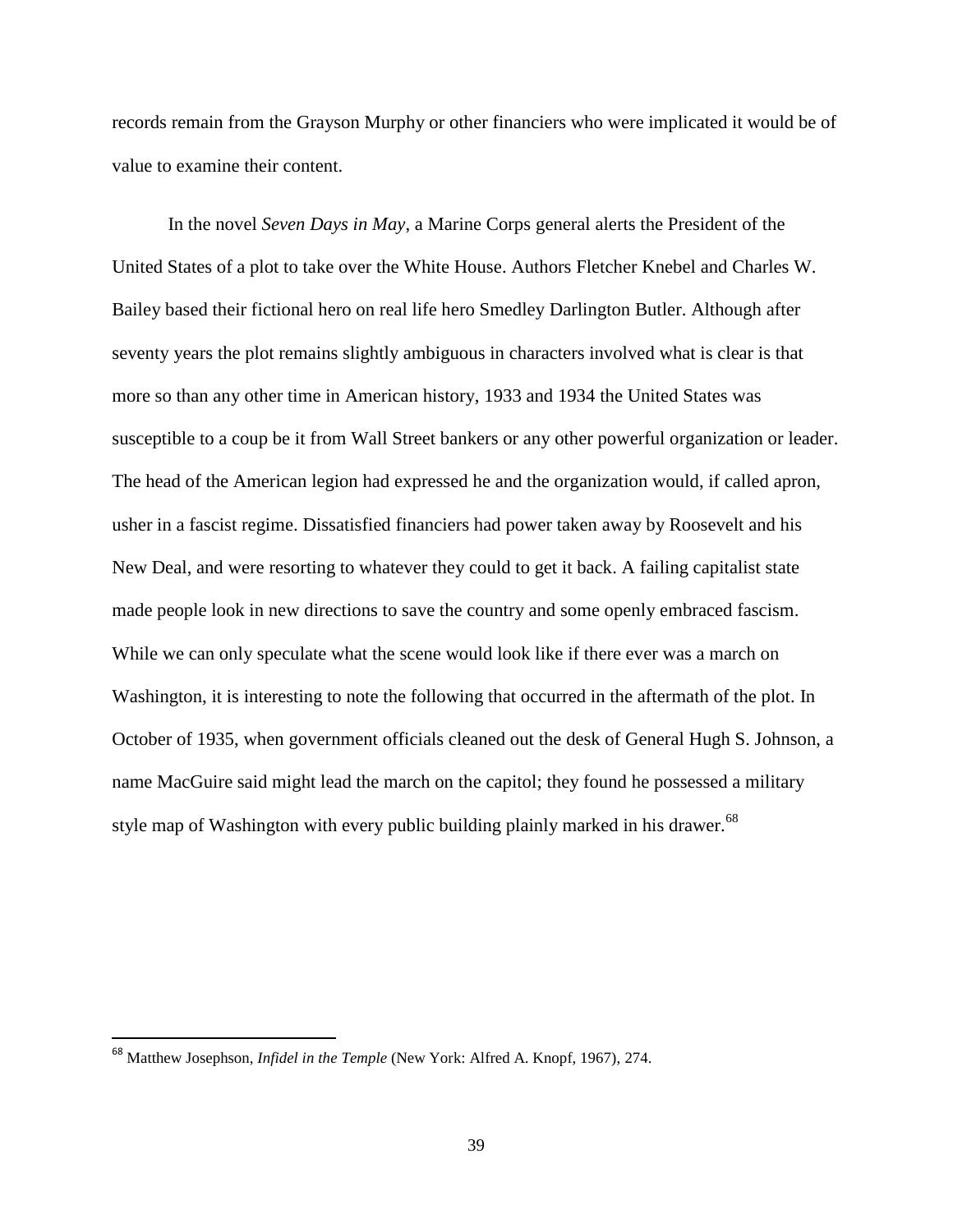## Works Cited

## PRIMARY

"Butler Charges Plot to Create U.S. Dictatorship," *Philadelphia Inquirer,* 21 November, 1934.

"Butler Expects Flood of Denials of Fascist Plot" *Philadelphia Inquirer*, 22 November 1934.

- Dodd, William. "Letter to Franklin Delano Roosevelt," December 1933. in Charles Highman, Trading With the Enemy: *The Nazi American Money Plot 1933-1949*.New York: Delacorte Press, 1983.
- "G.C. MacGuire Dies, Doctors Say His Death Was Linked To Stress Over Plot." *Philadelphia Inquirer,* 26 March, 1935.
- "General Butler Bares "Fascist Plot" to Seize Government by Force." *New York Times*, 21 November, 1934.
- General Records and Papers of the Special Committee on Un-American Activities to Investigate Nazi Activities and Investigation of Certain Other Propaganda Activities. The U.S. House of Representatives Seventy-third Congress, Second Session 1934-1935, Record Group 223; National Archives Building, Washington, DC.
- Ickes, Harold, "Diary Entries for October 1933." *The Secret Diary of Harold Ickes: The First Thousand Days 1933-1936*. New York: Simon and Schuster, 1955.
- "Plot Without Plotters." *Time*, 3 December, 1934. http://www.time.com/time/magazine/article/0,9171,929957,00.html. (Accessed February 5, 2008).
- Roosevelt, Franklin, Delano. "Inaugural Address." Washington D.C. 4 March, 1934. In *The Public Papers and Addresses of Franklin D. Roosevelt*, New York: Random House, 1938.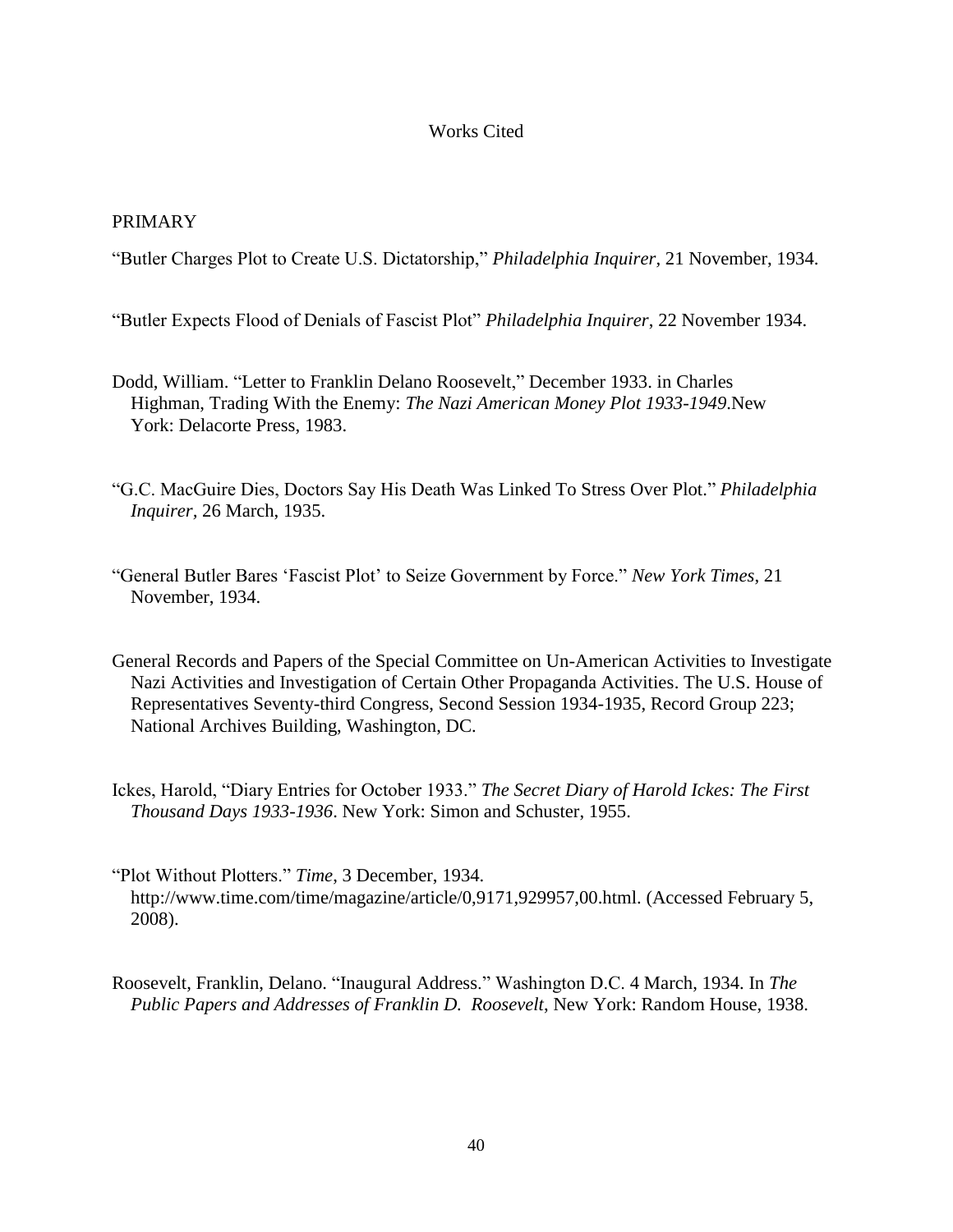\_\_\_\_\_\_\_\_. "We Are Fighting to Save a Great and Precious Form of Government for Ourselves and the World." Acceptance of the Re-nomination for the presidency, Philadelphia, Pa.June 27, 1936. In *The Public Papers and Addresses of Franklin D. Roosevelt*, New York: Random House, 1938.

Spivak, John L. "Wall Street"s Fascist Conspiracy." *New Masses,* 5 February, 1935.

- U.S. Congress. Senate. Senator Reed of Pennsylvania. 72<sup>nd</sup> Cong., 1<sup>st</sup> sess. *Congressional Record* 75, pt. 2 (5 May).
- U.S. House of Representatives, Special Committee on Un-American Activities.Public Statement, 73rd Congress, 2nd session, Washington, D.C.: Government Printing Office, 1934.

 \_\_\_\_\_\_\_\_.Investigation of Nazi Propaganda Activities and Investigation of Certain Other Propaganda Activities, Hearings 73-D.C.-6, Part 1, 73rd Congress, 2nd session, Washington, D.C.: Government Printing Office, 1935.

"Warns of War Menace: Ambassador Dodd at Norfolk Decries Behavior of Japan." *New York Times*, 5 August, 1937.

#### **SECONDARY**

- Chernow, Ron. *The House of Morgan: An American Banking Dynasty and the Rise of Modern Finance*. New York: Grove Press, 2001.
- Dawley, Alan. *Struggles for Justice: Social Responses and the Liberal State*. Cambridge: Harvard University Press, 1991.
- Dickson, Paul, and Thomas P. Allen. *The Bonus Army: An American Epic.* New York: Walker & Company, 2006.

Edwards, Rebecca. *New Spirits: Americans in the Gilded Age*. New York: Oxford Press, 2006.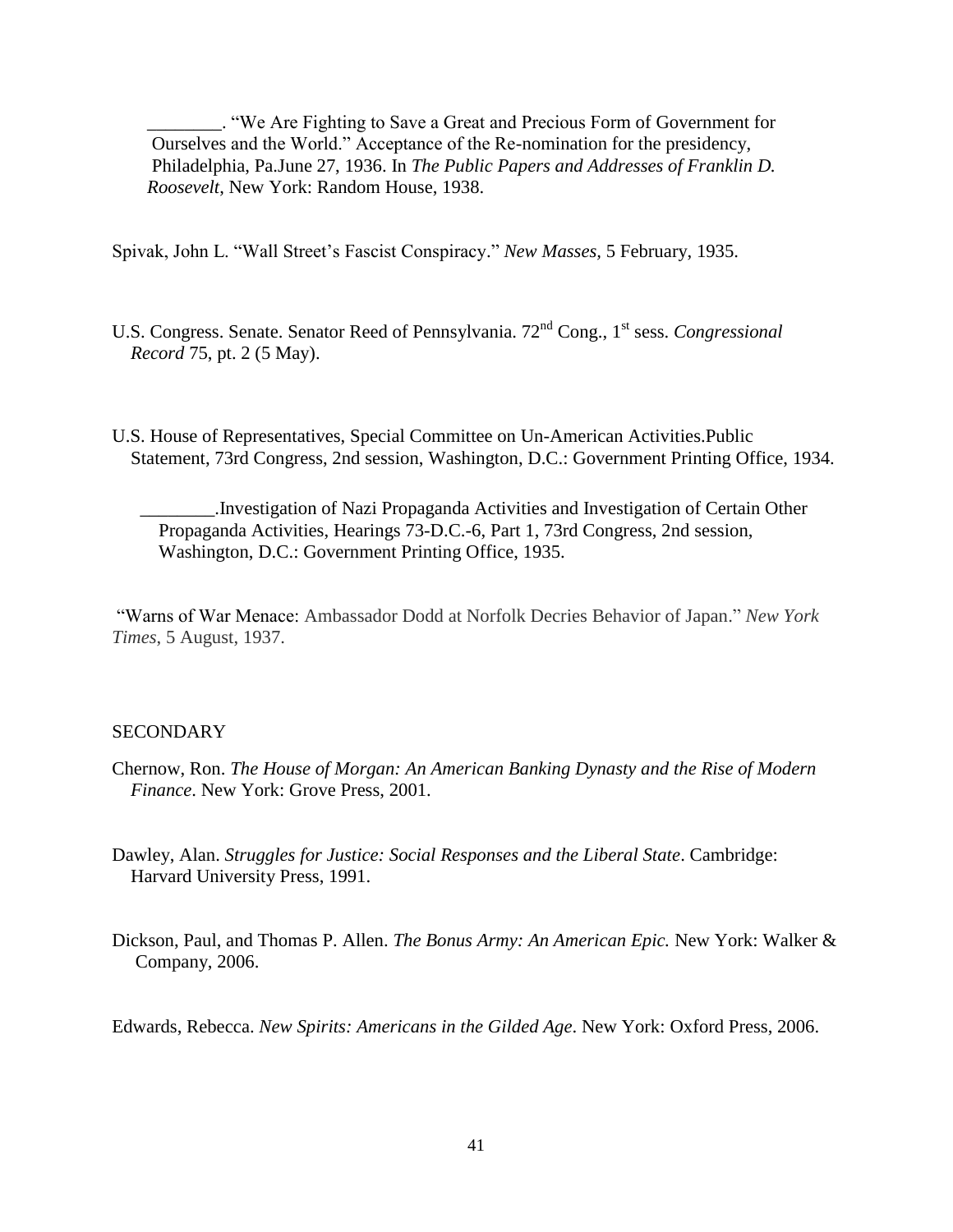- Fredrick, Rudolph. ["The American Liberty League, 1934-1940](http://www.jstor.org/view/00028762/di951286/95p0243f/0?frame=noframe&userID=891c3797@uwec.edu/01c0a80a6400501cfd252&dpi=3&config=jstor)." *The American Historical Review*, October, 1950. Available from, www. jstor.org/view0028762/di951286/95p0243f/0?frame=no 3\$config=jstor. Accessed 20 January, 2008.
- Highman, Charles. *Trading With the Enemy: The Nazi American Money Plot 1933-1949*. New York: Delacorte Press, 1983.

Josephson, Matthew. *Infidel in the Temple*. New York: Alfred A. Knopf, 1967.

- Kennedy, Robert, F. Jr. "Hillary Haters and the Roosevelts." *The Huffington Post.* Available from [http://www.huffingtonpost.com/robert-f-kennedy-jr/hillary-haters-and-the](http://www.huffingtonpost.com/robert-f-kennedy-jr/hillary-haters-and-the-) ro\_b\_76573.html?load=1&page=3. Accessed 12 March 2008.
- Lash, Joseph P. *Dealers and Dreamers: A New Look at the New Deal.* New York: Doubleday, 1988.
- Leuchtenberg, William. *Franklin D. Roosevelt and the New Deal: 1932-1940*. New York: Harper and Row, 1963.

Morris, James. *America's Armed Forces.* Upper Saddle River: Prentice Hall, 1996.

Paxton, Robert. *The Anatomy of Fascism*. New York: Alfred A. Knopf, 2004.

Schlesinger, Arthur M. *The Age of Roosevelt: The Politics of Upheaval.* Boston: Houghton Mifflin Co, 1960.

Seldes, George. *1000 Americans*. New York: Honi and Gaer, 1947.

*\_\_\_\_\_\_\_\_.Facts and Fascism.* New York: In Fact, 1943.